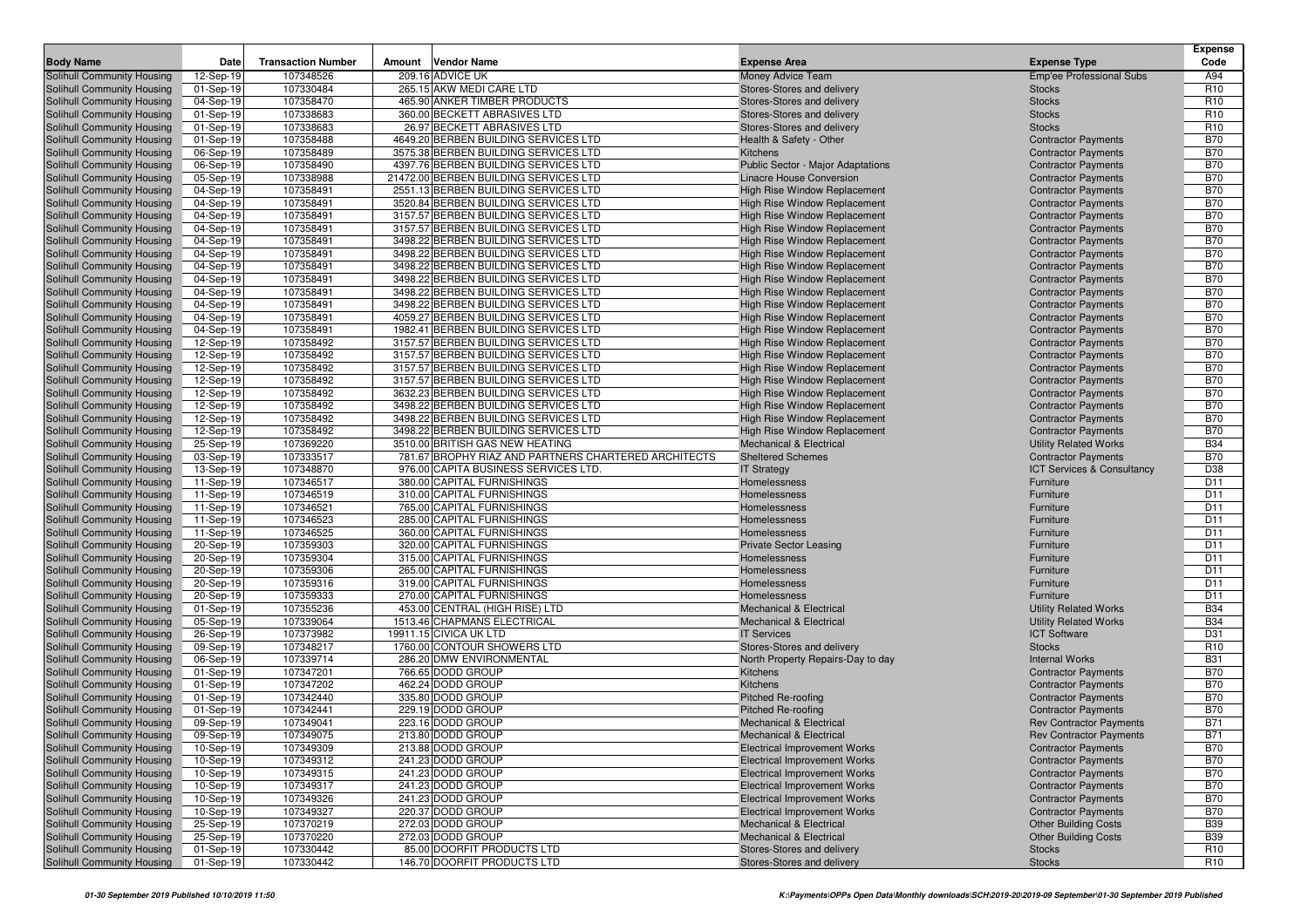|                                                          |                        |                           |                                                                        |                                                                        |                                                | <b>Expense</b>                |
|----------------------------------------------------------|------------------------|---------------------------|------------------------------------------------------------------------|------------------------------------------------------------------------|------------------------------------------------|-------------------------------|
| <b>Body Name</b>                                         | Date                   | <b>Transaction Number</b> | <b>Vendor Name</b><br>Amount                                           | <b>Expense Area</b>                                                    | <b>Expense Type</b>                            | Code                          |
| Solihull Community Housing                               | 01-Sep-19              | 107330442                 | 81.50 DOORFIT PRODUCTS LTD                                             | Stores-Stores and delivery                                             | <b>Stocks</b>                                  | R <sub>10</sub>               |
| Solihull Community Housing                               | 06-Sep-19              | 107358437                 | 9.00 DOORFIT PRODUCTS LTD                                              | Stores-Stores and delivery                                             | <b>Stocks</b>                                  | R <sub>10</sub>               |
| Solihull Community Housing                               | 06-Sep-19              | 107358437                 | 239.90 DOORFIT PRODUCTS LTD                                            | Stores-Stores and delivery                                             | <b>Stocks</b>                                  | R <sub>10</sub>               |
| Solihull Community Housing                               | 11-Sep-19              | 107358438                 | 391.00 DOORFIT PRODUCTS LTD                                            | Stores-Stores and delivery                                             | <b>Stocks</b>                                  | R <sub>10</sub>               |
| Solihull Community Housing                               | 11-Sep-19              | 107358438                 | 45.00 DOORFIT PRODUCTS LTD                                             | Stores-Stores and delivery                                             | <b>Stocks</b>                                  | R <sub>10</sub>               |
| Solihull Community Housing                               | 19-Sep-19              | 107367343                 | 344.00 DOORFIT PRODUCTS LTD                                            | Stores-Stores and delivery                                             | <b>Stocks</b>                                  | R <sub>10</sub>               |
| Solihull Community Housing<br>Solihull Community Housing | 19-Sep-19<br>02-Sep-19 | 107367343<br>107347203    | 60.00 DOORFIT PRODUCTS LTD<br>889.74 DRAINTECH SERVICES (MIDLANDS) LTD | Stores-Stores and delivery                                             | <b>Stocks</b><br><b>Other Works</b>            | R <sub>10</sub><br><b>B32</b> |
| Solihull Community Housing                               | 02-Sep-19              | 107342557                 | 274.08 DRAINTECH SERVICES (MIDLANDS) LTD                               | North Property Repairs-Day to day<br>North Property Repairs-Day to day | <b>Other Works</b>                             | <b>B32</b>                    |
| Solihull Community Housing                               | 02-Sep-19              | 107342562                 | 250.35 DRAINTECH SERVICES (MIDLANDS) LTD                               | North Property Repairs-Day to day                                      | <b>Other Works</b>                             | <b>B32</b>                    |
| Solihull Community Housing                               | 02-Sep-19              | 107342567                 | 255.63 DRAINTECH SERVICES (MIDLANDS) LTD                               | North Property Repairs-Day to day                                      | <b>Other Works</b>                             | <b>B32</b>                    |
| Solihull Community Housing                               | 01-Sep-19              | 107347204                 | 1354.51 DRAINTECH SERVICES (MIDLANDS) LTD                              | North Property Repairs-Day to day                                      | <b>Other Works</b>                             | <b>B32</b>                    |
| Solihull Community Housing                               | 01-Sep-19              | 107333215                 | 704.57 DRAINTECH SERVICES (MIDLANDS) LTD                               | North Property Repairs-Day to day                                      | <b>Other Works</b>                             | <b>B32</b>                    |
| Solihull Community Housing                               | 01-Sep-19              | 107342600                 | 239.82 DRAINTECH SERVICES (MIDLANDS) LTD                               | North Property Repairs-Day to day                                      | <b>Other Works</b>                             | <b>B32</b>                    |
| Solihull Community Housing                               | 02-Sep-19              | 107342601                 | 570.35 DRAINTECH SERVICES (MIDLANDS) LTD                               | North Property Repairs-Day to day                                      | <b>Other Works</b>                             | <b>B32</b>                    |
| Solihull Community Housing                               | 02-Sep-19              | 107342602                 | 524.49 DRAINTECH SERVICES (MIDLANDS) LTD                               | North Property Repairs-Day to day                                      | <b>Other Works</b>                             | <b>B32</b>                    |
| Solihull Community Housing                               | 01-Sep-19              | 107333218                 | 463.83 DRAINTECH SERVICES (MIDLANDS) LTD                               | North Property Repairs-Day to day                                      | <b>Other Works</b>                             | <b>B32</b>                    |
| Solihull Community Housing                               | 01-Sep-19              | 107333219                 | 379.50 DRAINTECH SERVICES (MIDLANDS) LTD                               | North Property Repairs-Day to day                                      | <b>Other Works</b>                             | <b>B32</b>                    |
| Solihull Community Housing                               | 04-Sep-19              | 107338395                 | 125.00 DULUX DECORATOR CENTRES                                         | Gas Warm Air/B'boiler/Storage Heater                                   | <b>Contractor Payments</b>                     | <b>B70</b>                    |
| Solihull Community Housing                               | 04-Sep-19              | 107338395                 | 83.33 DULUX DECORATOR CENTRES                                          | Gas Warm Air/B'boiler/Storage Heater                                   | <b>Contractor Payments</b>                     | <b>B70</b>                    |
| Solihull Community Housing                               | 27-Sep-19              | 107376196                 | 505.62 EDENRED                                                         | <b>Balance Sheet</b>                                                   | <b>High Street Vouchers</b>                    | R <sub>51</sub>               |
| Solihull Community Housing                               | 16-Sep-19              | 107351207                 | 375.00 EDSTROM OF SWEDEN LTD                                           | Client - Fleet Management                                              | Vehicle service and repairs                    | C60                           |
| Solihull Community Housing                               | 12-Sep-19              | 107348523                 | 4075.26 ELDERCARE                                                      | Safe and Sound Operational                                             | Other Supplier/Services Costs                  | D90                           |
| Solihull Community Housing                               | 01-Sep-19              | 107354659                 | 258.38 ENVIROCALL LTD                                                  | North Property Repairs-Day to day                                      | <b>Internal Works</b>                          | <b>B31</b>                    |
| Solihull Community Housing                               | 01-Sep-19              | 107338487                 | 712.41 ENVIROCALL LTD                                                  | Low Rise - Envelope Programme                                          | <b>Contractor Payments</b>                     | <b>B70</b>                    |
| Solihull Community Housing                               | 01-Sep-19              | 107338488                 | 712.41 ENVIROCALL LTD                                                  | Low Rise - Envelope Programme                                          | <b>Contractor Payments</b>                     | <b>B70</b>                    |
| Solihull Community Housing                               | 01-Sep-19              | 107338489                 | 712.41 ENVIROCALL LTD                                                  | Low Rise - Envelope Programme                                          | <b>Contractor Payments</b>                     | <b>B70</b>                    |
| Solihull Community Housing                               | 01-Sep-19              | 107338490                 | 712.41 ENVIROCALL LTD                                                  | Low Rise - Envelope Programme                                          | <b>Contractor Payments</b>                     | <b>B70</b>                    |
| Solihull Community Housing                               | 01-Sep-19              | 107354660                 | 301.45 ENVIROCALL LTD                                                  | North Property Repairs-Day to day                                      | <b>Internal Works</b>                          | <b>B31</b>                    |
| Solihull Community Housing                               | 01-Sep-19              | 107338491                 | 712.41 ENVIROCALL LTD                                                  | Low Rise - Envelope Programme                                          | <b>Contractor Payments</b>                     | <b>B70</b>                    |
| Solihull Community Housing                               | 01-Sep-19              | 107338494                 | 1725.95 ENVIROCALL LTD                                                 | Low Rise - Envelope Programme                                          | <b>Contractor Payments</b>                     | <b>B70</b>                    |
| Solihull Community Housing                               | 01-Sep-19              | 107338495                 | 1725.95 ENVIROCALL LTD                                                 | Low Rise - Envelope Programme                                          | <b>Contractor Payments</b>                     | <b>B70</b>                    |
| Solihull Community Housing                               | 01-Sep-19              | 107338496                 | 1725.95 ENVIROCALL LTD                                                 | Low Rise - Envelope Programme                                          | <b>Contractor Payments</b>                     | <b>B70</b>                    |
| Solihull Community Housing                               | 01-Sep-19              | 107354662<br>107354664    | 342.60 ENVIROCALL LTD<br>213.73 ENVIROCALL LTD                         | North Property Repairs-Day to day                                      | <b>Internal Works</b><br><b>Internal Works</b> | <b>B31</b><br><b>B31</b>      |
| Solihull Community Housing                               | 01-Sep-19<br>01-Sep-19 | 107354668                 | 280.18 ENVIROCALL LTD                                                  | North Property Repairs-Day to day                                      | <b>Internal Works</b>                          | <b>B31</b>                    |
| Solihull Community Housing<br>Solihull Community Housing | 01-Sep-19              | 107347208                 | 368.43 ENVIROCALL LTD                                                  | North Property Repairs-Day to day<br>North Property Repairs-Day to day | <b>Internal Works</b>                          | <b>B31</b>                    |
| Solihull Community Housing                               | 01-Sep-19              | 107347209                 | 733.25 ENVIROCALL LTD                                                  | North Property Repairs-Day to day                                      | <b>Internal Works</b>                          | <b>B31</b>                    |
| Solihull Community Housing                               | 16-Sep-19              | 107351202                 | 14854.94 ENVIRONMENTAL CONTRACTS LTD                                   | Stores-Stores and delivery                                             | <b>Waste Disposal</b>                          | E20                           |
| Solihull Community Housing                               | 04-Sep-19              | 107337428                 | 513.00 EUROPEAN METAL RECYCLING LTD                                    | Stores-Stores and delivery                                             | <b>Waste Disposal</b>                          | E20                           |
| Solihull Community Housing                               | 18-Sep-19              | 107356533                 | 275.00 FAMILY CARE TRUST (SOLIHULL)                                    | <b>Private Sector Leasing</b>                                          | Other Works                                    | <b>B32</b>                    |
| Solihull Community Housing                               | 27-Sep-19              | 107376194                 | 640.00 FIRST RESPONSE FIRST AID LTD                                    | Training                                                               | Training                                       | A80                           |
| Solihull Community Housing                               | 25-Sep-19              | 107369664                 | 253.00 GRANGE REMOVAL CO LTD                                           | <b>MST</b> -Structural Works                                           | <b>Contractor Payments</b>                     | <b>B70</b>                    |
| Solihull Community Housing                               | 17-Sep-19              | 107356413                 | 253.00 GRANGE REMOVAL CO LTD                                           | Housing Aid & Homelessness                                             | <b>Other Supplier/Services Costs</b>           | D90                           |
| Solihull Community Housing                               | 17-Sep-19              | 107356413                 | 35.20 GRANGE REMOVAL CO LTD                                            | Housing Aid & Homelessness                                             | <b>Other Supplier/Services Costs</b>           | D90                           |
| Solihull Community Housing                               | 03-Sep-19              | 107334215                 | 375.38 HAMMOND LUBRICANTS & CHEMICALS LTD                              | Anti Graffiti Team                                                     | <b>Materials</b>                               | D <sub>13</sub>               |
| Solihull Community Housing                               | 01-Sep-19              | 107348401                 | 2543.00 HANDICARE ACCESSIBILITY LTD                                    | Public Sector - Major Adaptations                                      | <b>Contractor Payments</b>                     | <b>B70</b>                    |
| Solihull Community Housing                               | 01-Sep-19              | 107348402                 | 2375.00 HANDICARE ACCESSIBILITY LTD                                    | <b>Public Sector - Major Adaptations</b>                               | <b>Contractor Payments</b>                     | <b>B70</b>                    |
| Solihull Community Housing                               | 01-Sep-19              | 107348403                 | 3519.40 HANDICARE ACCESSIBILITY LTD                                    | <b>Public Sector - Major Adaptations</b>                               | <b>Contractor Payments</b>                     | <b>B70</b>                    |
| Solihull Community Housing                               | 01-Sep-19              | 107348404                 | 2619.00 HANDICARE ACCESSIBILITY LTD                                    | Public Sector - Major Adaptations                                      | <b>Contractor Payments</b>                     | <b>B70</b>                    |
| Solihull Community Housing                               | 01-Sep-19              | 107348405                 | 4134.00 HANDICARE ACCESSIBILITY LTD                                    | <b>Public Sector - Major Adaptations</b>                               | <b>Contractor Payments</b>                     | <b>B70</b>                    |
| Solihull Community Housing                               | 01-Sep-19              | 107348406                 | 4252.00 HANDICARE ACCESSIBILITY LTD                                    | <b>Public Sector - Major Adaptations</b>                               | <b>Contractor Payments</b>                     | <b>B70</b>                    |
| Solihull Community Housing                               | 01-Sep-19              | 107348407                 | 2754.00 HANDICARE ACCESSIBILITY LTD                                    | Private Sector - Disabled Facilities Grants                            | <b>Contractor Payments</b>                     | <b>B70</b>                    |
| Solihull Community Housing                               | 01-Sep-19              | 107348408                 | 2099.00 HANDICARE ACCESSIBILITY LTD                                    | Private Sector - Disabled Facilities Grants                            | <b>Contractor Payments</b>                     | <b>B70</b>                    |
| Solihull Community Housing                               | 01-Sep-19              | 107348409                 | 2269.00 HANDICARE ACCESSIBILITY LTD                                    | Private Sector - Disabled Facilities Grants                            | <b>Contractor Payments</b>                     | <b>B70</b>                    |
| Solihull Community Housing                               | 01-Sep-19              | 107348410                 | 2081.00 HANDICARE ACCESSIBILITY LTD                                    | Private Sector - Disabled Facilities Grants                            | <b>Contractor Payments</b>                     | <b>B70</b>                    |
| Solihull Community Housing                               | 01-Sep-19              | 107348411                 | 2134.00 HANDICARE ACCESSIBILITY LTD                                    | Private Sector - Disabled Facilities Grants                            | <b>Contractor Payments</b>                     | <b>B70</b>                    |
| Solihull Community Housing                               | 01-Sep-19              | 107348412                 | 2364.00 HANDICARE ACCESSIBILITY LTD                                    | Public Sector - Major Adaptations                                      | <b>Contractor Payments</b>                     | <b>B70</b>                    |
| Solihull Community Housing                               | 16-Sep-19              | 107351201                 | 645.00 HATC LTD                                                        | Training                                                               | Training                                       | A80                           |
| Solihull Community Housing                               | 17-Sep-19              | 107355255                 | 3031.00 HM REVENUE & CUSTOMS                                           | <b>Central Administration</b>                                          | <b>Other Employee Costs</b>                    | A90                           |
| Solihull Community Housing                               | 05-Sep-19              | 107339059                 | 154924.00 HM REVENUE & CUSTOMS                                         | VAT                                                                    | <b>Creditor: Government</b>                    | <b>S04</b>                    |
| Solihull Community Housing                               | 26-Sep-19              | 107373574                 | 3143.00 HM REVENUE & CUSTOMS                                           | <b>Central Administration</b>                                          | <b>Other Employee Costs</b>                    | A90                           |
| Solihull Community Housing                               | 30-Sep-19              | 107380517                 | 3009.84 HNS SIGNS                                                      | Rebranding                                                             | <b>Professional Fees</b>                       | D <sub>50</sub>               |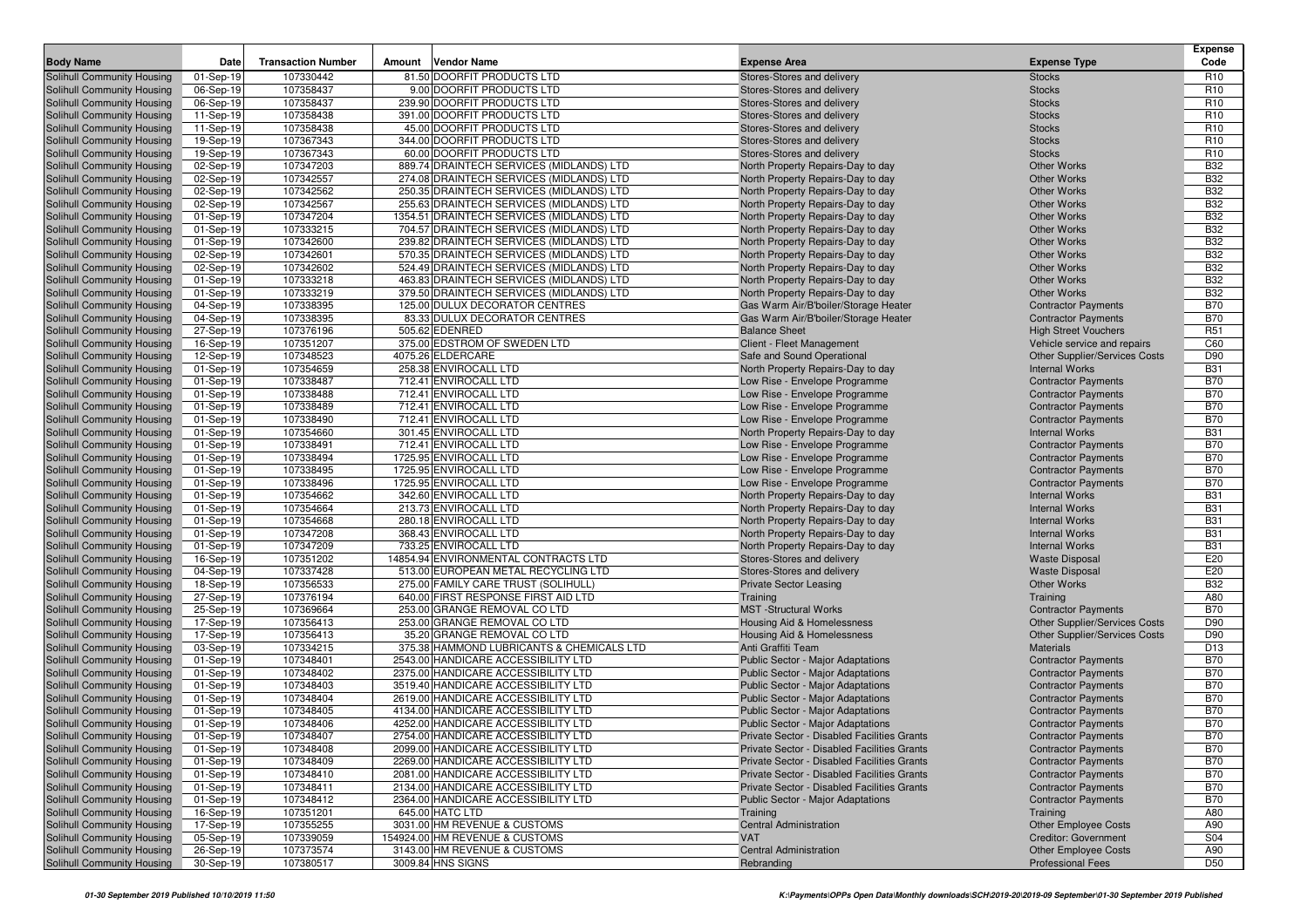|                                                                 |                        | <b>Transaction Number</b> |        | <b>Vendor Name</b>                                               |                                                          |                                            | <b>Expense</b><br>Code             |
|-----------------------------------------------------------------|------------------------|---------------------------|--------|------------------------------------------------------------------|----------------------------------------------------------|--------------------------------------------|------------------------------------|
| <b>Body Name</b>                                                | Date                   |                           | Amount |                                                                  | <b>Expense Area</b>                                      | <b>Expense Type</b>                        |                                    |
| Solihull Community Housing                                      | 19-Sep-19              | 107358431                 |        | 209.00 HQN LTD<br>784.00 JAMES ANDREWS RECRUITMENT SOLUTIONS LTD | Training                                                 | Training                                   | A80                                |
| Solihull Community Housing                                      | 06-Sep-19              | 107339442<br>107339443    |        | 526.21 JAMES ANDREWS RECRUITMENT SOLUTIONS LTD                   | Housing Aid & Homelessness                               | <b>Agency Staff</b>                        | A60<br>A60                         |
| Solihull Community Housing<br>Solihull Community Housing        | 06-Sep-19<br>04-Sep-19 | 107338423                 |        | 634.25 JAMES ANDREWS RECRUITMENT SOLUTIONS LTD                   | Housing Aid & Homelessness<br><b>Estate Mgmt Team</b>    | <b>Agency Staff</b><br><b>Agency Staff</b> | A60                                |
| Solihull Community Housing                                      | 06-Sep-19              | 107339446                 |        | 322.00 JAMES ANDREWS RECRUITMENT SOLUTIONS LTD                   | Housing Aid & Homelessness                               | <b>Agency Staff</b>                        | A60                                |
| Solihull Community Housing                                      | 12-Sep-19              | 107348527                 |        | 795.50 JAMES ANDREWS RECRUITMENT SOLUTIONS LTD                   | <b>Estate Mgmt Team</b>                                  | <b>Agency Staff</b>                        | A60                                |
| Solihull Community Housing                                      | 16-Sep-19              | 107351204                 |        | 833.00 JAMES ANDREWS RECRUITMENT SOLUTIONS LTD                   | Housing Aid & Homelessness                               | <b>Agency Staff</b>                        | A60                                |
| Solihull Community Housing                                      | 11-Sep-19              | 107346532                 |        | 508.48 JAMES ANDREWS RECRUITMENT SOLUTIONS LTD                   | Housing Aid & Homelessness                               | <b>Agency Staff</b>                        | A60                                |
| Solihull Community Housing                                      | 19-Sep-19              | 107358228                 |        | 795.50 JAMES ANDREWS RECRUITMENT SOLUTIONS LTD                   | <b>Estate Mgmt Team</b>                                  | <b>Agency Staff</b>                        | A60                                |
| Solihull Community Housing                                      | 19-Sep-19              | 107358225                 |        | 1050.00 JAMES ANDREWS RECRUITMENT SOLUTIONS LTD                  | Housing Aid & Homelessness                               | <b>Agency Staff (Funded Posts)</b>         | A61                                |
| Solihull Community Housing                                      | 19-Sep-19              | 107358226                 |        | 378.40 JAMES ANDREWS RECRUITMENT SOLUTIONS LTD                   | Housing Aid & Homelessness                               | <b>Agency Staff (Funded Posts)</b>         | A61                                |
| Solihull Community Housing                                      | 01-Sep-19              | 107330447                 |        | 360.76 JEWSON LTD                                                | Stores-Stores and delivery                               | <b>Stocks</b>                              | R <sub>10</sub>                    |
| Solihull Community Housing                                      | 01-Sep-19              | 107330448                 |        | 24.30 JEWSON LTD                                                 | Stores-Stores and delivery                               | <b>Stocks</b>                              | R <sub>10</sub>                    |
| Solihull Community Housing                                      | 01-Sep-19              | 107330448                 |        | 60.75 JEWSON LTD                                                 | Stores-Stores and delivery                               | <b>Stocks</b>                              | R <sub>10</sub>                    |
| Solihull Community Housing                                      | 01-Sep-19              | 107330448                 |        | 108.00 JEWSON LTD                                                | Stores-Stores and delivery                               | <b>Stocks</b>                              | R <sub>10</sub>                    |
| Solihull Community Housing                                      | 01-Sep-19              | 107330448                 |        | 177.80 JEWSON LTD                                                | Stores-Stores and delivery                               | <b>Stocks</b>                              | R <sub>10</sub>                    |
| Solihull Community Housing                                      | 01-Sep-19              | 107330448                 |        | 56.50 JEWSON LTD                                                 | Stores-Stores and delivery                               | <b>Stocks</b>                              | R <sub>10</sub>                    |
| Solihull Community Housing                                      | 01-Sep-19              | 107330448                 |        | 137.25 JEWSON LTD                                                | Stores-Stores and delivery                               | <b>Stocks</b>                              | R <sub>10</sub>                    |
| Solihull Community Housing                                      | 01-Sep-19              | 107330448                 |        | 106.00 JEWSON LTD                                                | Stores-Stores and delivery                               | <b>Stocks</b>                              | R <sub>10</sub>                    |
| Solihull Community Housing                                      | 01-Sep-19              | 107330448                 |        | 150.50 JEWSON LTD                                                | Stores-Stores and delivery                               | <b>Stocks</b>                              | R <sub>10</sub>                    |
| Solihull Community Housing                                      | 01-Sep-19              | 107330448                 |        | 77.00 JEWSON LTD                                                 | Stores-Stores and delivery                               | <b>Stocks</b>                              | R <sub>10</sub>                    |
| Solihull Community Housing                                      | 01-Sep-19              | 107330450                 |        | 5.50 JEWSON LTD                                                  | Stores-Stores and delivery                               | <b>Stocks</b>                              | R <sub>10</sub>                    |
| Solihull Community Housing                                      | 01-Sep-19              | 107330450                 |        | 1.60 JEWSON LTD                                                  | Stores-Stores and delivery                               | <b>Stocks</b>                              | R <sub>10</sub>                    |
| Solihull Community Housing                                      | 01-Sep-19              | 107330450                 |        | 29.60 JEWSON LTD                                                 | Stores-Stores and delivery                               | <b>Stocks</b>                              | R <sub>10</sub>                    |
| Solihull Community Housing                                      | 01-Sep-19              | 107330450                 |        | 9.55 JEWSON LTD                                                  | Stores-Stores and delivery                               | <b>Stocks</b>                              | R <sub>10</sub>                    |
| Solihull Community Housing<br>Solihull Community Housing        | 01-Sep-19              | 107330450                 |        | 3.90 JEWSON LTD                                                  | Stores-Stores and delivery<br>Stores-Stores and delivery | <b>Stocks</b>                              | R <sub>10</sub>                    |
|                                                                 | 01-Sep-19              | 107330450<br>107330450    |        | 6.70 JEWSON LTD                                                  |                                                          | <b>Stocks</b><br><b>Stocks</b>             | R <sub>10</sub><br>R <sub>10</sub> |
| Solihull Community Housing<br>Solihull Community Housing        | 01-Sep-19<br>01-Sep-19 | 107330450                 |        | 111.20 JEWSON LTD<br>233.60 JEWSON LTD                           | Stores-Stores and delivery<br>Stores-Stores and delivery | <b>Stocks</b>                              | R <sub>10</sub>                    |
| Solihull Community Housing                                      | 01-Sep-19              | 107330450                 |        | 67.10 JEWSON LTD                                                 | Stores-Stores and delivery                               | <b>Stocks</b>                              | R <sub>10</sub>                    |
| Solihull Community Housing                                      | 01-Sep-19              | 107330450                 |        | 236.58 JEWSON LTD                                                | Stores-Stores and delivery                               | <b>Stocks</b>                              | R <sub>10</sub>                    |
| Solihull Community Housing                                      | 01-Sep-19              | 107330450                 |        | 47.10 JEWSON LTD                                                 | Stores-Stores and delivery                               | <b>Stocks</b>                              | R <sub>10</sub>                    |
| Solihull Community Housing                                      | 01-Sep-19              | 107330450                 |        | 11.95 JEWSON LTD                                                 | Stores-Stores and delivery                               | <b>Stocks</b>                              | R <sub>10</sub>                    |
| Solihull Community Housing                                      | 01-Sep-19              | 107330450                 |        | 32.26 JEWSON LTD                                                 | Stores-Stores and delivery                               | <b>Stocks</b>                              | R <sub>10</sub>                    |
| Solihull Community Housing                                      | 01-Sep-19              | 107330450                 |        | 6.89 JEWSON LTD                                                  | Stores-Stores and delivery                               | <b>Stocks</b>                              | R <sub>10</sub>                    |
| Solihull Community Housing                                      | 01-Sep-19              | 107330450                 |        | 222.40 JEWSON LTD                                                | Stores-Stores and delivery                               | <b>Stocks</b>                              | R <sub>10</sub>                    |
| Solihull Community Housing                                      | 01-Sep-19              | 107330450                 |        | 203.60 JEWSON LTD                                                | Stores-Stores and delivery                               | <b>Stocks</b>                              | R <sub>10</sub>                    |
| Solihull Community Housing                                      | 01-Sep-19              | 107330450                 |        | 6.00 JEWSON LTD                                                  | Stores-Stores and delivery                               | <b>Stocks</b>                              | R <sub>10</sub>                    |
| Solihull Community Housing                                      | 01-Sep-19              | 107330450                 |        | 60.50 JEWSON LTD                                                 | Stores-Stores and delivery                               | <b>Stocks</b>                              | R <sub>10</sub>                    |
| Solihull Community Housing                                      | 01-Sep-19              | 107330454                 |        | 79.26 JEWSON LTD                                                 | Stores-Stores and delivery                               | <b>Stocks</b>                              | R <sub>10</sub>                    |
| Solihull Community Housing                                      | 01-Sep-19              | 107330454                 |        | 2.15 JEWSON LTD                                                  | Stores-Stores and delivery                               | <b>Stocks</b>                              | R <sub>10</sub>                    |
| Solihull Community Housing                                      | 01-Sep-19              | 107330454                 |        | 167.67 JEWSON LTD                                                | Stores-Stores and delivery                               | <b>Stocks</b>                              | R <sub>10</sub>                    |
| Solihull Community Housing                                      | 01-Sep-19              | 107330454                 |        | 278.15 JEWSON LTD                                                | Stores-Stores and delivery                               | <b>Stocks</b>                              | R <sub>10</sub>                    |
| Solihull Community Housing                                      | 01-Sep-19              | 107330454                 |        | 13.85 JEWSON LTD                                                 | Stores-Stores and delivery                               | <b>Stocks</b>                              | R <sub>10</sub>                    |
| Solihull Community Housing                                      | 01-Sep-19              | 107330454                 |        | 70.80 JEWSON LTD                                                 | Stores-Stores and delivery                               | <b>Stocks</b>                              | R <sub>10</sub>                    |
| Solihull Community Housing                                      | 01-Sep-19              | 107330454                 |        | 57.54 JEWSON LTD                                                 | Stores-Stores and delivery                               | <b>Stocks</b>                              | R <sub>10</sub>                    |
| Solihull Community Housing                                      | 01-Sep-19              | 107330454                 |        | 87.24 JEWSON LTD                                                 | Stores-Stores and delivery                               | <b>Stocks</b>                              | R <sub>10</sub>                    |
| Solihull Community Housing                                      | 01-Sep-19              | 107330454                 |        | 73.50 JEWSON LTD                                                 | Stores-Stores and delivery                               | <b>Stocks</b>                              | R <sub>10</sub>                    |
| Solihull Community Housing<br><b>Solihull Community Housing</b> | 01-Sep-19              | 107330454<br>107330454    |        | 818.80 JEWSON LTD<br>202.20 JEWSON LTD                           | Stores-Stores and delivery                               | <b>Stocks</b><br><b>Stocks</b>             | R <sub>10</sub><br>R <sub>10</sub> |
| Solihull Community Housing                                      | 01-Sep-19<br>01-Sep-19 | 107330454                 |        | 18.24 JEWSON LTD                                                 | Stores-Stores and delivery<br>Stores-Stores and delivery | <b>Stocks</b>                              | R <sub>10</sub>                    |
| Solihull Community Housing                                      | 01-Sep-19              | 107330454                 |        | 30.00 JEWSON LTD                                                 | Stores-Stores and delivery                               | <b>Stocks</b>                              | R <sub>10</sub>                    |
| Solihull Community Housing                                      | 01-Sep-19              | 107330455                 |        | 130.00 JEWSON LTD                                                | Stores-Stores and delivery                               | <b>Stocks</b>                              | R <sub>10</sub>                    |
| Solihull Community Housing                                      | 01-Sep-19              | 107330455                 |        | 85.30 JEWSON LTD                                                 | Stores-Stores and delivery                               | <b>Stocks</b>                              | R <sub>10</sub>                    |
| Solihull Community Housing                                      | 01-Sep-19              | 107330455                 |        | 29.80 JEWSON LTD                                                 | Stores-Stores and delivery                               | <b>Stocks</b>                              | R <sub>10</sub>                    |
| Solihull Community Housing                                      | 01-Sep-19              | 107330457                 |        | 33.90 JEWSON LTD                                                 | Stores-Stores and delivery                               | <b>Stocks</b>                              | R <sub>10</sub>                    |
| Solihull Community Housing                                      | 01-Sep-19              | 107330457                 |        | 66.90 JEWSON LTD                                                 | Stores-Stores and delivery                               | <b>Stocks</b>                              | R <sub>10</sub>                    |
| Solihull Community Housing                                      | 01-Sep-19              | 107330457                 |        | 20.70 JEWSON LTD                                                 | Stores-Stores and delivery                               | <b>Stocks</b>                              | R <sub>10</sub>                    |
| Solihull Community Housing                                      | 01-Sep-19              | 107330457                 |        | 276.00 JEWSON LTD                                                | Stores-Stores and delivery                               | <b>Stocks</b>                              | R <sub>10</sub>                    |
| Solihull Community Housing                                      | 01-Sep-19              | 107330457                 |        | 202.20 JEWSON LTD                                                | Stores-Stores and delivery                               | <b>Stocks</b>                              | R <sub>10</sub>                    |
| Solihull Community Housing                                      | 01-Sep-19              | 107330457                 |        | 19.35 JEWSON LTD                                                 | Stores-Stores and delivery                               | <b>Stocks</b>                              | R <sub>10</sub>                    |
| Solihull Community Housing                                      | 01-Sep-19              | 107330457                 |        | 442.00 JEWSON LTD                                                | Stores-Stores and delivery                               | <b>Stocks</b>                              | R <sub>10</sub>                    |
| Solihull Community Housing                                      | 01-Sep-19              | 107330457                 |        | 264.30 JEWSON LTD                                                | Stores-Stores and delivery                               | <b>Stocks</b>                              | R <sub>10</sub>                    |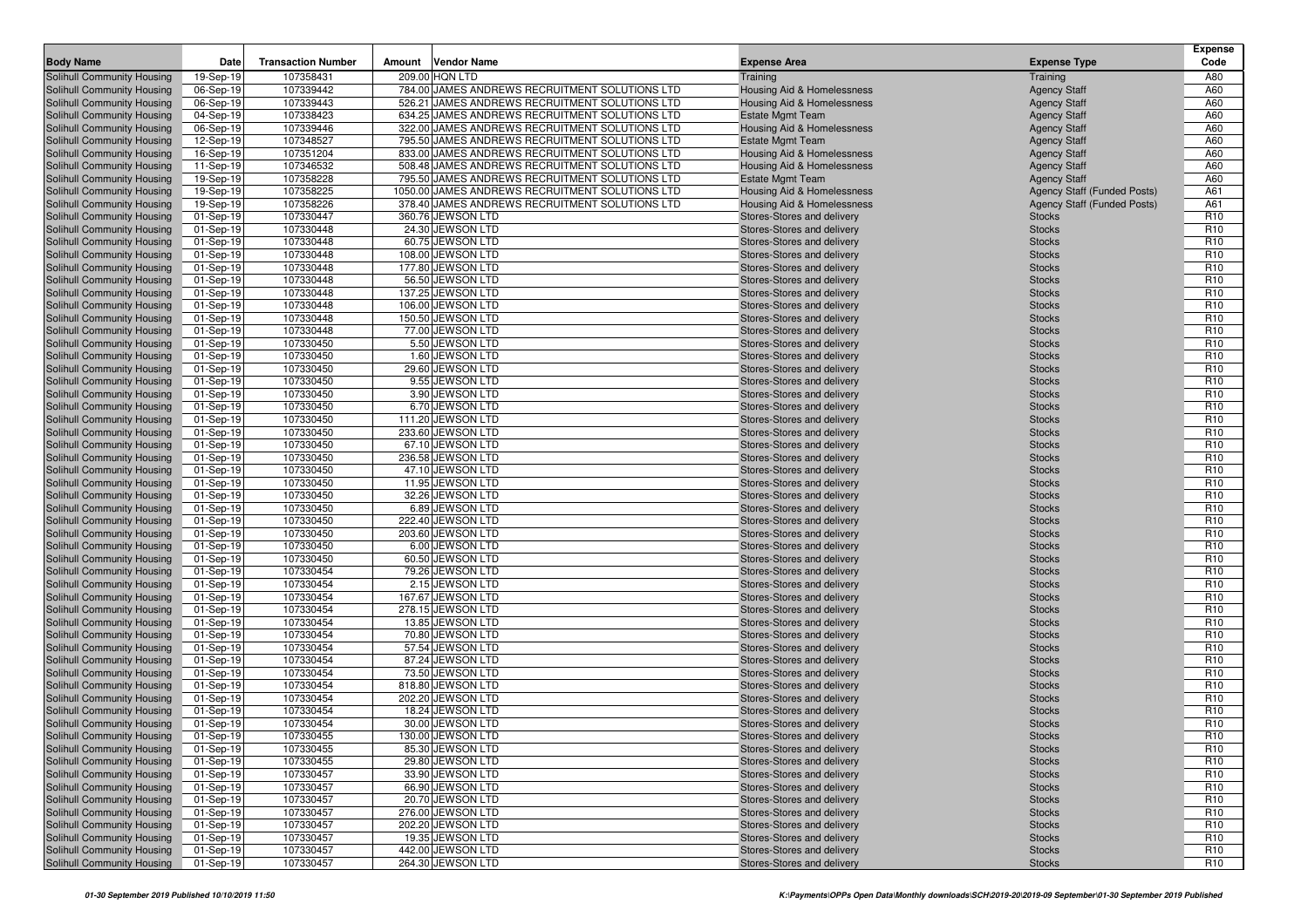| <b>Body Name</b>                                         | Date                   | <b>Transaction Number</b> | Amount | <b>Vendor Name</b>                     | <b>Expense Area</b>                                      | <b>Expense Type</b>            | <b>Expense</b><br>Code             |
|----------------------------------------------------------|------------------------|---------------------------|--------|----------------------------------------|----------------------------------------------------------|--------------------------------|------------------------------------|
| Solihull Community Housing                               | 01-Sep-19              | 107330462                 |        | 139.70 JEWSON LTD                      | Stores-Stores and delivery                               | <b>Stocks</b>                  | R <sub>10</sub>                    |
| Solihull Community Housing                               | 01-Sep-19              | 107330462                 |        | 39.60 JEWSON LTD                       | Stores-Stores and delivery                               | <b>Stocks</b>                  | R <sub>10</sub>                    |
| Solihull Community Housing                               | 01-Sep-19              | 107330462                 |        | 161.68 JEWSON LTD                      | Stores-Stores and delivery                               | <b>Stocks</b>                  | R <sub>10</sub>                    |
| Solihull Community Housing                               | 01-Sep-19              | 107330462                 |        | 124.58 JEWSON LTD                      | Stores-Stores and delivery                               | <b>Stocks</b>                  | R <sub>10</sub>                    |
| Solihull Community Housing                               | 01-Sep-19              | 107330462                 |        | 236.58 JEWSON LTD                      | Stores-Stores and delivery                               | <b>Stocks</b>                  | R <sub>10</sub>                    |
| Solihull Community Housing                               | 01-Sep-19              | 107330462                 |        | 60.75 JEWSON LTD                       | Stores-Stores and delivery                               | <b>Stocks</b>                  | R <sub>10</sub>                    |
| Solihull Community Housing                               | 01-Sep-19              | 107330462                 |        | 14.00 JEWSON LTD                       | Stores-Stores and delivery                               | <b>Stocks</b>                  | R <sub>10</sub>                    |
| Solihull Community Housing                               | 01-Sep-19              | 107330462                 |        | 4.65 JEWSON LTD                        | Stores-Stores and delivery                               | <b>Stocks</b>                  | R <sub>10</sub>                    |
| Solihull Community Housing                               | 01-Sep-19              | 107330462                 |        | 31.45 JEWSON LTD                       | Stores-Stores and delivery                               | <b>Stocks</b>                  | R <sub>10</sub>                    |
| Solihull Community Housing                               | 01-Sep-19              | 107330462                 |        | 340.90 JEWSON LTD                      | Stores-Stores and delivery                               | <b>Stocks</b>                  | R <sub>10</sub>                    |
| Solihull Community Housing                               | 01-Sep-19              | 107330464                 |        | 17.40 JEWSON LTD                       | Stores-Stores and delivery                               | <b>Stocks</b>                  | R <sub>10</sub>                    |
| Solihull Community Housing                               | 01-Sep-19              | 107330464                 |        | 8.70 JEWSON LTD                        | Stores-Stores and delivery                               | <b>Stocks</b>                  | R <sub>10</sub>                    |
| Solihull Community Housing                               | 01-Sep-19              | 107330464                 |        | 101.20 JEWSON LTD                      | Stores-Stores and delivery                               | <b>Stocks</b>                  | R <sub>10</sub>                    |
| Solihull Community Housing                               | 01-Sep-19              | 107330464                 |        | 485.10 JEWSON LTD                      | Stores-Stores and delivery                               | <b>Stocks</b>                  | R <sub>10</sub>                    |
| Solihull Community Housing                               | 01-Sep-19              | 107330464                 |        | 9.60 JEWSON LTD                        | Stores-Stores and delivery                               | <b>Stocks</b>                  | R <sub>10</sub>                    |
| Solihull Community Housing                               | 01-Sep-19              | 107330464                 |        | 450.60 JEWSON LTD                      | Stores-Stores and delivery                               | <b>Stocks</b>                  | R <sub>10</sub>                    |
| Solihull Community Housing                               | 01-Sep-19              | 107330464<br>107330464    |        | 93.40 JEWSON LTD<br>578.70 JEWSON LTD  | Stores-Stores and delivery                               | <b>Stocks</b>                  | R <sub>10</sub><br>R <sub>10</sub> |
| Solihull Community Housing<br>Solihull Community Housing | 01-Sep-19              | 107330464                 |        | 198.40 JEWSON LTD                      | Stores-Stores and delivery<br>Stores-Stores and delivery | <b>Stocks</b><br><b>Stocks</b> | R <sub>10</sub>                    |
| Solihull Community Housing                               | 01-Sep-19<br>01-Sep-19 | 107330464                 |        | 154.47 JEWSON LTD                      | Stores-Stores and delivery                               | <b>Stocks</b>                  | R <sub>10</sub>                    |
| Solihull Community Housing                               | 01-Sep-19              | 107330464                 |        | 60.58 JEWSON LTD                       | Stores-Stores and delivery                               | <b>Stocks</b>                  | R <sub>10</sub>                    |
| Solihull Community Housing                               | 01-Sep-19              | 107330464                 |        | 178.64 JEWSON LTD                      | Stores-Stores and delivery                               | <b>Stocks</b>                  | R <sub>10</sub>                    |
| Solihull Community Housing                               | 01-Sep-19              | 107330464                 |        | 15.60 JEWSON LTD                       | Stores-Stores and delivery                               | <b>Stocks</b>                  | R <sub>10</sub>                    |
| Solihull Community Housing                               | 01-Sep-19              | 107330464                 |        | 13.05 JEWSON LTD                       | Stores-Stores and delivery                               | <b>Stocks</b>                  | R <sub>10</sub>                    |
| Solihull Community Housing                               | 01-Sep-19              | 107330464                 |        | 15.80 JEWSON LTD                       | Stores-Stores and delivery                               | <b>Stocks</b>                  | R <sub>10</sub>                    |
| Solihull Community Housing                               | 01-Sep-19              | 107330464                 |        | 38.30 JEWSON LTD                       | Stores-Stores and delivery                               | <b>Stocks</b>                  | R <sub>10</sub>                    |
| Solihull Community Housing                               | 01-Sep-19              | 107330464                 |        | 147.30 JEWSON LTD                      | Stores-Stores and delivery                               | <b>Stocks</b>                  | R <sub>10</sub>                    |
| Solihull Community Housing                               | 01-Sep-19              | 107330464                 |        | 2.27 JEWSON LTD                        | Stores-Stores and delivery                               | <b>Stocks</b>                  | R <sub>10</sub>                    |
| Solihull Community Housing                               | 01-Sep-19              | 107330464                 |        | 226.80 JEWSON LTD                      | Stores-Stores and delivery                               | <b>Stocks</b>                  | R <sub>10</sub>                    |
| Solihull Community Housing                               | 01-Sep-19              | 107330464                 |        | 59.50 JEWSON LTD                       | Stores-Stores and delivery                               | <b>Stocks</b>                  | R <sub>10</sub>                    |
| Solihull Community Housing                               | 01-Sep-19              | 107330464                 |        | 32.40 JEWSON LTD                       | Stores-Stores and delivery                               | <b>Stocks</b>                  | R <sub>10</sub>                    |
| Solihull Community Housing                               | 01-Sep-19              | 107330464                 |        | 103.20 JEWSON LTD                      | Stores-Stores and delivery                               | <b>Stocks</b>                  | R <sub>10</sub>                    |
| Solihull Community Housing                               | 01-Sep-19              | 107330464                 |        | 113.85 JEWSON LTD                      | Stores-Stores and delivery                               | <b>Stocks</b>                  | R <sub>10</sub>                    |
| Solihull Community Housing                               | 01-Sep-19              | 107330464                 |        | 105.98 JEWSON LTD                      | Stores-Stores and delivery                               | <b>Stocks</b>                  | R <sub>10</sub>                    |
| Solihull Community Housing                               | 01-Sep-19              | 107330464                 |        | 14.70 JEWSON LTD                       | Stores-Stores and delivery                               | <b>Stocks</b>                  | R <sub>10</sub>                    |
| Solihull Community Housing                               | 01-Sep-19              | 107330464                 |        | 8.00 JEWSON LTD                        | Stores-Stores and delivery                               | <b>Stocks</b>                  | R <sub>10</sub>                    |
| Solihull Community Housing                               | 01-Sep-19              | 107330464                 |        | 153.75 JEWSON LTD                      | Stores-Stores and delivery                               | <b>Stocks</b>                  | R <sub>10</sub>                    |
| Solihull Community Housing                               | 01-Sep-19              | 107330466                 |        | 28.50 JEWSON LTD                       | Stores-Stores and delivery                               | <b>Stocks</b>                  | R <sub>10</sub>                    |
| Solihull Community Housing                               | 01-Sep-19              | 107330466                 |        | 187.00 JEWSON LTD                      | Stores-Stores and delivery                               | <b>Stocks</b>                  | R <sub>10</sub>                    |
| Solihull Community Housing                               | 01-Sep-19              | 107330467                 |        | 430.32 JEWSON LTD                      | Stores-Stores and delivery                               | <b>Stocks</b>                  | R <sub>10</sub>                    |
| Solihull Community Housing                               | 01-Sep-19              | 107330467                 |        | 7.60 JEWSON LTD                        | Stores-Stores and delivery                               | <b>Stocks</b>                  | R <sub>10</sub>                    |
| Solihull Community Housing                               | 01-Sep-19              | 107330467                 |        | 66.96 JEWSON LTD                       | Stores-Stores and delivery                               | <b>Stocks</b>                  | R <sub>10</sub><br>R <sub>10</sub> |
| Solihull Community Housing                               | 01-Sep-19              | 107330467                 |        | 20.50 JEWSON LTD                       | Stores-Stores and delivery                               | <b>Stocks</b>                  | R <sub>10</sub>                    |
| Solihull Community Housing<br>Solihull Community Housing | 01-Sep-19<br>01-Sep-19 | 107330467<br>107330467    |        | 202.40 JEWSON LTD<br>214.20 JEWSON LTD | Stores-Stores and delivery<br>Stores-Stores and delivery | <b>Stocks</b><br><b>Stocks</b> | R <sub>10</sub>                    |
| Solihull Community Housing                               | 01-Sep-19              | 107330467                 |        | 104.60 JEWSON LTD                      | Stores-Stores and delivery                               | <b>Stocks</b>                  | R <sub>10</sub>                    |
| Solihull Community Housing                               | 01-Sep-19              | 107330467                 |        | 6.24 JEWSON LTD                        | Stores-Stores and delivery                               | <b>Stocks</b>                  | R <sub>10</sub>                    |
| Solihull Community Housing                               | 01-Sep-19              | 107330467                 |        | 375.20 JEWSON LTD                      | Stores-Stores and delivery                               | <b>Stocks</b>                  | R <sub>10</sub>                    |
| Solihull Community Housing                               | 01-Sep-19              | 107330467                 |        | 3.90 JEWSON LTD                        | Stores-Stores and delivery                               | <b>Stocks</b>                  | R <sub>10</sub>                    |
| Solihull Community Housing                               | 01-Sep-19              | 107330467                 |        | 46.20 JEWSON LTD                       | Stores-Stores and delivery                               | <b>Stocks</b>                  | R <sub>10</sub>                    |
| Solihull Community Housing                               | 01-Sep-19              | 107330467                 |        | 359.50 JEWSON LTD                      | Stores-Stores and delivery                               | <b>Stocks</b>                  | R <sub>10</sub>                    |
| <b>Solihull Community Housing</b>                        | 01-Sep-19              | 107330467                 |        | 38.20 JEWSON LTD                       | Stores-Stores and delivery                               | <b>Stocks</b>                  | R <sub>10</sub>                    |
| Solihull Community Housing                               | 01-Sep-19              | 107330467                 |        | 129.50 JEWSON LTD                      | Stores-Stores and delivery                               | <b>Stocks</b>                  | R <sub>10</sub>                    |
| Solihull Community Housing                               | 01-Sep-19              | 107330467                 |        | 107.70 JEWSON LTD                      | Stores-Stores and delivery                               | <b>Stocks</b>                  | R <sub>10</sub>                    |
| Solihull Community Housing                               | 01-Sep-19              | 107330471                 |        | 10.40 JEWSON LTD                       | Stores-Stores and delivery                               | <b>Stocks</b>                  | R <sub>10</sub>                    |
| Solihull Community Housing                               | 01-Sep-19              | 107330471                 |        | 17.40 JEWSON LTD                       | Stores-Stores and delivery                               | <b>Stocks</b>                  | R <sub>10</sub>                    |
| Solihull Community Housing                               | 01-Sep-19              | 107330471                 |        | 10.40 JEWSON LTD                       | Stores-Stores and delivery                               | <b>Stocks</b>                  | R <sub>10</sub>                    |
| Solihull Community Housing                               | 01-Sep-19              | 107330471                 |        | 23.00 JEWSON LTD                       | Stores-Stores and delivery                               | <b>Stocks</b>                  | R <sub>10</sub>                    |
| Solihull Community Housing                               | 01-Sep-19              | 107330471                 |        | 97.38 JEWSON LTD                       | Stores-Stores and delivery                               | <b>Stocks</b>                  | R <sub>10</sub>                    |
| Solihull Community Housing                               | 01-Sep-19              | 107330471                 |        | 3.90 JEWSON LTD                        | Stores-Stores and delivery                               | <b>Stocks</b>                  | R <sub>10</sub>                    |
| Solihull Community Housing                               | 01-Sep-19              | 107330471                 |        | 78.48 JEWSON LTD                       | Stores-Stores and delivery                               | <b>Stocks</b>                  | R <sub>10</sub>                    |
| Solihull Community Housing                               | 01-Sep-19              | 107330471                 |        | 29.60 JEWSON LTD                       | Stores-Stores and delivery                               | <b>Stocks</b>                  | R <sub>10</sub>                    |
| Solihull Community Housing                               | 01-Sep-19              | 107330471                 |        | 17.40 JEWSON LTD                       | Stores-Stores and delivery                               | <b>Stocks</b>                  | R <sub>10</sub>                    |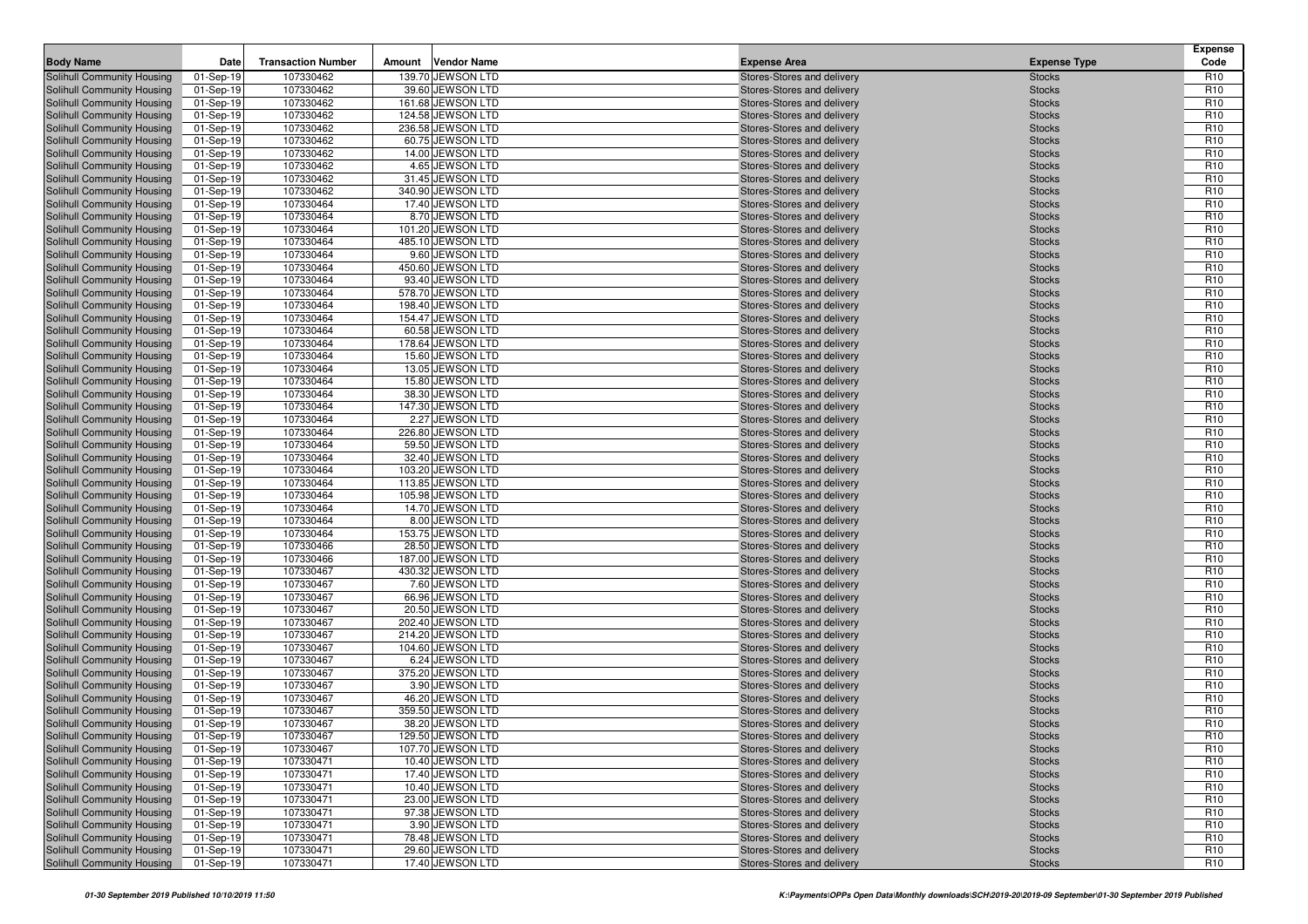| <b>Body Name</b><br><b>Transaction Number</b><br><b>Vendor Name</b><br>Amount<br><b>Expense Type</b><br>107330471<br>166.00 JEWSON LTD<br>Stores-Stores and delivery<br>Solihull Community Housing<br>01-Sep-19<br><b>Stocks</b><br>107330471<br>71.80 JEWSON LTD<br>Solihull Community Housing<br>01-Sep-19<br>Stores-Stores and delivery<br><b>Stocks</b><br>107330471<br>Solihull Community Housing<br>01-Sep-19<br>95.16 JEWSON LTD<br>Stores-Stores and delivery<br><b>Stocks</b><br>107330471<br>27.30 JEWSON LTD<br>Solihull Community Housing<br>01-Sep-19<br>Stores-Stores and delivery<br><b>Stocks</b><br>107330471<br>Solihull Community Housing<br>48.30 JEWSON LTD<br><b>Stocks</b><br>01-Sep-19<br>Stores-Stores and delivery<br>107330471<br>95.00 JEWSON LTD<br>Solihull Community Housing<br>01-Sep-19<br>Stores-Stores and delivery<br><b>Stocks</b><br>107330471<br>550.00 JEWSON LTD<br>Solihull Community Housing<br>01-Sep-19<br>Stores-Stores and delivery<br><b>Stocks</b><br>107330471<br>975.00 JEWSON LTD<br>Solihull Community Housing<br>01-Sep-19<br>Stores-Stores and delivery<br><b>Stocks</b><br>107330471<br>46.95 JEWSON LTD<br>01-Sep-19<br>Stores-Stores and delivery<br><b>Stocks</b><br>Solihull Community Housing<br>134.52 JEWSON LTD<br>Solihull Community Housing<br>01-Sep-19<br>107330471<br>Stores-Stores and delivery<br><b>Stocks</b><br>107330473<br>125.20 JEWSON LTD<br>Solihull Community Housing<br>01-Sep-19<br>Stores-Stores and delivery<br><b>Stocks</b><br>107330473<br>155.90 JEWSON LTD<br>Solihull Community Housing<br>01-Sep-19<br>Stores-Stores and delivery<br><b>Stocks</b><br>107330474<br>11.50 JEWSON LTD<br>Solihull Community Housing<br>01-Sep-19<br>Stores-Stores and delivery<br><b>Stocks</b><br>107330474<br>Solihull Community Housing<br>01-Sep-19<br>32.00 JEWSON LTD<br>Stores-Stores and delivery<br><b>Stocks</b><br>107330474<br>31.40 JEWSON LTD<br>Solihull Community Housing<br>01-Sep-19<br>Stores-Stores and delivery<br><b>Stocks</b><br>107330474<br>94.80 JEWSON LTD<br>Solihull Community Housing<br>01-Sep-19<br>Stores-Stores and delivery<br><b>Stocks</b><br>Solihull Community Housing<br>01-Sep-19<br>107330474<br>9.55 JEWSON LTD<br>Stores-Stores and delivery<br><b>Stocks</b><br>107330474<br>Solihull Community Housing<br>231.96 JEWSON LTD<br>Stores-Stores and delivery<br><b>Stocks</b><br>01-Sep-19<br>107330474<br>170.60 JEWSON LTD<br>Solihull Community Housing<br>01-Sep-19<br>Stores-Stores and delivery<br><b>Stocks</b><br>107330474<br>28.60 JEWSON LTD<br>Solihull Community Housing<br>01-Sep-19<br>Stores-Stores and delivery<br><b>Stocks</b><br>8.00 JEWSON LTD<br>Solihull Community Housing<br>01-Sep-19<br>107330474<br>Stores-Stores and delivery<br><b>Stocks</b><br>Solihull Community Housing<br>01-Sep-19<br>107330474<br>12.40 JEWSON LTD<br>Stores-Stores and delivery<br><b>Stocks</b><br>107330474<br>67.65 JEWSON LTD<br>Solihull Community Housing<br>01-Sep-19<br>Stores-Stores and delivery<br><b>Stocks</b><br>Solihull Community Housing<br>107330474<br>107.00 JEWSON LTD<br>01-Sep-19<br>Stores-Stores and delivery<br><b>Stocks</b><br>107330474<br>205.00 JEWSON LTD<br>Solihull Community Housing<br>01-Sep-19<br>Stores-Stores and delivery<br><b>Stocks</b><br>Solihull Community Housing<br>01-Sep-19<br>107330474<br>35.10 JEWSON LTD<br>Stores-Stores and delivery<br><b>Stocks</b><br>107330474<br>156.60 JEWSON LTD<br>Solihull Community Housing<br>01-Sep-19<br>Stores-Stores and delivery<br><b>Stocks</b><br>107330474<br>26.95 JEWSON LTD<br>Solihull Community Housing<br>01-Sep-19<br>Stores-Stores and delivery<br><b>Stocks</b><br>107330474<br>27.90 JEWSON LTD<br>Solihull Community Housing<br>01-Sep-19<br>Stores-Stores and delivery<br><b>Stocks</b><br>107330474<br>15.00 JEWSON LTD<br>Solihull Community Housing<br>01-Sep-19<br><b>Stocks</b><br>Stores-Stores and delivery<br>107330477<br>88.68 JEWSON LTD<br>Solihull Community Housing<br>01-Sep-19<br>Stores-Stores and delivery<br><b>Stocks</b><br>107330477<br>Solihull Community Housing<br>01-Sep-19<br>95.00 JEWSON LTD<br>Stores-Stores and delivery<br><b>Stocks</b><br>5.90 JEWSON LTD<br>Solihull Community Housing<br>01-Sep-19<br>107330477<br>Stores-Stores and delivery<br><b>Stocks</b><br>107330477<br>115.00 JEWSON LTD<br>01-Sep-19<br>Stores-Stores and delivery<br><b>Stocks</b><br>Solihull Community Housing<br>107330477<br>245.50 JEWSON LTD<br>Solihull Community Housing<br>01-Sep-19<br>Stores-Stores and delivery<br><b>Stocks</b><br>107330477<br>47.00 JEWSON LTD<br>Solihull Community Housing<br>Stores-Stores and delivery<br><b>Stocks</b><br>01-Sep-19<br>107330477<br>76.90 JEWSON LTD<br>Solihull Community Housing<br>01-Sep-19<br>Stores-Stores and delivery<br><b>Stocks</b><br>107330477<br>13.80 JEWSON LTD<br>Solihull Community Housing<br>01-Sep-19<br>Stores-Stores and delivery<br><b>Stocks</b><br>Solihull Community Housing<br>107330477<br>1.80 JEWSON LTD<br><b>Stocks</b><br>01-Sep-19<br>Stores-Stores and delivery<br>107330477<br>18.24 JEWSON LTD<br>Solihull Community Housing<br>01-Sep-19<br>Stores-Stores and delivery<br><b>Stocks</b><br>107330477<br>61.00 JEWSON LTD<br>Solihull Community Housing<br>01-Sep-19<br>Stores-Stores and delivery<br><b>Stocks</b><br>107338642<br>439.30 JEWSON LTD<br>Solihull Community Housing<br>01-Sep-19<br>Stores-Stores and delivery<br><b>Stocks</b><br>107338644<br>Solihull Community Housing<br>215.16 JEWSON LTD<br>Stores-Stores and delivery<br><b>Stocks</b><br>01-Sep-19<br>107348193<br>3.90 JEWSON LTD<br>Solihull Community Housing<br>01-Sep-19<br>Stores-Stores and delivery<br><b>Stocks</b> | <b>Expense</b><br>Code             |
|----------------------------------------------------------------------------------------------------------------------------------------------------------------------------------------------------------------------------------------------------------------------------------------------------------------------------------------------------------------------------------------------------------------------------------------------------------------------------------------------------------------------------------------------------------------------------------------------------------------------------------------------------------------------------------------------------------------------------------------------------------------------------------------------------------------------------------------------------------------------------------------------------------------------------------------------------------------------------------------------------------------------------------------------------------------------------------------------------------------------------------------------------------------------------------------------------------------------------------------------------------------------------------------------------------------------------------------------------------------------------------------------------------------------------------------------------------------------------------------------------------------------------------------------------------------------------------------------------------------------------------------------------------------------------------------------------------------------------------------------------------------------------------------------------------------------------------------------------------------------------------------------------------------------------------------------------------------------------------------------------------------------------------------------------------------------------------------------------------------------------------------------------------------------------------------------------------------------------------------------------------------------------------------------------------------------------------------------------------------------------------------------------------------------------------------------------------------------------------------------------------------------------------------------------------------------------------------------------------------------------------------------------------------------------------------------------------------------------------------------------------------------------------------------------------------------------------------------------------------------------------------------------------------------------------------------------------------------------------------------------------------------------------------------------------------------------------------------------------------------------------------------------------------------------------------------------------------------------------------------------------------------------------------------------------------------------------------------------------------------------------------------------------------------------------------------------------------------------------------------------------------------------------------------------------------------------------------------------------------------------------------------------------------------------------------------------------------------------------------------------------------------------------------------------------------------------------------------------------------------------------------------------------------------------------------------------------------------------------------------------------------------------------------------------------------------------------------------------------------------------------------------------------------------------------------------------------------------------------------------------------------------------------------------------------------------------------------------------------------------------------------------------------------------------------------------------------------------------------------------------------------------------------------------------------------------------------------------------------------------------------------------------------------------------------------------------------------------------------------------------------------------------------------------------------------------------------------------------------------------------------------------------------------------------------------------------------------------------------------------------------------------------------------------------------------------------------------------------------------------------------------------------------------------------------------------------------------------------------------------------------------------------------------------------------------------------------------------------------------------------------------------------------------------------------------------------------------------------------------------------------------------------------------------------------------------------------------------------------------------------------------------------------------------------------------------------------------------------------------------------|------------------------------------|
|                                                                                                                                                                                                                                                                                                                                                                                                                                                                                                                                                                                                                                                                                                                                                                                                                                                                                                                                                                                                                                                                                                                                                                                                                                                                                                                                                                                                                                                                                                                                                                                                                                                                                                                                                                                                                                                                                                                                                                                                                                                                                                                                                                                                                                                                                                                                                                                                                                                                                                                                                                                                                                                                                                                                                                                                                                                                                                                                                                                                                                                                                                                                                                                                                                                                                                                                                                                                                                                                                                                                                                                                                                                                                                                                                                                                                                                                                                                                                                                                                                                                                                                                                                                                                                                                                                                                                                                                                                                                                                                                                                                                                                                                                                                                                                                                                                                                                                                                                                                                                                                                                                                                                                                                                                                                                                                                                                                                                                                                                                                                                                                                                                                                                                                                                    | R <sub>10</sub>                    |
|                                                                                                                                                                                                                                                                                                                                                                                                                                                                                                                                                                                                                                                                                                                                                                                                                                                                                                                                                                                                                                                                                                                                                                                                                                                                                                                                                                                                                                                                                                                                                                                                                                                                                                                                                                                                                                                                                                                                                                                                                                                                                                                                                                                                                                                                                                                                                                                                                                                                                                                                                                                                                                                                                                                                                                                                                                                                                                                                                                                                                                                                                                                                                                                                                                                                                                                                                                                                                                                                                                                                                                                                                                                                                                                                                                                                                                                                                                                                                                                                                                                                                                                                                                                                                                                                                                                                                                                                                                                                                                                                                                                                                                                                                                                                                                                                                                                                                                                                                                                                                                                                                                                                                                                                                                                                                                                                                                                                                                                                                                                                                                                                                                                                                                                                                    | R <sub>10</sub>                    |
|                                                                                                                                                                                                                                                                                                                                                                                                                                                                                                                                                                                                                                                                                                                                                                                                                                                                                                                                                                                                                                                                                                                                                                                                                                                                                                                                                                                                                                                                                                                                                                                                                                                                                                                                                                                                                                                                                                                                                                                                                                                                                                                                                                                                                                                                                                                                                                                                                                                                                                                                                                                                                                                                                                                                                                                                                                                                                                                                                                                                                                                                                                                                                                                                                                                                                                                                                                                                                                                                                                                                                                                                                                                                                                                                                                                                                                                                                                                                                                                                                                                                                                                                                                                                                                                                                                                                                                                                                                                                                                                                                                                                                                                                                                                                                                                                                                                                                                                                                                                                                                                                                                                                                                                                                                                                                                                                                                                                                                                                                                                                                                                                                                                                                                                                                    | R <sub>10</sub>                    |
|                                                                                                                                                                                                                                                                                                                                                                                                                                                                                                                                                                                                                                                                                                                                                                                                                                                                                                                                                                                                                                                                                                                                                                                                                                                                                                                                                                                                                                                                                                                                                                                                                                                                                                                                                                                                                                                                                                                                                                                                                                                                                                                                                                                                                                                                                                                                                                                                                                                                                                                                                                                                                                                                                                                                                                                                                                                                                                                                                                                                                                                                                                                                                                                                                                                                                                                                                                                                                                                                                                                                                                                                                                                                                                                                                                                                                                                                                                                                                                                                                                                                                                                                                                                                                                                                                                                                                                                                                                                                                                                                                                                                                                                                                                                                                                                                                                                                                                                                                                                                                                                                                                                                                                                                                                                                                                                                                                                                                                                                                                                                                                                                                                                                                                                                                    | R <sub>10</sub>                    |
|                                                                                                                                                                                                                                                                                                                                                                                                                                                                                                                                                                                                                                                                                                                                                                                                                                                                                                                                                                                                                                                                                                                                                                                                                                                                                                                                                                                                                                                                                                                                                                                                                                                                                                                                                                                                                                                                                                                                                                                                                                                                                                                                                                                                                                                                                                                                                                                                                                                                                                                                                                                                                                                                                                                                                                                                                                                                                                                                                                                                                                                                                                                                                                                                                                                                                                                                                                                                                                                                                                                                                                                                                                                                                                                                                                                                                                                                                                                                                                                                                                                                                                                                                                                                                                                                                                                                                                                                                                                                                                                                                                                                                                                                                                                                                                                                                                                                                                                                                                                                                                                                                                                                                                                                                                                                                                                                                                                                                                                                                                                                                                                                                                                                                                                                                    | R <sub>10</sub>                    |
|                                                                                                                                                                                                                                                                                                                                                                                                                                                                                                                                                                                                                                                                                                                                                                                                                                                                                                                                                                                                                                                                                                                                                                                                                                                                                                                                                                                                                                                                                                                                                                                                                                                                                                                                                                                                                                                                                                                                                                                                                                                                                                                                                                                                                                                                                                                                                                                                                                                                                                                                                                                                                                                                                                                                                                                                                                                                                                                                                                                                                                                                                                                                                                                                                                                                                                                                                                                                                                                                                                                                                                                                                                                                                                                                                                                                                                                                                                                                                                                                                                                                                                                                                                                                                                                                                                                                                                                                                                                                                                                                                                                                                                                                                                                                                                                                                                                                                                                                                                                                                                                                                                                                                                                                                                                                                                                                                                                                                                                                                                                                                                                                                                                                                                                                                    | R <sub>10</sub>                    |
|                                                                                                                                                                                                                                                                                                                                                                                                                                                                                                                                                                                                                                                                                                                                                                                                                                                                                                                                                                                                                                                                                                                                                                                                                                                                                                                                                                                                                                                                                                                                                                                                                                                                                                                                                                                                                                                                                                                                                                                                                                                                                                                                                                                                                                                                                                                                                                                                                                                                                                                                                                                                                                                                                                                                                                                                                                                                                                                                                                                                                                                                                                                                                                                                                                                                                                                                                                                                                                                                                                                                                                                                                                                                                                                                                                                                                                                                                                                                                                                                                                                                                                                                                                                                                                                                                                                                                                                                                                                                                                                                                                                                                                                                                                                                                                                                                                                                                                                                                                                                                                                                                                                                                                                                                                                                                                                                                                                                                                                                                                                                                                                                                                                                                                                                                    | R <sub>10</sub>                    |
|                                                                                                                                                                                                                                                                                                                                                                                                                                                                                                                                                                                                                                                                                                                                                                                                                                                                                                                                                                                                                                                                                                                                                                                                                                                                                                                                                                                                                                                                                                                                                                                                                                                                                                                                                                                                                                                                                                                                                                                                                                                                                                                                                                                                                                                                                                                                                                                                                                                                                                                                                                                                                                                                                                                                                                                                                                                                                                                                                                                                                                                                                                                                                                                                                                                                                                                                                                                                                                                                                                                                                                                                                                                                                                                                                                                                                                                                                                                                                                                                                                                                                                                                                                                                                                                                                                                                                                                                                                                                                                                                                                                                                                                                                                                                                                                                                                                                                                                                                                                                                                                                                                                                                                                                                                                                                                                                                                                                                                                                                                                                                                                                                                                                                                                                                    | R <sub>10</sub>                    |
|                                                                                                                                                                                                                                                                                                                                                                                                                                                                                                                                                                                                                                                                                                                                                                                                                                                                                                                                                                                                                                                                                                                                                                                                                                                                                                                                                                                                                                                                                                                                                                                                                                                                                                                                                                                                                                                                                                                                                                                                                                                                                                                                                                                                                                                                                                                                                                                                                                                                                                                                                                                                                                                                                                                                                                                                                                                                                                                                                                                                                                                                                                                                                                                                                                                                                                                                                                                                                                                                                                                                                                                                                                                                                                                                                                                                                                                                                                                                                                                                                                                                                                                                                                                                                                                                                                                                                                                                                                                                                                                                                                                                                                                                                                                                                                                                                                                                                                                                                                                                                                                                                                                                                                                                                                                                                                                                                                                                                                                                                                                                                                                                                                                                                                                                                    | R <sub>10</sub>                    |
|                                                                                                                                                                                                                                                                                                                                                                                                                                                                                                                                                                                                                                                                                                                                                                                                                                                                                                                                                                                                                                                                                                                                                                                                                                                                                                                                                                                                                                                                                                                                                                                                                                                                                                                                                                                                                                                                                                                                                                                                                                                                                                                                                                                                                                                                                                                                                                                                                                                                                                                                                                                                                                                                                                                                                                                                                                                                                                                                                                                                                                                                                                                                                                                                                                                                                                                                                                                                                                                                                                                                                                                                                                                                                                                                                                                                                                                                                                                                                                                                                                                                                                                                                                                                                                                                                                                                                                                                                                                                                                                                                                                                                                                                                                                                                                                                                                                                                                                                                                                                                                                                                                                                                                                                                                                                                                                                                                                                                                                                                                                                                                                                                                                                                                                                                    | R <sub>10</sub>                    |
|                                                                                                                                                                                                                                                                                                                                                                                                                                                                                                                                                                                                                                                                                                                                                                                                                                                                                                                                                                                                                                                                                                                                                                                                                                                                                                                                                                                                                                                                                                                                                                                                                                                                                                                                                                                                                                                                                                                                                                                                                                                                                                                                                                                                                                                                                                                                                                                                                                                                                                                                                                                                                                                                                                                                                                                                                                                                                                                                                                                                                                                                                                                                                                                                                                                                                                                                                                                                                                                                                                                                                                                                                                                                                                                                                                                                                                                                                                                                                                                                                                                                                                                                                                                                                                                                                                                                                                                                                                                                                                                                                                                                                                                                                                                                                                                                                                                                                                                                                                                                                                                                                                                                                                                                                                                                                                                                                                                                                                                                                                                                                                                                                                                                                                                                                    | R <sub>10</sub>                    |
|                                                                                                                                                                                                                                                                                                                                                                                                                                                                                                                                                                                                                                                                                                                                                                                                                                                                                                                                                                                                                                                                                                                                                                                                                                                                                                                                                                                                                                                                                                                                                                                                                                                                                                                                                                                                                                                                                                                                                                                                                                                                                                                                                                                                                                                                                                                                                                                                                                                                                                                                                                                                                                                                                                                                                                                                                                                                                                                                                                                                                                                                                                                                                                                                                                                                                                                                                                                                                                                                                                                                                                                                                                                                                                                                                                                                                                                                                                                                                                                                                                                                                                                                                                                                                                                                                                                                                                                                                                                                                                                                                                                                                                                                                                                                                                                                                                                                                                                                                                                                                                                                                                                                                                                                                                                                                                                                                                                                                                                                                                                                                                                                                                                                                                                                                    | R <sub>10</sub>                    |
|                                                                                                                                                                                                                                                                                                                                                                                                                                                                                                                                                                                                                                                                                                                                                                                                                                                                                                                                                                                                                                                                                                                                                                                                                                                                                                                                                                                                                                                                                                                                                                                                                                                                                                                                                                                                                                                                                                                                                                                                                                                                                                                                                                                                                                                                                                                                                                                                                                                                                                                                                                                                                                                                                                                                                                                                                                                                                                                                                                                                                                                                                                                                                                                                                                                                                                                                                                                                                                                                                                                                                                                                                                                                                                                                                                                                                                                                                                                                                                                                                                                                                                                                                                                                                                                                                                                                                                                                                                                                                                                                                                                                                                                                                                                                                                                                                                                                                                                                                                                                                                                                                                                                                                                                                                                                                                                                                                                                                                                                                                                                                                                                                                                                                                                                                    | R <sub>10</sub>                    |
|                                                                                                                                                                                                                                                                                                                                                                                                                                                                                                                                                                                                                                                                                                                                                                                                                                                                                                                                                                                                                                                                                                                                                                                                                                                                                                                                                                                                                                                                                                                                                                                                                                                                                                                                                                                                                                                                                                                                                                                                                                                                                                                                                                                                                                                                                                                                                                                                                                                                                                                                                                                                                                                                                                                                                                                                                                                                                                                                                                                                                                                                                                                                                                                                                                                                                                                                                                                                                                                                                                                                                                                                                                                                                                                                                                                                                                                                                                                                                                                                                                                                                                                                                                                                                                                                                                                                                                                                                                                                                                                                                                                                                                                                                                                                                                                                                                                                                                                                                                                                                                                                                                                                                                                                                                                                                                                                                                                                                                                                                                                                                                                                                                                                                                                                                    | R <sub>10</sub>                    |
|                                                                                                                                                                                                                                                                                                                                                                                                                                                                                                                                                                                                                                                                                                                                                                                                                                                                                                                                                                                                                                                                                                                                                                                                                                                                                                                                                                                                                                                                                                                                                                                                                                                                                                                                                                                                                                                                                                                                                                                                                                                                                                                                                                                                                                                                                                                                                                                                                                                                                                                                                                                                                                                                                                                                                                                                                                                                                                                                                                                                                                                                                                                                                                                                                                                                                                                                                                                                                                                                                                                                                                                                                                                                                                                                                                                                                                                                                                                                                                                                                                                                                                                                                                                                                                                                                                                                                                                                                                                                                                                                                                                                                                                                                                                                                                                                                                                                                                                                                                                                                                                                                                                                                                                                                                                                                                                                                                                                                                                                                                                                                                                                                                                                                                                                                    | R <sub>10</sub><br>R <sub>10</sub> |
|                                                                                                                                                                                                                                                                                                                                                                                                                                                                                                                                                                                                                                                                                                                                                                                                                                                                                                                                                                                                                                                                                                                                                                                                                                                                                                                                                                                                                                                                                                                                                                                                                                                                                                                                                                                                                                                                                                                                                                                                                                                                                                                                                                                                                                                                                                                                                                                                                                                                                                                                                                                                                                                                                                                                                                                                                                                                                                                                                                                                                                                                                                                                                                                                                                                                                                                                                                                                                                                                                                                                                                                                                                                                                                                                                                                                                                                                                                                                                                                                                                                                                                                                                                                                                                                                                                                                                                                                                                                                                                                                                                                                                                                                                                                                                                                                                                                                                                                                                                                                                                                                                                                                                                                                                                                                                                                                                                                                                                                                                                                                                                                                                                                                                                                                                    | R <sub>10</sub>                    |
|                                                                                                                                                                                                                                                                                                                                                                                                                                                                                                                                                                                                                                                                                                                                                                                                                                                                                                                                                                                                                                                                                                                                                                                                                                                                                                                                                                                                                                                                                                                                                                                                                                                                                                                                                                                                                                                                                                                                                                                                                                                                                                                                                                                                                                                                                                                                                                                                                                                                                                                                                                                                                                                                                                                                                                                                                                                                                                                                                                                                                                                                                                                                                                                                                                                                                                                                                                                                                                                                                                                                                                                                                                                                                                                                                                                                                                                                                                                                                                                                                                                                                                                                                                                                                                                                                                                                                                                                                                                                                                                                                                                                                                                                                                                                                                                                                                                                                                                                                                                                                                                                                                                                                                                                                                                                                                                                                                                                                                                                                                                                                                                                                                                                                                                                                    | R <sub>10</sub>                    |
|                                                                                                                                                                                                                                                                                                                                                                                                                                                                                                                                                                                                                                                                                                                                                                                                                                                                                                                                                                                                                                                                                                                                                                                                                                                                                                                                                                                                                                                                                                                                                                                                                                                                                                                                                                                                                                                                                                                                                                                                                                                                                                                                                                                                                                                                                                                                                                                                                                                                                                                                                                                                                                                                                                                                                                                                                                                                                                                                                                                                                                                                                                                                                                                                                                                                                                                                                                                                                                                                                                                                                                                                                                                                                                                                                                                                                                                                                                                                                                                                                                                                                                                                                                                                                                                                                                                                                                                                                                                                                                                                                                                                                                                                                                                                                                                                                                                                                                                                                                                                                                                                                                                                                                                                                                                                                                                                                                                                                                                                                                                                                                                                                                                                                                                                                    | R <sub>10</sub>                    |
|                                                                                                                                                                                                                                                                                                                                                                                                                                                                                                                                                                                                                                                                                                                                                                                                                                                                                                                                                                                                                                                                                                                                                                                                                                                                                                                                                                                                                                                                                                                                                                                                                                                                                                                                                                                                                                                                                                                                                                                                                                                                                                                                                                                                                                                                                                                                                                                                                                                                                                                                                                                                                                                                                                                                                                                                                                                                                                                                                                                                                                                                                                                                                                                                                                                                                                                                                                                                                                                                                                                                                                                                                                                                                                                                                                                                                                                                                                                                                                                                                                                                                                                                                                                                                                                                                                                                                                                                                                                                                                                                                                                                                                                                                                                                                                                                                                                                                                                                                                                                                                                                                                                                                                                                                                                                                                                                                                                                                                                                                                                                                                                                                                                                                                                                                    | R <sub>10</sub>                    |
|                                                                                                                                                                                                                                                                                                                                                                                                                                                                                                                                                                                                                                                                                                                                                                                                                                                                                                                                                                                                                                                                                                                                                                                                                                                                                                                                                                                                                                                                                                                                                                                                                                                                                                                                                                                                                                                                                                                                                                                                                                                                                                                                                                                                                                                                                                                                                                                                                                                                                                                                                                                                                                                                                                                                                                                                                                                                                                                                                                                                                                                                                                                                                                                                                                                                                                                                                                                                                                                                                                                                                                                                                                                                                                                                                                                                                                                                                                                                                                                                                                                                                                                                                                                                                                                                                                                                                                                                                                                                                                                                                                                                                                                                                                                                                                                                                                                                                                                                                                                                                                                                                                                                                                                                                                                                                                                                                                                                                                                                                                                                                                                                                                                                                                                                                    | R <sub>10</sub>                    |
|                                                                                                                                                                                                                                                                                                                                                                                                                                                                                                                                                                                                                                                                                                                                                                                                                                                                                                                                                                                                                                                                                                                                                                                                                                                                                                                                                                                                                                                                                                                                                                                                                                                                                                                                                                                                                                                                                                                                                                                                                                                                                                                                                                                                                                                                                                                                                                                                                                                                                                                                                                                                                                                                                                                                                                                                                                                                                                                                                                                                                                                                                                                                                                                                                                                                                                                                                                                                                                                                                                                                                                                                                                                                                                                                                                                                                                                                                                                                                                                                                                                                                                                                                                                                                                                                                                                                                                                                                                                                                                                                                                                                                                                                                                                                                                                                                                                                                                                                                                                                                                                                                                                                                                                                                                                                                                                                                                                                                                                                                                                                                                                                                                                                                                                                                    | R <sub>10</sub>                    |
|                                                                                                                                                                                                                                                                                                                                                                                                                                                                                                                                                                                                                                                                                                                                                                                                                                                                                                                                                                                                                                                                                                                                                                                                                                                                                                                                                                                                                                                                                                                                                                                                                                                                                                                                                                                                                                                                                                                                                                                                                                                                                                                                                                                                                                                                                                                                                                                                                                                                                                                                                                                                                                                                                                                                                                                                                                                                                                                                                                                                                                                                                                                                                                                                                                                                                                                                                                                                                                                                                                                                                                                                                                                                                                                                                                                                                                                                                                                                                                                                                                                                                                                                                                                                                                                                                                                                                                                                                                                                                                                                                                                                                                                                                                                                                                                                                                                                                                                                                                                                                                                                                                                                                                                                                                                                                                                                                                                                                                                                                                                                                                                                                                                                                                                                                    | R <sub>10</sub>                    |
|                                                                                                                                                                                                                                                                                                                                                                                                                                                                                                                                                                                                                                                                                                                                                                                                                                                                                                                                                                                                                                                                                                                                                                                                                                                                                                                                                                                                                                                                                                                                                                                                                                                                                                                                                                                                                                                                                                                                                                                                                                                                                                                                                                                                                                                                                                                                                                                                                                                                                                                                                                                                                                                                                                                                                                                                                                                                                                                                                                                                                                                                                                                                                                                                                                                                                                                                                                                                                                                                                                                                                                                                                                                                                                                                                                                                                                                                                                                                                                                                                                                                                                                                                                                                                                                                                                                                                                                                                                                                                                                                                                                                                                                                                                                                                                                                                                                                                                                                                                                                                                                                                                                                                                                                                                                                                                                                                                                                                                                                                                                                                                                                                                                                                                                                                    | R <sub>10</sub>                    |
|                                                                                                                                                                                                                                                                                                                                                                                                                                                                                                                                                                                                                                                                                                                                                                                                                                                                                                                                                                                                                                                                                                                                                                                                                                                                                                                                                                                                                                                                                                                                                                                                                                                                                                                                                                                                                                                                                                                                                                                                                                                                                                                                                                                                                                                                                                                                                                                                                                                                                                                                                                                                                                                                                                                                                                                                                                                                                                                                                                                                                                                                                                                                                                                                                                                                                                                                                                                                                                                                                                                                                                                                                                                                                                                                                                                                                                                                                                                                                                                                                                                                                                                                                                                                                                                                                                                                                                                                                                                                                                                                                                                                                                                                                                                                                                                                                                                                                                                                                                                                                                                                                                                                                                                                                                                                                                                                                                                                                                                                                                                                                                                                                                                                                                                                                    | R <sub>10</sub>                    |
|                                                                                                                                                                                                                                                                                                                                                                                                                                                                                                                                                                                                                                                                                                                                                                                                                                                                                                                                                                                                                                                                                                                                                                                                                                                                                                                                                                                                                                                                                                                                                                                                                                                                                                                                                                                                                                                                                                                                                                                                                                                                                                                                                                                                                                                                                                                                                                                                                                                                                                                                                                                                                                                                                                                                                                                                                                                                                                                                                                                                                                                                                                                                                                                                                                                                                                                                                                                                                                                                                                                                                                                                                                                                                                                                                                                                                                                                                                                                                                                                                                                                                                                                                                                                                                                                                                                                                                                                                                                                                                                                                                                                                                                                                                                                                                                                                                                                                                                                                                                                                                                                                                                                                                                                                                                                                                                                                                                                                                                                                                                                                                                                                                                                                                                                                    | R <sub>10</sub>                    |
|                                                                                                                                                                                                                                                                                                                                                                                                                                                                                                                                                                                                                                                                                                                                                                                                                                                                                                                                                                                                                                                                                                                                                                                                                                                                                                                                                                                                                                                                                                                                                                                                                                                                                                                                                                                                                                                                                                                                                                                                                                                                                                                                                                                                                                                                                                                                                                                                                                                                                                                                                                                                                                                                                                                                                                                                                                                                                                                                                                                                                                                                                                                                                                                                                                                                                                                                                                                                                                                                                                                                                                                                                                                                                                                                                                                                                                                                                                                                                                                                                                                                                                                                                                                                                                                                                                                                                                                                                                                                                                                                                                                                                                                                                                                                                                                                                                                                                                                                                                                                                                                                                                                                                                                                                                                                                                                                                                                                                                                                                                                                                                                                                                                                                                                                                    | R <sub>10</sub>                    |
|                                                                                                                                                                                                                                                                                                                                                                                                                                                                                                                                                                                                                                                                                                                                                                                                                                                                                                                                                                                                                                                                                                                                                                                                                                                                                                                                                                                                                                                                                                                                                                                                                                                                                                                                                                                                                                                                                                                                                                                                                                                                                                                                                                                                                                                                                                                                                                                                                                                                                                                                                                                                                                                                                                                                                                                                                                                                                                                                                                                                                                                                                                                                                                                                                                                                                                                                                                                                                                                                                                                                                                                                                                                                                                                                                                                                                                                                                                                                                                                                                                                                                                                                                                                                                                                                                                                                                                                                                                                                                                                                                                                                                                                                                                                                                                                                                                                                                                                                                                                                                                                                                                                                                                                                                                                                                                                                                                                                                                                                                                                                                                                                                                                                                                                                                    | R <sub>10</sub>                    |
|                                                                                                                                                                                                                                                                                                                                                                                                                                                                                                                                                                                                                                                                                                                                                                                                                                                                                                                                                                                                                                                                                                                                                                                                                                                                                                                                                                                                                                                                                                                                                                                                                                                                                                                                                                                                                                                                                                                                                                                                                                                                                                                                                                                                                                                                                                                                                                                                                                                                                                                                                                                                                                                                                                                                                                                                                                                                                                                                                                                                                                                                                                                                                                                                                                                                                                                                                                                                                                                                                                                                                                                                                                                                                                                                                                                                                                                                                                                                                                                                                                                                                                                                                                                                                                                                                                                                                                                                                                                                                                                                                                                                                                                                                                                                                                                                                                                                                                                                                                                                                                                                                                                                                                                                                                                                                                                                                                                                                                                                                                                                                                                                                                                                                                                                                    | R <sub>10</sub>                    |
|                                                                                                                                                                                                                                                                                                                                                                                                                                                                                                                                                                                                                                                                                                                                                                                                                                                                                                                                                                                                                                                                                                                                                                                                                                                                                                                                                                                                                                                                                                                                                                                                                                                                                                                                                                                                                                                                                                                                                                                                                                                                                                                                                                                                                                                                                                                                                                                                                                                                                                                                                                                                                                                                                                                                                                                                                                                                                                                                                                                                                                                                                                                                                                                                                                                                                                                                                                                                                                                                                                                                                                                                                                                                                                                                                                                                                                                                                                                                                                                                                                                                                                                                                                                                                                                                                                                                                                                                                                                                                                                                                                                                                                                                                                                                                                                                                                                                                                                                                                                                                                                                                                                                                                                                                                                                                                                                                                                                                                                                                                                                                                                                                                                                                                                                                    | R <sub>10</sub>                    |
|                                                                                                                                                                                                                                                                                                                                                                                                                                                                                                                                                                                                                                                                                                                                                                                                                                                                                                                                                                                                                                                                                                                                                                                                                                                                                                                                                                                                                                                                                                                                                                                                                                                                                                                                                                                                                                                                                                                                                                                                                                                                                                                                                                                                                                                                                                                                                                                                                                                                                                                                                                                                                                                                                                                                                                                                                                                                                                                                                                                                                                                                                                                                                                                                                                                                                                                                                                                                                                                                                                                                                                                                                                                                                                                                                                                                                                                                                                                                                                                                                                                                                                                                                                                                                                                                                                                                                                                                                                                                                                                                                                                                                                                                                                                                                                                                                                                                                                                                                                                                                                                                                                                                                                                                                                                                                                                                                                                                                                                                                                                                                                                                                                                                                                                                                    | R <sub>10</sub>                    |
|                                                                                                                                                                                                                                                                                                                                                                                                                                                                                                                                                                                                                                                                                                                                                                                                                                                                                                                                                                                                                                                                                                                                                                                                                                                                                                                                                                                                                                                                                                                                                                                                                                                                                                                                                                                                                                                                                                                                                                                                                                                                                                                                                                                                                                                                                                                                                                                                                                                                                                                                                                                                                                                                                                                                                                                                                                                                                                                                                                                                                                                                                                                                                                                                                                                                                                                                                                                                                                                                                                                                                                                                                                                                                                                                                                                                                                                                                                                                                                                                                                                                                                                                                                                                                                                                                                                                                                                                                                                                                                                                                                                                                                                                                                                                                                                                                                                                                                                                                                                                                                                                                                                                                                                                                                                                                                                                                                                                                                                                                                                                                                                                                                                                                                                                                    | R <sub>10</sub>                    |
|                                                                                                                                                                                                                                                                                                                                                                                                                                                                                                                                                                                                                                                                                                                                                                                                                                                                                                                                                                                                                                                                                                                                                                                                                                                                                                                                                                                                                                                                                                                                                                                                                                                                                                                                                                                                                                                                                                                                                                                                                                                                                                                                                                                                                                                                                                                                                                                                                                                                                                                                                                                                                                                                                                                                                                                                                                                                                                                                                                                                                                                                                                                                                                                                                                                                                                                                                                                                                                                                                                                                                                                                                                                                                                                                                                                                                                                                                                                                                                                                                                                                                                                                                                                                                                                                                                                                                                                                                                                                                                                                                                                                                                                                                                                                                                                                                                                                                                                                                                                                                                                                                                                                                                                                                                                                                                                                                                                                                                                                                                                                                                                                                                                                                                                                                    | R <sub>10</sub>                    |
|                                                                                                                                                                                                                                                                                                                                                                                                                                                                                                                                                                                                                                                                                                                                                                                                                                                                                                                                                                                                                                                                                                                                                                                                                                                                                                                                                                                                                                                                                                                                                                                                                                                                                                                                                                                                                                                                                                                                                                                                                                                                                                                                                                                                                                                                                                                                                                                                                                                                                                                                                                                                                                                                                                                                                                                                                                                                                                                                                                                                                                                                                                                                                                                                                                                                                                                                                                                                                                                                                                                                                                                                                                                                                                                                                                                                                                                                                                                                                                                                                                                                                                                                                                                                                                                                                                                                                                                                                                                                                                                                                                                                                                                                                                                                                                                                                                                                                                                                                                                                                                                                                                                                                                                                                                                                                                                                                                                                                                                                                                                                                                                                                                                                                                                                                    | R <sub>10</sub>                    |
|                                                                                                                                                                                                                                                                                                                                                                                                                                                                                                                                                                                                                                                                                                                                                                                                                                                                                                                                                                                                                                                                                                                                                                                                                                                                                                                                                                                                                                                                                                                                                                                                                                                                                                                                                                                                                                                                                                                                                                                                                                                                                                                                                                                                                                                                                                                                                                                                                                                                                                                                                                                                                                                                                                                                                                                                                                                                                                                                                                                                                                                                                                                                                                                                                                                                                                                                                                                                                                                                                                                                                                                                                                                                                                                                                                                                                                                                                                                                                                                                                                                                                                                                                                                                                                                                                                                                                                                                                                                                                                                                                                                                                                                                                                                                                                                                                                                                                                                                                                                                                                                                                                                                                                                                                                                                                                                                                                                                                                                                                                                                                                                                                                                                                                                                                    | R <sub>10</sub><br>R <sub>10</sub> |
|                                                                                                                                                                                                                                                                                                                                                                                                                                                                                                                                                                                                                                                                                                                                                                                                                                                                                                                                                                                                                                                                                                                                                                                                                                                                                                                                                                                                                                                                                                                                                                                                                                                                                                                                                                                                                                                                                                                                                                                                                                                                                                                                                                                                                                                                                                                                                                                                                                                                                                                                                                                                                                                                                                                                                                                                                                                                                                                                                                                                                                                                                                                                                                                                                                                                                                                                                                                                                                                                                                                                                                                                                                                                                                                                                                                                                                                                                                                                                                                                                                                                                                                                                                                                                                                                                                                                                                                                                                                                                                                                                                                                                                                                                                                                                                                                                                                                                                                                                                                                                                                                                                                                                                                                                                                                                                                                                                                                                                                                                                                                                                                                                                                                                                                                                    | R <sub>10</sub>                    |
|                                                                                                                                                                                                                                                                                                                                                                                                                                                                                                                                                                                                                                                                                                                                                                                                                                                                                                                                                                                                                                                                                                                                                                                                                                                                                                                                                                                                                                                                                                                                                                                                                                                                                                                                                                                                                                                                                                                                                                                                                                                                                                                                                                                                                                                                                                                                                                                                                                                                                                                                                                                                                                                                                                                                                                                                                                                                                                                                                                                                                                                                                                                                                                                                                                                                                                                                                                                                                                                                                                                                                                                                                                                                                                                                                                                                                                                                                                                                                                                                                                                                                                                                                                                                                                                                                                                                                                                                                                                                                                                                                                                                                                                                                                                                                                                                                                                                                                                                                                                                                                                                                                                                                                                                                                                                                                                                                                                                                                                                                                                                                                                                                                                                                                                                                    | R <sub>10</sub>                    |
|                                                                                                                                                                                                                                                                                                                                                                                                                                                                                                                                                                                                                                                                                                                                                                                                                                                                                                                                                                                                                                                                                                                                                                                                                                                                                                                                                                                                                                                                                                                                                                                                                                                                                                                                                                                                                                                                                                                                                                                                                                                                                                                                                                                                                                                                                                                                                                                                                                                                                                                                                                                                                                                                                                                                                                                                                                                                                                                                                                                                                                                                                                                                                                                                                                                                                                                                                                                                                                                                                                                                                                                                                                                                                                                                                                                                                                                                                                                                                                                                                                                                                                                                                                                                                                                                                                                                                                                                                                                                                                                                                                                                                                                                                                                                                                                                                                                                                                                                                                                                                                                                                                                                                                                                                                                                                                                                                                                                                                                                                                                                                                                                                                                                                                                                                    | R <sub>10</sub>                    |
|                                                                                                                                                                                                                                                                                                                                                                                                                                                                                                                                                                                                                                                                                                                                                                                                                                                                                                                                                                                                                                                                                                                                                                                                                                                                                                                                                                                                                                                                                                                                                                                                                                                                                                                                                                                                                                                                                                                                                                                                                                                                                                                                                                                                                                                                                                                                                                                                                                                                                                                                                                                                                                                                                                                                                                                                                                                                                                                                                                                                                                                                                                                                                                                                                                                                                                                                                                                                                                                                                                                                                                                                                                                                                                                                                                                                                                                                                                                                                                                                                                                                                                                                                                                                                                                                                                                                                                                                                                                                                                                                                                                                                                                                                                                                                                                                                                                                                                                                                                                                                                                                                                                                                                                                                                                                                                                                                                                                                                                                                                                                                                                                                                                                                                                                                    | R <sub>10</sub>                    |
|                                                                                                                                                                                                                                                                                                                                                                                                                                                                                                                                                                                                                                                                                                                                                                                                                                                                                                                                                                                                                                                                                                                                                                                                                                                                                                                                                                                                                                                                                                                                                                                                                                                                                                                                                                                                                                                                                                                                                                                                                                                                                                                                                                                                                                                                                                                                                                                                                                                                                                                                                                                                                                                                                                                                                                                                                                                                                                                                                                                                                                                                                                                                                                                                                                                                                                                                                                                                                                                                                                                                                                                                                                                                                                                                                                                                                                                                                                                                                                                                                                                                                                                                                                                                                                                                                                                                                                                                                                                                                                                                                                                                                                                                                                                                                                                                                                                                                                                                                                                                                                                                                                                                                                                                                                                                                                                                                                                                                                                                                                                                                                                                                                                                                                                                                    | R <sub>10</sub>                    |
|                                                                                                                                                                                                                                                                                                                                                                                                                                                                                                                                                                                                                                                                                                                                                                                                                                                                                                                                                                                                                                                                                                                                                                                                                                                                                                                                                                                                                                                                                                                                                                                                                                                                                                                                                                                                                                                                                                                                                                                                                                                                                                                                                                                                                                                                                                                                                                                                                                                                                                                                                                                                                                                                                                                                                                                                                                                                                                                                                                                                                                                                                                                                                                                                                                                                                                                                                                                                                                                                                                                                                                                                                                                                                                                                                                                                                                                                                                                                                                                                                                                                                                                                                                                                                                                                                                                                                                                                                                                                                                                                                                                                                                                                                                                                                                                                                                                                                                                                                                                                                                                                                                                                                                                                                                                                                                                                                                                                                                                                                                                                                                                                                                                                                                                                                    | R <sub>10</sub>                    |
|                                                                                                                                                                                                                                                                                                                                                                                                                                                                                                                                                                                                                                                                                                                                                                                                                                                                                                                                                                                                                                                                                                                                                                                                                                                                                                                                                                                                                                                                                                                                                                                                                                                                                                                                                                                                                                                                                                                                                                                                                                                                                                                                                                                                                                                                                                                                                                                                                                                                                                                                                                                                                                                                                                                                                                                                                                                                                                                                                                                                                                                                                                                                                                                                                                                                                                                                                                                                                                                                                                                                                                                                                                                                                                                                                                                                                                                                                                                                                                                                                                                                                                                                                                                                                                                                                                                                                                                                                                                                                                                                                                                                                                                                                                                                                                                                                                                                                                                                                                                                                                                                                                                                                                                                                                                                                                                                                                                                                                                                                                                                                                                                                                                                                                                                                    | R <sub>10</sub>                    |
|                                                                                                                                                                                                                                                                                                                                                                                                                                                                                                                                                                                                                                                                                                                                                                                                                                                                                                                                                                                                                                                                                                                                                                                                                                                                                                                                                                                                                                                                                                                                                                                                                                                                                                                                                                                                                                                                                                                                                                                                                                                                                                                                                                                                                                                                                                                                                                                                                                                                                                                                                                                                                                                                                                                                                                                                                                                                                                                                                                                                                                                                                                                                                                                                                                                                                                                                                                                                                                                                                                                                                                                                                                                                                                                                                                                                                                                                                                                                                                                                                                                                                                                                                                                                                                                                                                                                                                                                                                                                                                                                                                                                                                                                                                                                                                                                                                                                                                                                                                                                                                                                                                                                                                                                                                                                                                                                                                                                                                                                                                                                                                                                                                                                                                                                                    | R <sub>10</sub>                    |
| 107348193<br>573.12 JEWSON LTD<br>Solihull Community Housing<br>01-Sep-19<br>Stores-Stores and delivery<br><b>Stocks</b>                                                                                                                                                                                                                                                                                                                                                                                                                                                                                                                                                                                                                                                                                                                                                                                                                                                                                                                                                                                                                                                                                                                                                                                                                                                                                                                                                                                                                                                                                                                                                                                                                                                                                                                                                                                                                                                                                                                                                                                                                                                                                                                                                                                                                                                                                                                                                                                                                                                                                                                                                                                                                                                                                                                                                                                                                                                                                                                                                                                                                                                                                                                                                                                                                                                                                                                                                                                                                                                                                                                                                                                                                                                                                                                                                                                                                                                                                                                                                                                                                                                                                                                                                                                                                                                                                                                                                                                                                                                                                                                                                                                                                                                                                                                                                                                                                                                                                                                                                                                                                                                                                                                                                                                                                                                                                                                                                                                                                                                                                                                                                                                                                           | R <sub>10</sub>                    |
| Solihull Community Housing<br>01-Sep-19<br>107348193<br>88.20 JEWSON LTD<br>Stores-Stores and delivery<br><b>Stocks</b>                                                                                                                                                                                                                                                                                                                                                                                                                                                                                                                                                                                                                                                                                                                                                                                                                                                                                                                                                                                                                                                                                                                                                                                                                                                                                                                                                                                                                                                                                                                                                                                                                                                                                                                                                                                                                                                                                                                                                                                                                                                                                                                                                                                                                                                                                                                                                                                                                                                                                                                                                                                                                                                                                                                                                                                                                                                                                                                                                                                                                                                                                                                                                                                                                                                                                                                                                                                                                                                                                                                                                                                                                                                                                                                                                                                                                                                                                                                                                                                                                                                                                                                                                                                                                                                                                                                                                                                                                                                                                                                                                                                                                                                                                                                                                                                                                                                                                                                                                                                                                                                                                                                                                                                                                                                                                                                                                                                                                                                                                                                                                                                                                            | R <sub>10</sub>                    |
| Solihull Community Housing<br>01-Sep-19<br>107348193<br>48.00 JEWSON LTD<br>Stores-Stores and delivery<br><b>Stocks</b>                                                                                                                                                                                                                                                                                                                                                                                                                                                                                                                                                                                                                                                                                                                                                                                                                                                                                                                                                                                                                                                                                                                                                                                                                                                                                                                                                                                                                                                                                                                                                                                                                                                                                                                                                                                                                                                                                                                                                                                                                                                                                                                                                                                                                                                                                                                                                                                                                                                                                                                                                                                                                                                                                                                                                                                                                                                                                                                                                                                                                                                                                                                                                                                                                                                                                                                                                                                                                                                                                                                                                                                                                                                                                                                                                                                                                                                                                                                                                                                                                                                                                                                                                                                                                                                                                                                                                                                                                                                                                                                                                                                                                                                                                                                                                                                                                                                                                                                                                                                                                                                                                                                                                                                                                                                                                                                                                                                                                                                                                                                                                                                                                            | R <sub>10</sub>                    |
| 107348193<br>8.40 JEWSON LTD<br>Solihull Community Housing<br>01-Sep-19<br>Stores-Stores and delivery<br><b>Stocks</b>                                                                                                                                                                                                                                                                                                                                                                                                                                                                                                                                                                                                                                                                                                                                                                                                                                                                                                                                                                                                                                                                                                                                                                                                                                                                                                                                                                                                                                                                                                                                                                                                                                                                                                                                                                                                                                                                                                                                                                                                                                                                                                                                                                                                                                                                                                                                                                                                                                                                                                                                                                                                                                                                                                                                                                                                                                                                                                                                                                                                                                                                                                                                                                                                                                                                                                                                                                                                                                                                                                                                                                                                                                                                                                                                                                                                                                                                                                                                                                                                                                                                                                                                                                                                                                                                                                                                                                                                                                                                                                                                                                                                                                                                                                                                                                                                                                                                                                                                                                                                                                                                                                                                                                                                                                                                                                                                                                                                                                                                                                                                                                                                                             | R <sub>10</sub>                    |
| Solihull Community Housing<br>107348193<br>91.68 JEWSON LTD<br>01-Sep-19<br>Stores-Stores and delivery<br><b>Stocks</b>                                                                                                                                                                                                                                                                                                                                                                                                                                                                                                                                                                                                                                                                                                                                                                                                                                                                                                                                                                                                                                                                                                                                                                                                                                                                                                                                                                                                                                                                                                                                                                                                                                                                                                                                                                                                                                                                                                                                                                                                                                                                                                                                                                                                                                                                                                                                                                                                                                                                                                                                                                                                                                                                                                                                                                                                                                                                                                                                                                                                                                                                                                                                                                                                                                                                                                                                                                                                                                                                                                                                                                                                                                                                                                                                                                                                                                                                                                                                                                                                                                                                                                                                                                                                                                                                                                                                                                                                                                                                                                                                                                                                                                                                                                                                                                                                                                                                                                                                                                                                                                                                                                                                                                                                                                                                                                                                                                                                                                                                                                                                                                                                                            | R <sub>10</sub>                    |
| 205.70 JEWSON LTD<br>Solihull Community Housing<br>107348193<br>Stores-Stores and delivery<br><b>Stocks</b><br>01-Sep-19                                                                                                                                                                                                                                                                                                                                                                                                                                                                                                                                                                                                                                                                                                                                                                                                                                                                                                                                                                                                                                                                                                                                                                                                                                                                                                                                                                                                                                                                                                                                                                                                                                                                                                                                                                                                                                                                                                                                                                                                                                                                                                                                                                                                                                                                                                                                                                                                                                                                                                                                                                                                                                                                                                                                                                                                                                                                                                                                                                                                                                                                                                                                                                                                                                                                                                                                                                                                                                                                                                                                                                                                                                                                                                                                                                                                                                                                                                                                                                                                                                                                                                                                                                                                                                                                                                                                                                                                                                                                                                                                                                                                                                                                                                                                                                                                                                                                                                                                                                                                                                                                                                                                                                                                                                                                                                                                                                                                                                                                                                                                                                                                                           | R <sub>10</sub>                    |
| Solihull Community Housing<br>01-Sep-19<br>107348193<br>70.42 JEWSON LTD<br>Stores-Stores and delivery<br><b>Stocks</b>                                                                                                                                                                                                                                                                                                                                                                                                                                                                                                                                                                                                                                                                                                                                                                                                                                                                                                                                                                                                                                                                                                                                                                                                                                                                                                                                                                                                                                                                                                                                                                                                                                                                                                                                                                                                                                                                                                                                                                                                                                                                                                                                                                                                                                                                                                                                                                                                                                                                                                                                                                                                                                                                                                                                                                                                                                                                                                                                                                                                                                                                                                                                                                                                                                                                                                                                                                                                                                                                                                                                                                                                                                                                                                                                                                                                                                                                                                                                                                                                                                                                                                                                                                                                                                                                                                                                                                                                                                                                                                                                                                                                                                                                                                                                                                                                                                                                                                                                                                                                                                                                                                                                                                                                                                                                                                                                                                                                                                                                                                                                                                                                                            | R <sub>10</sub>                    |
| <b>Solihull Community Housing</b><br>107348193<br>62.10 JEWSON LTD<br>01-Sep-19<br>Stores-Stores and delivery<br><b>Stocks</b>                                                                                                                                                                                                                                                                                                                                                                                                                                                                                                                                                                                                                                                                                                                                                                                                                                                                                                                                                                                                                                                                                                                                                                                                                                                                                                                                                                                                                                                                                                                                                                                                                                                                                                                                                                                                                                                                                                                                                                                                                                                                                                                                                                                                                                                                                                                                                                                                                                                                                                                                                                                                                                                                                                                                                                                                                                                                                                                                                                                                                                                                                                                                                                                                                                                                                                                                                                                                                                                                                                                                                                                                                                                                                                                                                                                                                                                                                                                                                                                                                                                                                                                                                                                                                                                                                                                                                                                                                                                                                                                                                                                                                                                                                                                                                                                                                                                                                                                                                                                                                                                                                                                                                                                                                                                                                                                                                                                                                                                                                                                                                                                                                     | R <sub>10</sub>                    |
| Solihull Community Housing<br>01-Sep-19<br>107348193<br>7.50 JEWSON LTD<br>Stores-Stores and delivery<br><b>Stocks</b>                                                                                                                                                                                                                                                                                                                                                                                                                                                                                                                                                                                                                                                                                                                                                                                                                                                                                                                                                                                                                                                                                                                                                                                                                                                                                                                                                                                                                                                                                                                                                                                                                                                                                                                                                                                                                                                                                                                                                                                                                                                                                                                                                                                                                                                                                                                                                                                                                                                                                                                                                                                                                                                                                                                                                                                                                                                                                                                                                                                                                                                                                                                                                                                                                                                                                                                                                                                                                                                                                                                                                                                                                                                                                                                                                                                                                                                                                                                                                                                                                                                                                                                                                                                                                                                                                                                                                                                                                                                                                                                                                                                                                                                                                                                                                                                                                                                                                                                                                                                                                                                                                                                                                                                                                                                                                                                                                                                                                                                                                                                                                                                                                             | R <sub>10</sub>                    |
| Solihull Community Housing<br>11.20 JEWSON LTD<br>01-Sep-19<br>107348193<br>Stores-Stores and delivery<br><b>Stocks</b><br>60.50 JEWSON LTD                                                                                                                                                                                                                                                                                                                                                                                                                                                                                                                                                                                                                                                                                                                                                                                                                                                                                                                                                                                                                                                                                                                                                                                                                                                                                                                                                                                                                                                                                                                                                                                                                                                                                                                                                                                                                                                                                                                                                                                                                                                                                                                                                                                                                                                                                                                                                                                                                                                                                                                                                                                                                                                                                                                                                                                                                                                                                                                                                                                                                                                                                                                                                                                                                                                                                                                                                                                                                                                                                                                                                                                                                                                                                                                                                                                                                                                                                                                                                                                                                                                                                                                                                                                                                                                                                                                                                                                                                                                                                                                                                                                                                                                                                                                                                                                                                                                                                                                                                                                                                                                                                                                                                                                                                                                                                                                                                                                                                                                                                                                                                                                                        | R <sub>10</sub>                    |
| Solihull Community Housing<br>Stores-Stores and delivery<br>01-Sep-19<br>107348193<br><b>Stocks</b><br>Solihull Community Housing<br>107348193<br>16.30 JEWSON LTD<br>01-Sep-19<br>Stores-Stores and delivery<br><b>Stocks</b>                                                                                                                                                                                                                                                                                                                                                                                                                                                                                                                                                                                                                                                                                                                                                                                                                                                                                                                                                                                                                                                                                                                                                                                                                                                                                                                                                                                                                                                                                                                                                                                                                                                                                                                                                                                                                                                                                                                                                                                                                                                                                                                                                                                                                                                                                                                                                                                                                                                                                                                                                                                                                                                                                                                                                                                                                                                                                                                                                                                                                                                                                                                                                                                                                                                                                                                                                                                                                                                                                                                                                                                                                                                                                                                                                                                                                                                                                                                                                                                                                                                                                                                                                                                                                                                                                                                                                                                                                                                                                                                                                                                                                                                                                                                                                                                                                                                                                                                                                                                                                                                                                                                                                                                                                                                                                                                                                                                                                                                                                                                     | R <sub>10</sub><br>R <sub>10</sub> |
| Solihull Community Housing<br>01-Sep-19<br>107348193<br>37.00 JEWSON LTD<br>Stores-Stores and delivery<br><b>Stocks</b>                                                                                                                                                                                                                                                                                                                                                                                                                                                                                                                                                                                                                                                                                                                                                                                                                                                                                                                                                                                                                                                                                                                                                                                                                                                                                                                                                                                                                                                                                                                                                                                                                                                                                                                                                                                                                                                                                                                                                                                                                                                                                                                                                                                                                                                                                                                                                                                                                                                                                                                                                                                                                                                                                                                                                                                                                                                                                                                                                                                                                                                                                                                                                                                                                                                                                                                                                                                                                                                                                                                                                                                                                                                                                                                                                                                                                                                                                                                                                                                                                                                                                                                                                                                                                                                                                                                                                                                                                                                                                                                                                                                                                                                                                                                                                                                                                                                                                                                                                                                                                                                                                                                                                                                                                                                                                                                                                                                                                                                                                                                                                                                                                            | R <sub>10</sub>                    |
| Solihull Community Housing<br>107348193<br>30.00 JEWSON LTD<br>01-Sep-19<br>Stores-Stores and delivery<br><b>Stocks</b>                                                                                                                                                                                                                                                                                                                                                                                                                                                                                                                                                                                                                                                                                                                                                                                                                                                                                                                                                                                                                                                                                                                                                                                                                                                                                                                                                                                                                                                                                                                                                                                                                                                                                                                                                                                                                                                                                                                                                                                                                                                                                                                                                                                                                                                                                                                                                                                                                                                                                                                                                                                                                                                                                                                                                                                                                                                                                                                                                                                                                                                                                                                                                                                                                                                                                                                                                                                                                                                                                                                                                                                                                                                                                                                                                                                                                                                                                                                                                                                                                                                                                                                                                                                                                                                                                                                                                                                                                                                                                                                                                                                                                                                                                                                                                                                                                                                                                                                                                                                                                                                                                                                                                                                                                                                                                                                                                                                                                                                                                                                                                                                                                            | R <sub>10</sub>                    |
| Solihull Community Housing<br>107338645<br>1040.00 JEWSON LTD<br>Stores-Stores and delivery<br>01-Sep-19<br><b>Stocks</b>                                                                                                                                                                                                                                                                                                                                                                                                                                                                                                                                                                                                                                                                                                                                                                                                                                                                                                                                                                                                                                                                                                                                                                                                                                                                                                                                                                                                                                                                                                                                                                                                                                                                                                                                                                                                                                                                                                                                                                                                                                                                                                                                                                                                                                                                                                                                                                                                                                                                                                                                                                                                                                                                                                                                                                                                                                                                                                                                                                                                                                                                                                                                                                                                                                                                                                                                                                                                                                                                                                                                                                                                                                                                                                                                                                                                                                                                                                                                                                                                                                                                                                                                                                                                                                                                                                                                                                                                                                                                                                                                                                                                                                                                                                                                                                                                                                                                                                                                                                                                                                                                                                                                                                                                                                                                                                                                                                                                                                                                                                                                                                                                                          | R <sub>10</sub>                    |
| Solihull Community Housing<br>01-Sep-19<br>107338649<br>61.40 JEWSON LTD<br>Stores-Stores and delivery<br><b>Stocks</b>                                                                                                                                                                                                                                                                                                                                                                                                                                                                                                                                                                                                                                                                                                                                                                                                                                                                                                                                                                                                                                                                                                                                                                                                                                                                                                                                                                                                                                                                                                                                                                                                                                                                                                                                                                                                                                                                                                                                                                                                                                                                                                                                                                                                                                                                                                                                                                                                                                                                                                                                                                                                                                                                                                                                                                                                                                                                                                                                                                                                                                                                                                                                                                                                                                                                                                                                                                                                                                                                                                                                                                                                                                                                                                                                                                                                                                                                                                                                                                                                                                                                                                                                                                                                                                                                                                                                                                                                                                                                                                                                                                                                                                                                                                                                                                                                                                                                                                                                                                                                                                                                                                                                                                                                                                                                                                                                                                                                                                                                                                                                                                                                                            | R <sub>10</sub>                    |
| Solihull Community Housing<br>107338649<br>32.40 JEWSON LTD<br>Stores-Stores and delivery<br>01-Sep-19<br><b>Stocks</b>                                                                                                                                                                                                                                                                                                                                                                                                                                                                                                                                                                                                                                                                                                                                                                                                                                                                                                                                                                                                                                                                                                                                                                                                                                                                                                                                                                                                                                                                                                                                                                                                                                                                                                                                                                                                                                                                                                                                                                                                                                                                                                                                                                                                                                                                                                                                                                                                                                                                                                                                                                                                                                                                                                                                                                                                                                                                                                                                                                                                                                                                                                                                                                                                                                                                                                                                                                                                                                                                                                                                                                                                                                                                                                                                                                                                                                                                                                                                                                                                                                                                                                                                                                                                                                                                                                                                                                                                                                                                                                                                                                                                                                                                                                                                                                                                                                                                                                                                                                                                                                                                                                                                                                                                                                                                                                                                                                                                                                                                                                                                                                                                                            | R <sub>10</sub>                    |
| Solihull Community Housing<br>107338649<br>154.80 JEWSON LTD<br>Stores-Stores and delivery<br>01-Sep-19<br><b>Stocks</b>                                                                                                                                                                                                                                                                                                                                                                                                                                                                                                                                                                                                                                                                                                                                                                                                                                                                                                                                                                                                                                                                                                                                                                                                                                                                                                                                                                                                                                                                                                                                                                                                                                                                                                                                                                                                                                                                                                                                                                                                                                                                                                                                                                                                                                                                                                                                                                                                                                                                                                                                                                                                                                                                                                                                                                                                                                                                                                                                                                                                                                                                                                                                                                                                                                                                                                                                                                                                                                                                                                                                                                                                                                                                                                                                                                                                                                                                                                                                                                                                                                                                                                                                                                                                                                                                                                                                                                                                                                                                                                                                                                                                                                                                                                                                                                                                                                                                                                                                                                                                                                                                                                                                                                                                                                                                                                                                                                                                                                                                                                                                                                                                                           | R <sub>10</sub>                    |
| Solihull Community Housing<br>107338649<br>29.60 JEWSON LTD<br>Stores-Stores and delivery<br>01-Sep-19<br><b>Stocks</b>                                                                                                                                                                                                                                                                                                                                                                                                                                                                                                                                                                                                                                                                                                                                                                                                                                                                                                                                                                                                                                                                                                                                                                                                                                                                                                                                                                                                                                                                                                                                                                                                                                                                                                                                                                                                                                                                                                                                                                                                                                                                                                                                                                                                                                                                                                                                                                                                                                                                                                                                                                                                                                                                                                                                                                                                                                                                                                                                                                                                                                                                                                                                                                                                                                                                                                                                                                                                                                                                                                                                                                                                                                                                                                                                                                                                                                                                                                                                                                                                                                                                                                                                                                                                                                                                                                                                                                                                                                                                                                                                                                                                                                                                                                                                                                                                                                                                                                                                                                                                                                                                                                                                                                                                                                                                                                                                                                                                                                                                                                                                                                                                                            | R <sub>10</sub>                    |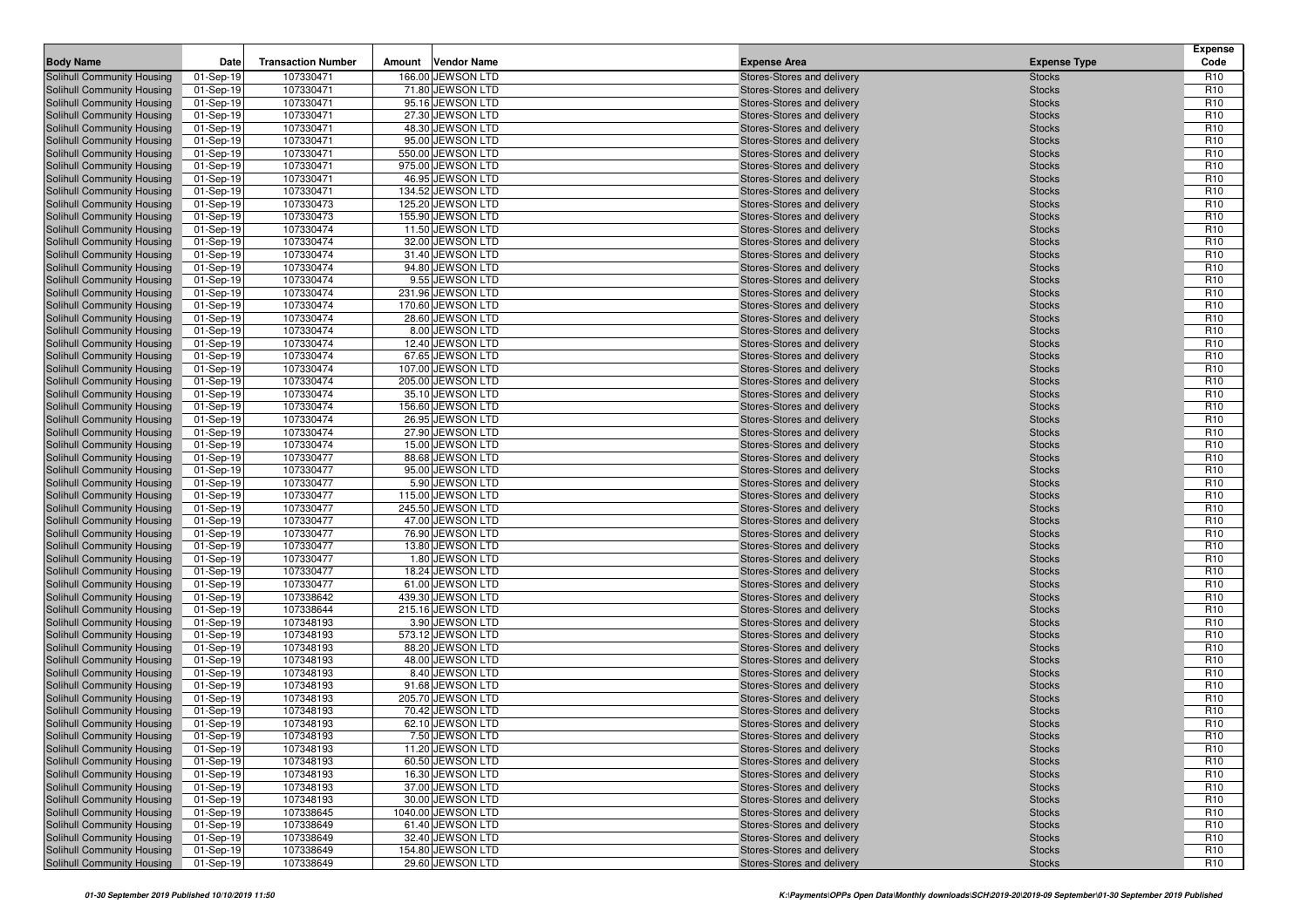| <b>Body Name</b>                                         | Date                   | <b>Transaction Number</b> | Amount | <b>Vendor Name</b>                     | <b>Expense Area</b>                                      | <b>Expense Type</b>            | <b>Expense</b><br>Code             |
|----------------------------------------------------------|------------------------|---------------------------|--------|----------------------------------------|----------------------------------------------------------|--------------------------------|------------------------------------|
| Solihull Community Housing                               | 01-Sep-19              | 107338649                 |        | 19.20 JEWSON LTD                       | Stores-Stores and delivery                               | <b>Stocks</b>                  | R <sub>10</sub>                    |
| Solihull Community Housing                               | 01-Sep-19              | 107338649                 |        | 9.55 JEWSON LTD                        | Stores-Stores and delivery                               | <b>Stocks</b>                  | R <sub>10</sub>                    |
| Solihull Community Housing                               | 01-Sep-19              | 107338649                 |        | 14.80 JEWSON LTD                       | Stores-Stores and delivery                               | <b>Stocks</b>                  | R <sub>10</sub>                    |
| Solihull Community Housing                               | 01-Sep-19              | 107338649                 |        | 3.90 JEWSON LTD                        | Stores-Stores and delivery                               | <b>Stocks</b>                  | R <sub>10</sub>                    |
| Solihull Community Housing                               | 01-Sep-19              | 107338649                 |        | 75.75 JEWSON LTD                       | Stores-Stores and delivery                               | <b>Stocks</b>                  | R <sub>10</sub>                    |
| Solihull Community Housing                               | 01-Sep-19              | 107338649                 |        | 5.60 JEWSON LTD                        | Stores-Stores and delivery                               | <b>Stocks</b>                  | R <sub>10</sub>                    |
| Solihull Community Housing                               | 01-Sep-19              | 107338649                 |        | 5.06 JEWSON LTD                        | Stores-Stores and delivery                               | <b>Stocks</b>                  | R <sub>10</sub>                    |
| Solihull Community Housing                               | 01-Sep-19              | 107338649                 |        | 57.60 JEWSON LTD                       | Stores-Stores and delivery                               | <b>Stocks</b>                  | R <sub>10</sub>                    |
| Solihull Community Housing                               | 01-Sep-19              | 107338649                 |        | 46.72 JEWSON LTD                       | Stores-Stores and delivery                               | <b>Stocks</b>                  | R <sub>10</sub>                    |
| Solihull Community Housing                               | 01-Sep-19              | 107338649                 |        | 121.50 JEWSON LTD                      | Stores-Stores and delivery                               | <b>Stocks</b>                  | R <sub>10</sub>                    |
| Solihull Community Housing                               | 01-Sep-19              | 107338649                 |        | 230.00 JEWSON LTD                      | Stores-Stores and delivery                               | <b>Stocks</b>                  | R <sub>10</sub>                    |
| Solihull Community Housing                               | 01-Sep-19              | 107338649                 |        | 132.70 JEWSON LTD                      | Stores-Stores and delivery                               | <b>Stocks</b>                  | R <sub>10</sub>                    |
| Solihull Community Housing                               | 01-Sep-19              | 107338649                 |        | 82.88 JEWSON LTD                       | Stores-Stores and delivery                               | <b>Stocks</b>                  | R <sub>10</sub>                    |
| Solihull Community Housing                               | 01-Sep-19              | 107338649                 |        | 88.48 JEWSON LTD                       | Stores-Stores and delivery                               | <b>Stocks</b>                  | R <sub>10</sub>                    |
| Solihull Community Housing                               | 01-Sep-19              | 107338649                 |        | 37.60 JEWSON LTD                       | Stores-Stores and delivery                               | <b>Stocks</b>                  | R <sub>10</sub>                    |
| Solihull Community Housing                               | 01-Sep-19              | 107338649                 |        | 90.60 JEWSON LTD                       | Stores-Stores and delivery                               | <b>Stocks</b>                  | R <sub>10</sub>                    |
| Solihull Community Housing                               | 01-Sep-19              | 107338649                 |        | 86.24 JEWSON LTD                       | Stores-Stores and delivery                               | <b>Stocks</b>                  | R <sub>10</sub><br>R <sub>10</sub> |
| Solihull Community Housing<br>Solihull Community Housing | 01-Sep-19              | 107338651<br>107338651    |        | 161.55 JEWSON LTD<br>167.13 JEWSON LTD | Stores-Stores and delivery<br>Stores-Stores and delivery | <b>Stocks</b><br><b>Stocks</b> | R <sub>10</sub>                    |
| Solihull Community Housing                               | 01-Sep-19<br>01-Sep-19 | 107338652                 |        | 334.32 JEWSON LTD                      | Stores-Stores and delivery                               | <b>Stocks</b>                  | R <sub>10</sub>                    |
| Solihull Community Housing                               | 01-Sep-19              | 107338652                 |        | 88.20 JEWSON LTD                       | Stores-Stores and delivery                               | <b>Stocks</b>                  | R <sub>10</sub>                    |
| Solihull Community Housing                               | 02-Sep-19              | 107338658                 |        | 2.15 JEWSON LTD                        | Stores-Stores and delivery                               | <b>Stocks</b>                  | R <sub>10</sub>                    |
| Solihull Community Housing                               | 02-Sep-19              | 107338658                 |        | 13.57 JEWSON LTD                       | Stores-Stores and delivery                               | <b>Stocks</b>                  | R <sub>10</sub>                    |
| Solihull Community Housing                               | 02-Sep-19              | 107338658                 |        | 52.85 JEWSON LTD                       | Stores-Stores and delivery                               | <b>Stocks</b>                  | R <sub>10</sub>                    |
| Solihull Community Housing                               | 02-Sep-19              | 107338658                 |        | 195.52 JEWSON LTD                      | Stores-Stores and delivery                               | <b>Stocks</b>                  | R <sub>10</sub>                    |
| Solihull Community Housing                               | 02-Sep-19              | 107338658                 |        | 119.00 JEWSON LTD                      | Stores-Stores and delivery                               | <b>Stocks</b>                  | R <sub>10</sub>                    |
| Solihull Community Housing                               | 02-Sep-19              | 107338658                 |        | 203.60 JEWSON LTD                      | Stores-Stores and delivery                               | <b>Stocks</b>                  | R <sub>10</sub>                    |
| Solihull Community Housing                               | 02-Sep-19              | 107338658                 |        | 45.60 JEWSON LTD                       | Stores-Stores and delivery                               | <b>Stocks</b>                  | R <sub>10</sub>                    |
| Solihull Community Housing                               | 02-Sep-19              | 107338658                 |        | 81.40 JEWSON LTD                       | Stores-Stores and delivery                               | <b>Stocks</b>                  | R <sub>10</sub>                    |
| Solihull Community Housing                               | 02-Sep-19              | 107338660                 |        | 17.30 JEWSON LTD                       | Stores-Stores and delivery                               | <b>Stocks</b>                  | R <sub>10</sub>                    |
| Solihull Community Housing                               | 02-Sep-19              | 107338660                 |        | 18.10 JEWSON LTD                       | Stores-Stores and delivery                               | <b>Stocks</b>                  | R <sub>10</sub>                    |
| Solihull Community Housing                               | 02-Sep-19              | 107338660                 |        | 645.48 JEWSON LTD                      | Stores-Stores and delivery                               | <b>Stocks</b>                  | R <sub>10</sub>                    |
| Solihull Community Housing                               | 02-Sep-19              | 107338660                 |        | 7.60 JEWSON LTD                        | Stores-Stores and delivery                               | <b>Stocks</b>                  | R <sub>10</sub>                    |
| Solihull Community Housing                               | 02-Sep-19              | 107338660                 |        | 8.95 JEWSON LTD                        | Stores-Stores and delivery                               | <b>Stocks</b>                  | R <sub>10</sub>                    |
| Solihull Community Housing                               | 02-Sep-19              | 107338660                 |        | 62.10 JEWSON LTD                       | Stores-Stores and delivery                               | <b>Stocks</b>                  | R <sub>10</sub>                    |
| Solihull Community Housing                               | 02-Sep-19              | 107338660                 |        | 450.60 JEWSON LTD                      | Stores-Stores and delivery                               | <b>Stocks</b>                  | R <sub>10</sub>                    |
| Solihull Community Housing                               | 02-Sep-19              | 107338660                 |        | 226.80 JEWSON LTD                      | Stores-Stores and delivery                               | <b>Stocks</b>                  | R <sub>10</sub>                    |
| Solihull Community Housing                               | 02-Sep-19              | 107338660                 |        | 20.70 JEWSON LTD                       | Stores-Stores and delivery                               | <b>Stocks</b>                  | R <sub>10</sub>                    |
| Solihull Community Housing                               | 02-Sep-19              | 107338660                 |        | 33.69 JEWSON LTD                       | Stores-Stores and delivery                               | <b>Stocks</b>                  | R <sub>10</sub>                    |
| Solihull Community Housing                               | 02-Sep-19              | 107338660                 |        | 35.05 JEWSON LTD                       | Stores-Stores and delivery                               | <b>Stocks</b>                  | R <sub>10</sub>                    |
| Solihull Community Housing                               | 02-Sep-19              | 107338660                 |        | 6.80 JEWSON LTD                        | Stores-Stores and delivery                               | <b>Stocks</b>                  | R <sub>10</sub>                    |
| Solihull Community Housing                               | 02-Sep-19              | 107338660                 |        | 60.50 JEWSON LTD                       | Stores-Stores and delivery                               | <b>Stocks</b>                  | R <sub>10</sub>                    |
| Solihull Community Housing                               | 02-Sep-19              | 107338661                 |        | 53.15 JEWSON LTD                       | Stores-Stores and delivery                               | <b>Stocks</b>                  | R <sub>10</sub>                    |
| Solihull Community Housing                               | 02-Sep-19              | 107338661<br>107338661    |        | 170.60 JEWSON LTD<br>263.52 JEWSON LTD | Stores-Stores and delivery                               | <b>Stocks</b>                  | R <sub>10</sub><br>R <sub>10</sub> |
| Solihull Community Housing<br>Solihull Community Housing | 02-Sep-19<br>02-Sep-19 | 107338661                 |        | 665.00 JEWSON LTD                      | Stores-Stores and delivery<br>Stores-Stores and delivery | <b>Stocks</b><br><b>Stocks</b> | R <sub>10</sub>                    |
| Solihull Community Housing                               | 03-Sep-19              | 107348198                 |        | -334.32 JEWSON LTD                     | Stores-Stores and delivery                               | <b>Stocks</b>                  | R <sub>10</sub>                    |
| Solihull Community Housing                               | 04-Sep-19              | 107348199                 |        | 138.88 JEWSON LTD                      | Stores-Stores and delivery                               | <b>Stocks</b>                  | R <sub>10</sub>                    |
| Solihull Community Housing                               | 04-Sep-19              | 107348199                 |        | 253.78 JEWSON LTD                      | Stores-Stores and delivery                               | <b>Stocks</b>                  | R <sub>10</sub>                    |
| Solihull Community Housing                               | 04-Sep-19              | 107348199                 |        | 26.35 JEWSON LTD                       | Stores-Stores and delivery                               | <b>Stocks</b>                  | R <sub>10</sub>                    |
| Solihull Community Housing                               | 04-Sep-19              | 107348199                 |        | 860.54 JEWSON LTD                      | Stores-Stores and delivery                               | <b>Stocks</b>                  | R <sub>10</sub>                    |
| <b>Solihull Community Housing</b>                        | 04-Sep-19              | 107348199                 |        | 26.00 JEWSON LTD                       | Stores-Stores and delivery                               | <b>Stocks</b>                  | R <sub>10</sub>                    |
| Solihull Community Housing                               | 04-Sep-19              | 107348200                 |        | 66.96 JEWSON LTD                       | Stores-Stores and delivery                               | <b>Stocks</b>                  | R <sub>10</sub>                    |
| Solihull Community Housing                               | 04-Sep-19              | 107348200                 |        | 23.55 JEWSON LTD                       | Stores-Stores and delivery                               | <b>Stocks</b>                  | R <sub>10</sub>                    |
| Solihull Community Housing                               | 04-Sep-19              | 107348200                 |        | 96.45 JEWSON LTD                       | Stores-Stores and delivery                               | <b>Stocks</b>                  | R <sub>10</sub>                    |
| Solihull Community Housing                               | 04-Sep-19              | 107348200                 |        | 198.40 JEWSON LTD                      | Stores-Stores and delivery                               | <b>Stocks</b>                  | R <sub>10</sub>                    |
| Solihull Community Housing                               | 04-Sep-19              | 107348200                 |        | 54.60 JEWSON LTD                       | Stores-Stores and delivery                               | <b>Stocks</b>                  | R <sub>10</sub>                    |
| Solihull Community Housing                               | 04-Sep-19              | 107348200                 |        | 85.30 JEWSON LTD                       | Stores-Stores and delivery                               | <b>Stocks</b>                  | R <sub>10</sub>                    |
| Solihull Community Housing                               | 04-Sep-19              | 107348200                 |        | 190.00 JEWSON LTD                      | Stores-Stores and delivery                               | <b>Stocks</b>                  | R <sub>10</sub>                    |
| Solihull Community Housing                               | 04-Sep-19              | 107348200                 |        | 209.20 JEWSON LTD                      | Stores-Stores and delivery                               | <b>Stocks</b>                  | R <sub>10</sub>                    |
| Solihull Community Housing                               | 04-Sep-19              | 107348200                 |        | 6.95 JEWSON LTD                        | Stores-Stores and delivery                               | <b>Stocks</b>                  | R <sub>10</sub>                    |
| Solihull Community Housing                               | 04-Sep-19              | 107348200                 |        | 115.00 JEWSON LTD                      | Stores-Stores and delivery                               | <b>Stocks</b>                  | R <sub>10</sub>                    |
| Solihull Community Housing                               | 04-Sep-19              | 107348200                 |        | 144.30 JEWSON LTD                      | Stores-Stores and delivery                               | <b>Stocks</b>                  | R <sub>10</sub>                    |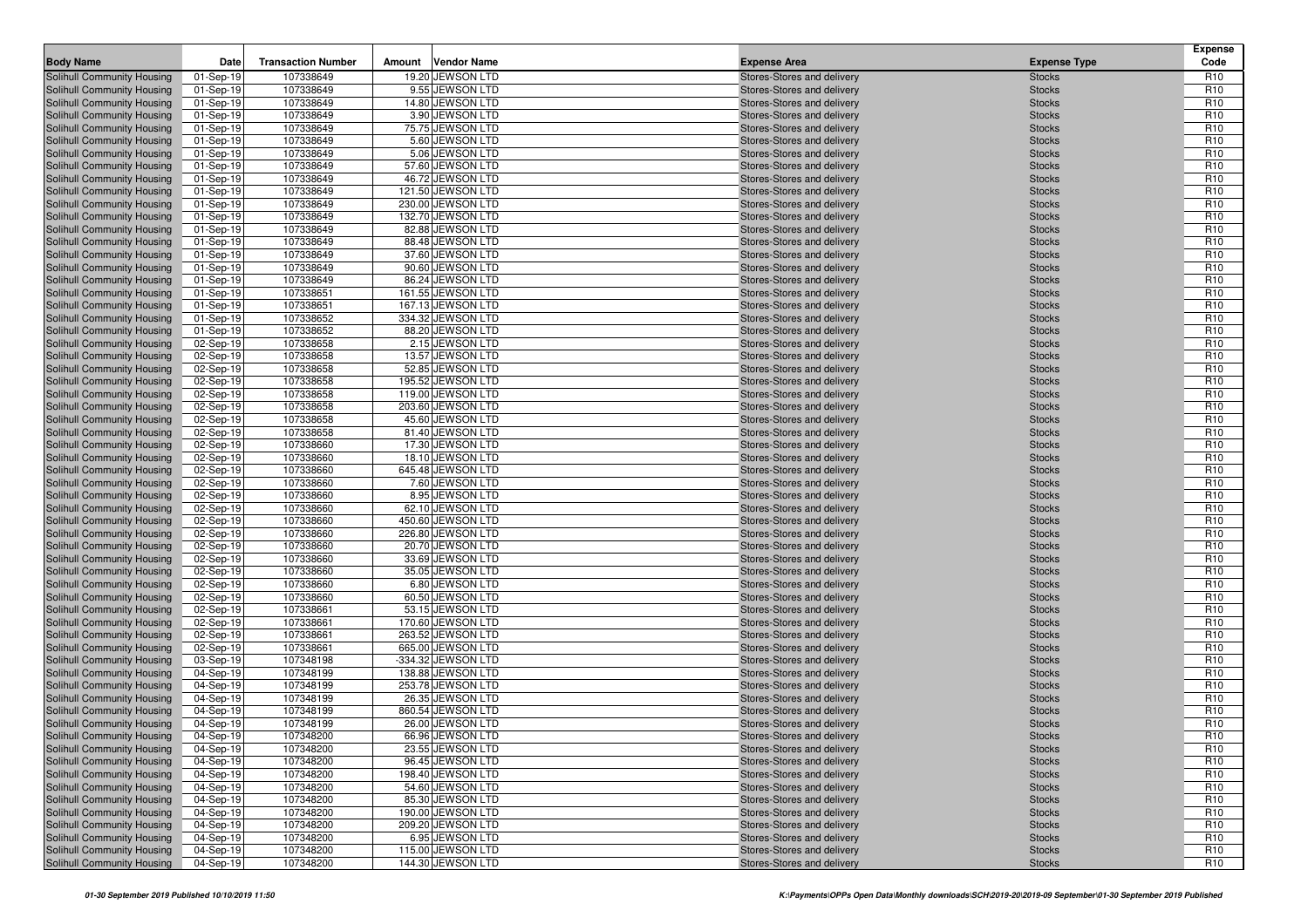| <b>Body Name</b>                                         | Date                   | <b>Transaction Number</b> | Amount | <b>Vendor Name</b>                  | <b>Expense Area</b>                                      | <b>Expense Type</b>            | <b>Expense</b><br>Code             |
|----------------------------------------------------------|------------------------|---------------------------|--------|-------------------------------------|----------------------------------------------------------|--------------------------------|------------------------------------|
| Solihull Community Housing                               | 04-Sep-19              | 107348200                 |        | 111.00 JEWSON LTD                   | Stores-Stores and delivery                               | <b>Stocks</b>                  | R <sub>10</sub>                    |
| Solihull Community Housing                               | 04-Sep-19              | 107348200                 |        | 202.20 JEWSON LTD                   | Stores-Stores and delivery                               | <b>Stocks</b>                  | R <sub>10</sub>                    |
| Solihull Community Housing                               | 04-Sep-19              | 107348200                 |        | 8.00 JEWSON LTD                     | Stores-Stores and delivery                               | <b>Stocks</b>                  | R <sub>10</sub>                    |
| Solihull Community Housing                               | 04-Sep-19              | 107348200                 |        | 13.75 JEWSON LTD                    | Stores-Stores and delivery                               | <b>Stocks</b>                  | R <sub>10</sub>                    |
| Solihull Community Housing                               | 05-Sep-19              | 107348202                 |        | 275.79 JEWSON LTD                   | Stores-Stores and delivery                               | <b>Stocks</b>                  | R <sub>10</sub>                    |
| Solihull Community Housing                               | 05-Sep-19              | 107348206                 |        | 36.40 JEWSON LTD                    | Stores-Stores and delivery                               | <b>Stocks</b>                  | R <sub>10</sub>                    |
| Solihull Community Housing                               | 05-Sep-19              | 107348206                 |        | 158.24 JEWSON LTD                   | Stores-Stores and delivery                               | <b>Stocks</b>                  | R <sub>10</sub>                    |
| Solihull Community Housing                               | 05-Sep-19              | 107348206                 |        | 150.06 JEWSON LTD                   | Stores-Stores and delivery                               | <b>Stocks</b>                  | R <sub>10</sub>                    |
| Solihull Community Housing                               | 05-Sep-19              | 107348206                 |        | 303.60 JEWSON LTD                   | Stores-Stores and delivery                               | <b>Stocks</b>                  | R <sub>10</sub>                    |
| Solihull Community Housing                               | 05-Sep-19              | 107348206                 |        | 106.80 JEWSON LTD                   | Stores-Stores and delivery                               | <b>Stocks</b>                  | R <sub>10</sub>                    |
| Solihull Community Housing                               | 05-Sep-19              | 107348206                 |        | 73.50 JEWSON LTD                    | Stores-Stores and delivery                               | <b>Stocks</b>                  | R <sub>10</sub>                    |
| Solihull Community Housing                               | 05-Sep-19              | 107348206                 |        | 133.06 JEWSON LTD                   | Stores-Stores and delivery                               | <b>Stocks</b>                  | R <sub>10</sub>                    |
| Solihull Community Housing                               | 05-Sep-19              | 107348206                 |        | 32.26 JEWSON LTD                    | Stores-Stores and delivery                               | <b>Stocks</b>                  | R <sub>10</sub>                    |
| Solihull Community Housing                               | 05-Sep-19              | 107348206                 |        | 159.00 JEWSON LTD                   | Stores-Stores and delivery                               | <b>Stocks</b>                  | R <sub>10</sub>                    |
| Solihull Community Housing                               | 05-Sep-19              | 107348206                 |        | 27.90 JEWSON LTD                    | Stores-Stores and delivery                               | <b>Stocks</b>                  | R <sub>10</sub>                    |
| Solihull Community Housing                               | 05-Sep-19              | 107348206                 |        | 60.00 JEWSON LTD                    | Stores-Stores and delivery                               | <b>Stocks</b>                  | R <sub>10</sub>                    |
| Solihull Community Housing                               | 06-Sep-19              | 107348208                 |        | 48.30 JEWSON LTD                    | Stores-Stores and delivery                               | <b>Stocks</b>                  | R <sub>10</sub>                    |
| Solihull Community Housing                               | 06-Sep-19              | 107348208                 |        | 11.16 JEWSON LTD                    | Stores-Stores and delivery                               | <b>Stocks</b>                  | R <sub>10</sub>                    |
| Solihull Community Housing                               | 06-Sep-19              | 107348208                 |        | 27.60 JEWSON LTD                    | Stores-Stores and delivery                               | <b>Stocks</b>                  | R <sub>10</sub>                    |
| Solihull Community Housing                               | 06-Sep-19              | 107348208                 |        | 161.54 JEWSON LTD                   | Stores-Stores and delivery                               | <b>Stocks</b>                  | R <sub>10</sub>                    |
| Solihull Community Housing                               | 06-Sep-19              | 107348208                 |        | 139.70 JEWSON LTD                   | Stores-Stores and delivery                               | <b>Stocks</b>                  | R <sub>10</sub>                    |
| Solihull Community Housing                               | 06-Sep-19              | 107348208                 |        | 13.40 JEWSON LTD                    | Stores-Stores and delivery                               | <b>Stocks</b>                  | R <sub>10</sub>                    |
| Solihull Community Housing                               | 06-Sep-19              | 107348208                 |        | 93.40 JEWSON LTD                    | Stores-Stores and delivery                               | <b>Stocks</b>                  | R <sub>10</sub>                    |
| Solihull Community Housing                               | 06-Sep-19              | 107348208                 |        | 263.52 JEWSON LTD                   | Stores-Stores and delivery                               | <b>Stocks</b>                  | R <sub>10</sub>                    |
| Solihull Community Housing                               | 06-Sep-19              | 107348208                 |        | 82.35 JEWSON LTD                    | Stores-Stores and delivery                               | <b>Stocks</b>                  | R <sub>10</sub>                    |
| Solihull Community Housing                               | 06-Sep-19              | 107348208                 |        | 375.20 JEWSON LTD                   | Stores-Stores and delivery                               | <b>Stocks</b>                  | R <sub>10</sub>                    |
| Solihull Community Housing                               | 06-Sep-19              | 107348208                 |        | 27.50 JEWSON LTD                    | Stores-Stores and delivery                               | <b>Stocks</b>                  | R <sub>10</sub>                    |
| Solihull Community Housing                               | 06-Sep-19              | 107348208                 |        | 16.84 JEWSON LTD                    | Stores-Stores and delivery                               | <b>Stocks</b>                  | R <sub>10</sub>                    |
| Solihull Community Housing                               | 06-Sep-19              | 107348208                 |        | 62.00 JEWSON LTD                    | Stores-Stores and delivery                               | <b>Stocks</b>                  | R <sub>10</sub>                    |
| Solihull Community Housing                               | 06-Sep-19              | 107348208                 |        | 305.40 JEWSON LTD                   | Stores-Stores and delivery                               | <b>Stocks</b>                  | R <sub>10</sub>                    |
| Solihull Community Housing                               | 06-Sep-19              | 107348208                 |        | 106.00 JEWSON LTD                   | Stores-Stores and delivery                               | <b>Stocks</b>                  | R <sub>10</sub>                    |
| Solihull Community Housing                               | 06-Sep-19              | 107348208                 |        | 31.45 JEWSON LTD                    | Stores-Stores and delivery                               | <b>Stocks</b>                  | R <sub>10</sub>                    |
| Solihull Community Housing                               | 06-Sep-19              | 107348209                 |        | 247.24 JEWSON LTD                   | Stores-Stores and delivery                               | <b>Stocks</b>                  | R <sub>10</sub>                    |
| Solihull Community Housing                               | 06-Sep-19              | 107348211                 |        | 89.57 JEWSON LTD                    | Stores-Stores and delivery                               | <b>Stocks</b>                  | R <sub>10</sub>                    |
| Solihull Community Housing                               | 06-Sep-19              | 107348211                 |        | 597.60 JEWSON LTD                   | Stores-Stores and delivery                               | <b>Stocks</b>                  | R <sub>10</sub>                    |
| Solihull Community Housing                               | 06-Sep-19              | 107348211                 |        | 26.00 JEWSON LTD                    | Stores-Stores and delivery                               | <b>Stocks</b>                  | R <sub>10</sub>                    |
| Solihull Community Housing                               | 09-Sep-19              | 107358442                 |        | 97.38 JEWSON LTD                    | Stores-Stores and delivery                               | <b>Stocks</b>                  | R <sub>10</sub><br>R <sub>10</sub> |
| Solihull Community Housing<br>Solihull Community Housing | 09-Sep-19              | 107358442<br>107358442    |        | 3.90 JEWSON LTD<br>41.60 JEWSON LTD | Stores-Stores and delivery<br>Stores-Stores and delivery | <b>Stocks</b><br><b>Stocks</b> | R <sub>10</sub>                    |
| Solihull Community Housing                               | 09-Sep-19<br>09-Sep-19 | 107358442                 |        | 36.60 JEWSON LTD                    | Stores-Stores and delivery                               | <b>Stocks</b>                  | R <sub>10</sub>                    |
| Solihull Community Housing                               | 09-Sep-19              | 107358442                 |        | 115.00 JEWSON LTD                   | Stores-Stores and delivery                               | <b>Stocks</b>                  | R <sub>10</sub>                    |
| Solihull Community Housing                               | 09-Sep-19              | 107358442                 |        | 35.00 JEWSON LTD                    | Stores-Stores and delivery                               | <b>Stocks</b>                  | R <sub>10</sub>                    |
| Solihull Community Housing                               | 09-Sep-19              | 107358442                 |        | 29.60 JEWSON LTD                    | Stores-Stores and delivery                               | <b>Stocks</b>                  | R <sub>10</sub>                    |
| Solihull Community Housing                               | 09-Sep-19              | 107358442                 |        | 91.68 JEWSON LTD                    | Stores-Stores and delivery                               | <b>Stocks</b>                  | R <sub>10</sub>                    |
| Solihull Community Housing                               | 09-Sep-19              | 107358442                 |        | 7.50 JEWSON LTD                     | Stores-Stores and delivery                               | <b>Stocks</b>                  | R <sub>10</sub>                    |
| Solihull Community Housing                               | 09-Sep-19              | 107358442                 |        | 26.00 JEWSON LTD                    | Stores-Stores and delivery                               | <b>Stocks</b>                  | R <sub>10</sub>                    |
| Solihull Community Housing                               | 09-Sep-19              | 107358442                 |        | 203.60 JEWSON LTD                   | Stores-Stores and delivery                               | <b>Stocks</b>                  | R <sub>10</sub>                    |
| Solihull Community Housing                               | 09-Sep-19              | 107358442                 |        | 8.00 JEWSON LTD                     | Stores-Stores and delivery                               | <b>Stocks</b>                  | R <sub>10</sub>                    |
| Solihull Community Housing                               | 09-Sep-19              | 107358442                 |        | 68.30 JEWSON LTD                    | Stores-Stores and delivery                               | <b>Stocks</b>                  | R <sub>10</sub>                    |
| Solihull Community Housing                               | 09-Sep-19              | 107358442                 |        | 2.50 JEWSON LTD                     | Stores-Stores and delivery                               | <b>Stocks</b>                  | R <sub>10</sub>                    |
| Solihull Community Housing                               | 09-Sep-19              | 107358442                 |        | 340.90 JEWSON LTD                   | Stores-Stores and delivery                               | <b>Stocks</b>                  | R <sub>10</sub>                    |
| <b>Solihull Community Housing</b>                        | 09-Sep-19              | 107358442                 |        | 134.52 JEWSON LTD                   | Stores-Stores and delivery                               | <b>Stocks</b>                  | R <sub>10</sub>                    |
| Solihull Community Housing                               | 09-Sep-19              | 107358442                 |        | 129.50 JEWSON LTD                   | Stores-Stores and delivery                               | <b>Stocks</b>                  | R <sub>10</sub>                    |
| Solihull Community Housing                               | 09-Sep-19              | 107358443                 |        | 485.10 JEWSON LTD                   | Stores-Stores and delivery                               | <b>Stocks</b>                  | R <sub>10</sub>                    |
| Solihull Community Housing                               | 09-Sep-19              | 107358443                 |        | 279.00 JEWSON LTD                   | Stores-Stores and delivery                               | <b>Stocks</b>                  | R <sub>10</sub>                    |
| Solihull Community Housing                               | 09-Sep-19              | 107358444                 |        | 24.30 JEWSON LTD                    | Stores-Stores and delivery                               | <b>Stocks</b>                  | R <sub>10</sub>                    |
| Solihull Community Housing                               | 09-Sep-19              | 107358444                 |        | 7.60 JEWSON LTD                     | Stores-Stores and delivery                               | <b>Stocks</b>                  | R <sub>10</sub>                    |
| Solihull Community Housing                               | 09-Sep-19              | 107358444                 |        | 48.00 JEWSON LTD                    | Stores-Stores and delivery                               | <b>Stocks</b>                  | R <sub>10</sub>                    |
| Solihull Community Housing                               | 09-Sep-19              | 107358444                 |        | 152.46 JEWSON LTD                   | Stores-Stores and delivery                               | <b>Stocks</b>                  | R <sub>10</sub>                    |
| Solihull Community Housing                               | 09-Sep-19              | 107358444                 |        | 164.58 JEWSON LTD                   | Stores-Stores and delivery                               | <b>Stocks</b>                  | R <sub>10</sub>                    |
| Solihull Community Housing                               | 09-Sep-19              | 107358444                 |        | 16.60 JEWSON LTD                    | Stores-Stores and delivery                               | <b>Stocks</b>                  | R <sub>10</sub>                    |
| Solihull Community Housing                               | 09-Sep-19              | 107358444                 |        | 38.30 JEWSON LTD                    | Stores-Stores and delivery                               | <b>Stocks</b>                  | R <sub>10</sub>                    |
| Solihull Community Housing                               | 09-Sep-19              | 107358444                 |        | 1542.24 JEWSON LTD                  | Stores-Stores and delivery                               | <b>Stocks</b>                  | R <sub>10</sub>                    |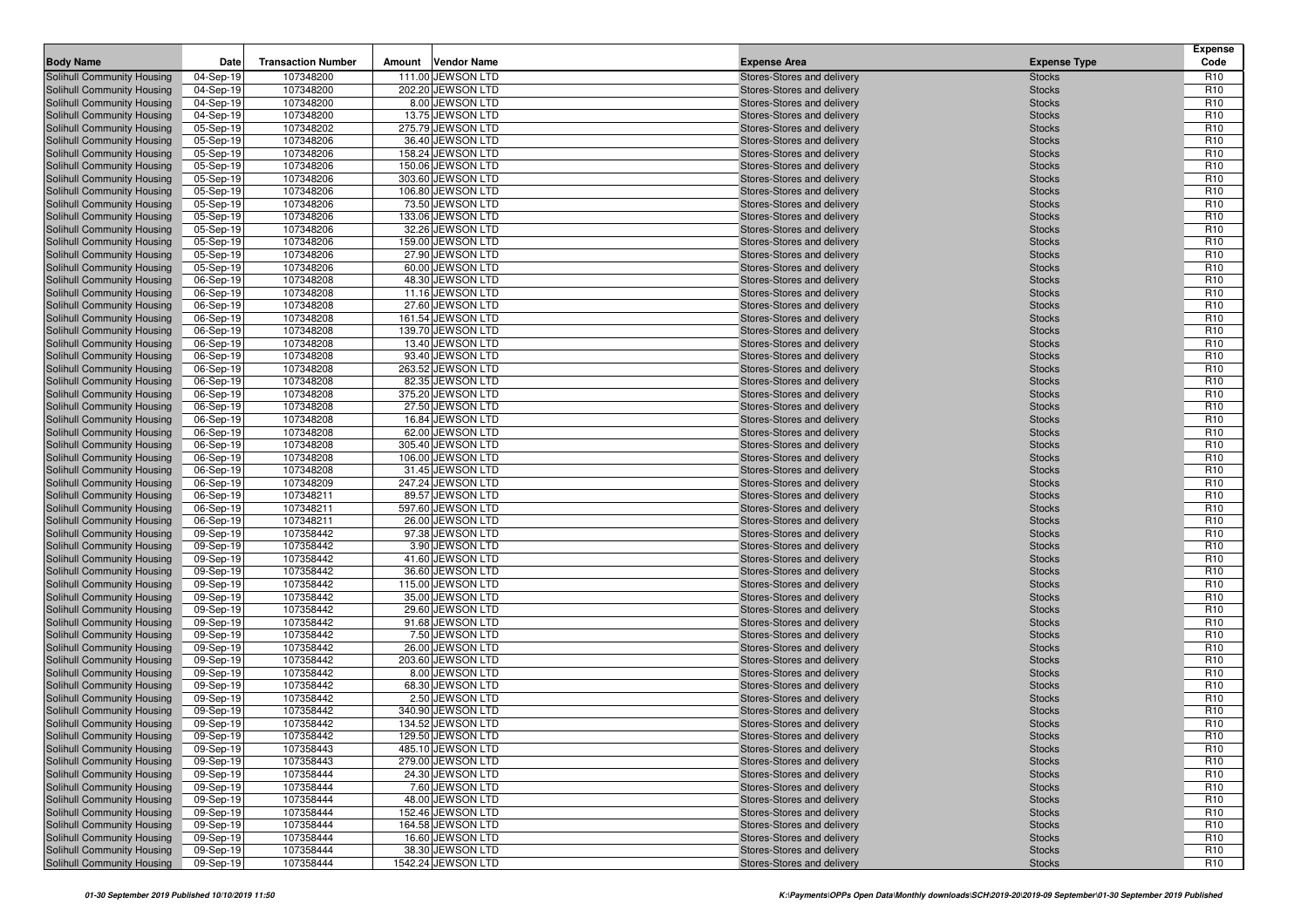| <b>Body Name</b>                                         | Date                   | <b>Transaction Number</b> | Amount | <b>Vendor Name</b>                   | <b>Expense Area</b>                                      | <b>Expense Type</b>            | <b>Expense</b><br>Code             |
|----------------------------------------------------------|------------------------|---------------------------|--------|--------------------------------------|----------------------------------------------------------|--------------------------------|------------------------------------|
| Solihull Community Housing                               | 09-Sep-19              | 107358444                 |        | 7.17 JEWSON LTD                      | Stores-Stores and delivery                               | <b>Stocks</b>                  | R <sub>10</sub>                    |
| Solihull Community Housing                               | 09-Sep-19              | 107358444                 |        | 177.80 JEWSON LTD                    | Stores-Stores and delivery                               | <b>Stocks</b>                  | R <sub>10</sub>                    |
| Solihull Community Housing                               | 09-Sep-19              | 107358444                 |        | 10.20 JEWSON LTD                     | Stores-Stores and delivery                               | <b>Stocks</b>                  | R <sub>10</sub>                    |
| Solihull Community Housing                               | 09-Sep-19              | 107358444                 |        | 28.40 JEWSON LTD                     | Stores-Stores and delivery                               | <b>Stocks</b>                  | R <sub>10</sub>                    |
| Solihull Community Housing                               | 10-Sep-19              | 107358445                 |        | 537.68 JEWSON LTD                    | Stores-Stores and delivery                               | <b>Stocks</b>                  | R <sub>10</sub>                    |
| Solihull Community Housing                               | 11-Sep-19              | 107358449                 |        | 325.00 JEWSON LTD                    | Stores-Stores and delivery                               | <b>Stocks</b>                  | R <sub>10</sub>                    |
| Solihull Community Housing                               | 11-Sep-19              | 107358453                 |        | 7.35 JEWSON LTD                      | Stores-Stores and delivery                               | <b>Stocks</b>                  | R <sub>10</sub>                    |
| Solihull Community Housing                               | 11-Sep-19              | 107358453                 |        | 79.95 JEWSON LTD                     | Stores-Stores and delivery                               | <b>Stocks</b>                  | R <sub>10</sub>                    |
| Solihull Community Housing                               | 11-Sep-19              | 107358453                 |        | 28.80 JEWSON LTD                     | Stores-Stores and delivery                               | <b>Stocks</b>                  | R <sub>10</sub>                    |
| Solihull Community Housing                               | 11-Sep-19              | 107358453                 |        | 15.80 JEWSON LTD                     | Stores-Stores and delivery                               | <b>Stocks</b>                  | R <sub>10</sub>                    |
| Solihull Community Housing                               | 11-Sep-19              | 107358453                 |        | 27.24 JEWSON LTD                     | Stores-Stores and delivery                               | <b>Stocks</b>                  | R <sub>10</sub>                    |
| Solihull Community Housing                               | 11-Sep-19              | 107358453                 |        | 60.90 JEWSON LTD                     | Stores-Stores and delivery                               | <b>Stocks</b>                  | R <sub>10</sub>                    |
| Solihull Community Housing                               | 11-Sep-19              | 107358453                 |        | 35.20 JEWSON LTD                     | Stores-Stores and delivery                               | <b>Stocks</b>                  | R <sub>10</sub>                    |
| Solihull Community Housing                               | 11-Sep-19              | 107358453                 |        | 48.80 JEWSON LTD                     | Stores-Stores and delivery                               | <b>Stocks</b>                  | R <sub>10</sub>                    |
| Solihull Community Housing                               | 11-Sep-19              | 107358453                 |        | 101.80 JEWSON LTD                    | Stores-Stores and delivery                               | <b>Stocks</b>                  | R <sub>10</sub>                    |
| Solihull Community Housing                               | 11-Sep-19              | 107358453                 |        | 221.76 JEWSON LTD                    | Stores-Stores and delivery                               | <b>Stocks</b>                  | R <sub>10</sub>                    |
| Solihull Community Housing                               | 11-Sep-19              | 107358453                 |        | 205.20 JEWSON LTD                    | Stores-Stores and delivery                               | <b>Stocks</b>                  | R <sub>10</sub>                    |
| Solihull Community Housing                               | 11-Sep-19              | 107358453                 |        | 43.60 JEWSON LTD                     | Stores-Stores and delivery                               | <b>Stocks</b>                  | R <sub>10</sub>                    |
| Solihull Community Housing                               | 11-Sep-19              | 107358453                 |        | 29.10 JEWSON LTD                     | Stores-Stores and delivery                               | <b>Stocks</b>                  | R <sub>10</sub>                    |
| Solihull Community Housing                               | 11-Sep-19              | 107358453                 |        | 27.90 JEWSON LTD                     | Stores-Stores and delivery                               | <b>Stocks</b>                  | R <sub>10</sub>                    |
| Solihull Community Housing                               | 11-Sep-19              | 107358453                 |        | 442.00 JEWSON LTD                    | Stores-Stores and delivery                               | <b>Stocks</b>                  | R <sub>10</sub>                    |
| Solihull Community Housing                               | 12-Sep-19              | 107358455                 |        | 17.40 JEWSON LTD                     | Stores-Stores and delivery                               | <b>Stocks</b>                  | R <sub>10</sub>                    |
| Solihull Community Housing                               | 12-Sep-19              | 107358455                 |        | 26.60 JEWSON LTD                     | Stores-Stores and delivery                               | <b>Stocks</b>                  | R <sub>10</sub>                    |
| Solihull Community Housing                               | 12-Sep-19              | 107358455                 |        | 49.50 JEWSON LTD                     | Stores-Stores and delivery                               | <b>Stocks</b>                  | R <sub>10</sub>                    |
| Solihull Community Housing                               | 12-Sep-19              | 107358455                 |        | 12.44 JEWSON LTD                     | Stores-Stores and delivery                               | <b>Stocks</b>                  | R <sub>10</sub>                    |
| Solihull Community Housing                               | 12-Sep-19              | 107358455                 |        | 11.04 JEWSON LTD                     | Stores-Stores and delivery                               | <b>Stocks</b>                  | R <sub>10</sub>                    |
| Solihull Community Housing                               | 12-Sep-19              | 107358455                 |        | 110.00 JEWSON LTD                    | Stores-Stores and delivery                               | <b>Stocks</b>                  | R <sub>10</sub>                    |
| Solihull Community Housing                               | 12-Sep-19              | 107358455                 |        | 99.80 JEWSON LTD<br>20.70 JEWSON LTD | Stores-Stores and delivery                               | <b>Stocks</b>                  | R <sub>10</sub>                    |
| Solihull Community Housing<br>Solihull Community Housing | 12-Sep-19<br>12-Sep-19 | 107358455<br>107358455    |        | 9.90 JEWSON LTD                      | Stores-Stores and delivery<br>Stores-Stores and delivery | <b>Stocks</b><br><b>Stocks</b> | R <sub>10</sub><br>R <sub>10</sub> |
| Solihull Community Housing                               | 12-Sep-19              | 107358455                 |        | 57.60 JEWSON LTD                     | Stores-Stores and delivery                               | <b>Stocks</b>                  | R <sub>10</sub>                    |
| Solihull Community Housing                               | 12-Sep-19              | 107358455                 |        | 57.00 JEWSON LTD                     | Stores-Stores and delivery                               | <b>Stocks</b>                  | R <sub>10</sub>                    |
| Solihull Community Housing                               | 12-Sep-19              | 107358455                 |        | 9.28 JEWSON LTD                      | Stores-Stores and delivery                               | <b>Stocks</b>                  | R <sub>10</sub>                    |
| Solihull Community Housing                               | 12-Sep-19              | 107358455                 |        | 107.00 JEWSON LTD                    | Stores-Stores and delivery                               | <b>Stocks</b>                  | R <sub>10</sub>                    |
| Solihull Community Housing                               | 12-Sep-19              | 107358455                 |        | 144.00 JEWSON LTD                    | Stores-Stores and delivery                               | <b>Stocks</b>                  | R <sub>10</sub>                    |
| Solihull Community Housing                               | 12-Sep-19              | 107358455                 |        | 47.97 JEWSON LTD                     | Stores-Stores and delivery                               | <b>Stocks</b>                  | R <sub>10</sub>                    |
| Solihull Community Housing                               | 12-Sep-19              | 107358455                 |        | 13.60 JEWSON LTD                     | Stores-Stores and delivery                               | <b>Stocks</b>                  | R <sub>10</sub>                    |
| Solihull Community Housing                               | 12-Sep-19              | 107358455                 |        | 23.34 JEWSON LTD                     | Stores-Stores and delivery                               | <b>Stocks</b>                  | R <sub>10</sub>                    |
| Solihull Community Housing                               | 12-Sep-19              | 107358455                 |        | 47.40 JEWSON LTD                     | Stores-Stores and delivery                               | <b>Stocks</b>                  | R <sub>10</sub>                    |
| Solihull Community Housing                               | 12-Sep-19              | 107358455                 |        | 5.80 JEWSON LTD                      | Stores-Stores and delivery                               | <b>Stocks</b>                  | R <sub>10</sub>                    |
| Solihull Community Housing                               | 12-Sep-19              | 107358455                 |        | 25.80 JEWSON LTD                     | Stores-Stores and delivery                               | <b>Stocks</b>                  | R <sub>10</sub>                    |
| Solihull Community Housing                               | 12-Sep-19              | 107358455                 |        | 23.80 JEWSON LTD                     | Stores-Stores and delivery                               | <b>Stocks</b>                  | R <sub>10</sub>                    |
| Solihull Community Housing                               | 12-Sep-19              | 107358457                 |        | 17.40 JEWSON LTD                     | Stores-Stores and delivery                               | <b>Stocks</b>                  | R <sub>10</sub>                    |
| Solihull Community Housing                               | 12-Sep-19              | 107358457                 |        | 7.80 JEWSON LTD                      | Stores-Stores and delivery                               | <b>Stocks</b>                  | R <sub>10</sub>                    |
| Solihull Community Housing                               | 12-Sep-19              | 107358457                 |        | 22.10 JEWSON LTD                     | Stores-Stores and delivery                               | <b>Stocks</b>                  | R <sub>10</sub>                    |
| Solihull Community Housing                               | 12-Sep-19              | 107358457                 |        | 226.80 JEWSON LTD                    | Stores-Stores and delivery                               | <b>Stocks</b>                  | R <sub>10</sub>                    |
| Solihull Community Housing                               | 12-Sep-19              | 107358457                 |        | 32.40 JEWSON LTD                     | Stores-Stores and delivery                               | <b>Stocks</b>                  | R <sub>10</sub>                    |
| Solihull Community Housing                               | 12-Sep-19              | 107358457                 |        | 13.30 JEWSON LTD                     | Stores-Stores and delivery                               | <b>Stocks</b>                  | R <sub>10</sub>                    |
| Solihull Community Housing                               | 12-Sep-19              | 107358457                 |        | 88.48 JEWSON LTD                     | Stores-Stores and delivery                               | <b>Stocks</b>                  | R <sub>10</sub>                    |
| Solihull Community Housing                               | 12-Sep-19              | 107358457                 |        | 35.10 JEWSON LTD                     | Stores-Stores and delivery                               | <b>Stocks</b>                  | R <sub>10</sub>                    |
| Solihull Community Housing                               | 12-Sep-19              | 107358457                 |        | 8.14 JEWSON LTD                      | Stores-Stores and delivery                               | <b>Stocks</b>                  | R <sub>10</sub>                    |
| <b>Solihull Community Housing</b>                        | 12-Sep-19              | 107358457                 |        | 11.50 JEWSON LTD                     | Stores-Stores and delivery                               | <b>Stocks</b>                  | R <sub>10</sub>                    |
| Solihull Community Housing                               | 16-Sep-19              | 107358462                 |        | 79.26 JEWSON LTD                     | Stores-Stores and delivery                               | <b>Stocks</b>                  | R <sub>10</sub>                    |
| Solihull Community Housing                               | 16-Sep-19              | 107358462                 |        | 9.78 JEWSON LTD                      | Stores-Stores and delivery                               | <b>Stocks</b>                  | R <sub>10</sub>                    |
| Solihull Community Housing                               | 16-Sep-19              | 107358462                 |        | 77.95 JEWSON LTD                     | Stores-Stores and delivery                               | <b>Stocks</b>                  | R <sub>10</sub>                    |
| Solihull Community Housing                               | 16-Sep-19              | 107358462                 |        | 191.25 JEWSON LTD                    | Stores-Stores and delivery                               | <b>Stocks</b>                  | R <sub>10</sub>                    |
| Solihull Community Housing                               | 16-Sep-19              | 107358462                 |        | 450.60 JEWSON LTD                    | Stores-Stores and delivery                               | <b>Stocks</b>                  | R <sub>10</sub>                    |
| Solihull Community Housing                               | 16-Sep-19              | 107358462                 |        | 14.80 JEWSON LTD                     | Stores-Stores and delivery                               | <b>Stocks</b>                  | R <sub>10</sub>                    |
| Solihull Community Housing                               | 16-Sep-19              | 107358462                 |        | 53.17 JEWSON LTD                     | Stores-Stores and delivery                               | <b>Stocks</b>                  | R <sub>10</sub>                    |
| Solihull Community Housing<br>Solihull Community Housing | 16-Sep-19              | 107358462                 |        | 65.00 JEWSON LTD                     | Stores-Stores and delivery                               | <b>Stocks</b>                  | R <sub>10</sub>                    |
| Solihull Community Housing                               | 16-Sep-19              | 107358462                 |        | 4.90 JEWSON LTD<br>60.40 JEWSON LTD  | Stores-Stores and delivery<br>Stores-Stores and delivery | <b>Stocks</b>                  | R <sub>10</sub><br>R <sub>10</sub> |
|                                                          | 16-Sep-19              | 107358462                 |        |                                      |                                                          | <b>Stocks</b>                  |                                    |
| Solihull Community Housing                               | 16-Sep-19              | 107358462                 |        | 9.80 JEWSON LTD                      | Stores-Stores and delivery                               | <b>Stocks</b>                  | R <sub>10</sub>                    |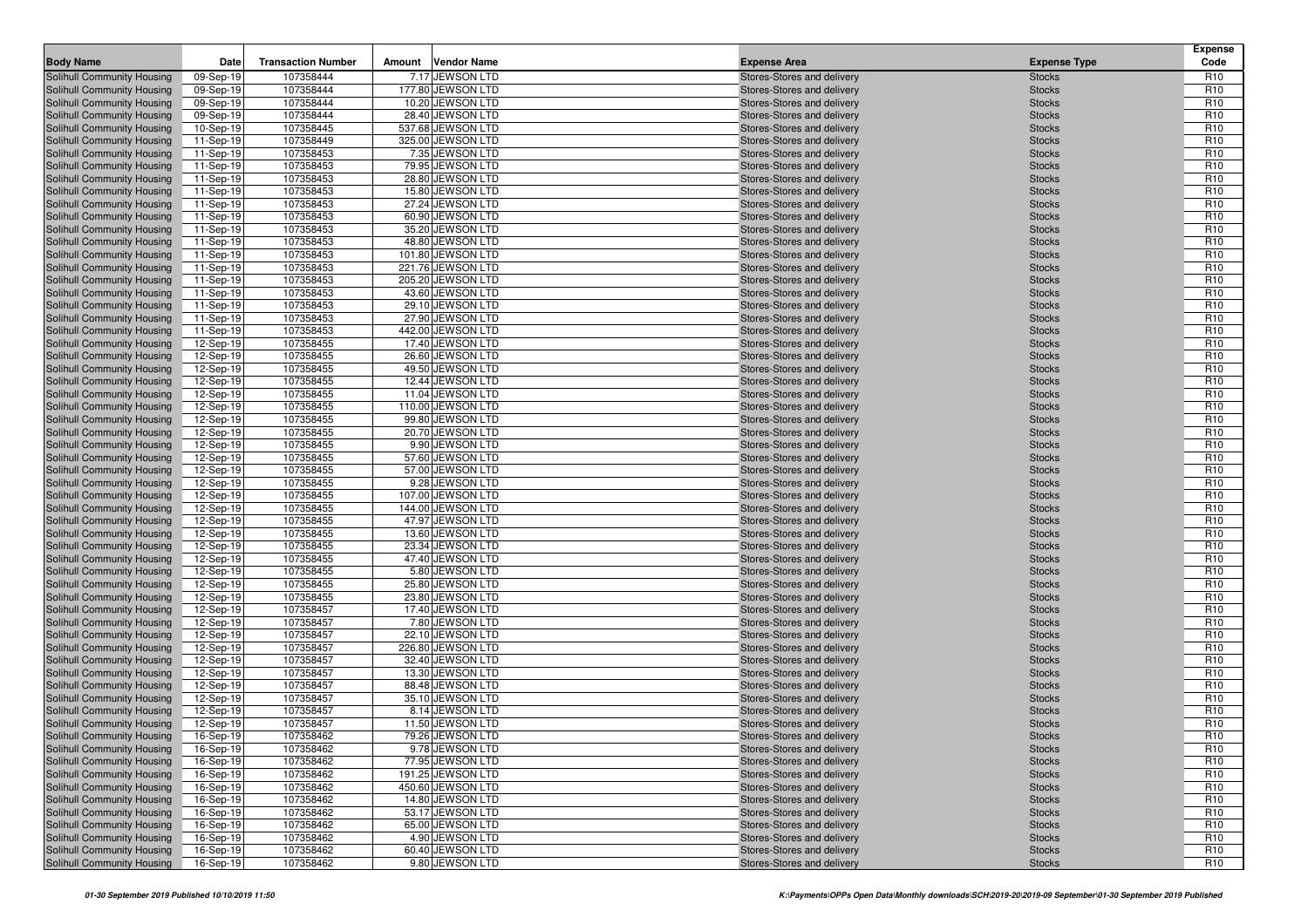|                                   |             |                           |        |                                         |                                          |                                 | <b>Expense</b>  |
|-----------------------------------|-------------|---------------------------|--------|-----------------------------------------|------------------------------------------|---------------------------------|-----------------|
| <b>Body Name</b>                  | Date        | <b>Transaction Number</b> | Amount | <b>Vendor Name</b>                      | <b>Expense Area</b>                      | <b>Expense Type</b>             | Code            |
| Solihull Community Housing        | 16-Sep-19   | 107358462                 |        | 67.10 JEWSON LTD                        | Stores-Stores and delivery               | <b>Stocks</b>                   | R <sub>10</sub> |
| Solihull Community Housing        | 16-Sep-19   | 107358462                 |        | 47.00 JEWSON LTD                        | Stores-Stores and delivery               | <b>Stocks</b>                   | R <sub>10</sub> |
| Solihull Community Housing        | 16-Sep-19   | 107358462                 |        | 101.65 JEWSON LTD                       | Stores-Stores and delivery               | <b>Stocks</b>                   | R <sub>10</sub> |
| Solihull Community Housing        | 16-Sep-19   | 107358462                 |        | 403.20 JEWSON LTD                       | Stores-Stores and delivery               | <b>Stocks</b>                   | R <sub>10</sub> |
| Solihull Community Housing        | 16-Sep-19   | 107358462                 |        | 243.40 JEWSON LTD                       | Stores-Stores and delivery               | <b>Stocks</b>                   | R <sub>10</sub> |
| Solihull Community Housing        | 16-Sep-19   | 107358462                 |        | 243.40 JEWSON LTD                       | Stores-Stores and delivery               | <b>Stocks</b>                   | R <sub>10</sub> |
| Solihull Community Housing        | 16-Sep-19   | 107358462                 |        | 311.40 JEWSON LTD                       | Stores-Stores and delivery               | <b>Stocks</b>                   | R <sub>10</sub> |
| Solihull Community Housing        | 16-Sep-19   | 107358462                 |        | 132.70 JEWSON LTD                       | Stores-Stores and delivery               | <b>Stocks</b>                   | R <sub>10</sub> |
| Solihull Community Housing        | 16-Sep-19   | 107358462                 |        | 11.80 JEWSON LTD                        | Stores-Stores and delivery               | <b>Stocks</b>                   | R <sub>10</sub> |
| Solihull Community Housing        | 16-Sep-19   | 107358462                 |        | 74.15 JEWSON LTD                        | Stores-Stores and delivery               | <b>Stocks</b>                   | R <sub>10</sub> |
| Solihull Community Housing        | 16-Sep-19   | 107358462                 |        | 16.20 JEWSON LTD                        | Stores-Stores and delivery               | <b>Stocks</b>                   | R <sub>10</sub> |
| Solihull Community Housing        | 16-Sep-19   | 107358462                 |        | 134.25 JEWSON LTD                       | Stores-Stores and delivery               | <b>Stocks</b>                   | R <sub>10</sub> |
| Solihull Community Housing        | 16-Sep-19   | 107358462                 |        | 33.00 JEWSON LTD                        | Stores-Stores and delivery               | <b>Stocks</b>                   | R <sub>10</sub> |
| Solihull Community Housing        | 16-Sep-19   | 107358462                 |        | 45.60 JEWSON LTD                        | Stores-Stores and delivery               | <b>Stocks</b>                   | R <sub>10</sub> |
| Solihull Community Housing        | 16-Sep-19   | 107358462                 |        | 27.90 JEWSON LTD                        | Stores-Stores and delivery               | <b>Stocks</b>                   | R <sub>10</sub> |
| Solihull Community Housing        | 16-Sep-19   | 107358463                 |        | 190.00 JEWSON LTD                       | Stores-Stores and delivery               | <b>Stocks</b>                   | R <sub>10</sub> |
| Solihull Community Housing        | 16-Sep-19   | 107358463                 |        | 57.54 JEWSON LTD                        | Stores-Stores and delivery               | <b>Stocks</b>                   | R <sub>10</sub> |
| Solihull Community Housing        | 16-Sep-19   | 107358463                 |        | 435.60 JEWSON LTD                       | Stores-Stores and delivery               | <b>Stocks</b>                   | R <sub>10</sub> |
| Solihull Community Housing        | 16-Sep-19   | 107358464                 |        | 324.00 JEWSON LTD                       | Stores-Stores and delivery               | <b>Stocks</b>                   | R <sub>10</sub> |
| Solihull Community Housing        | 16-Sep-19   | 107358466                 |        | 17.40 JEWSON LTD                        | Stores-Stores and delivery               | <b>Stocks</b>                   | R <sub>10</sub> |
| Solihull Community Housing        | 16-Sep-19   | 107358466                 |        | 7.80 JEWSON LTD                         | Stores-Stores and delivery               | <b>Stocks</b>                   | R <sub>10</sub> |
| Solihull Community Housing        | 16-Sep-19   | 107358466                 |        | 7.60 JEWSON LTD                         | Stores-Stores and delivery               | <b>Stocks</b>                   | R <sub>10</sub> |
| Solihull Community Housing        | 16-Sep-19   | 107358466                 |        | 76.80 JEWSON LTD                        | Stores-Stores and delivery               | <b>Stocks</b>                   | R <sub>10</sub> |
| Solihull Community Housing        | 16-Sep-19   | 107358466                 |        | 115.00 JEWSON LTD                       | Stores-Stores and delivery               | <b>Stocks</b>                   | R <sub>10</sub> |
| Solihull Community Housing        | 16-Sep-19   | 107358466                 |        | 88.45 JEWSON LTD                        | Stores-Stores and delivery               | <b>Stocks</b>                   | R <sub>10</sub> |
| Solihull Community Housing        | 16-Sep-19   | 107358466                 |        | 22.40 JEWSON LTD                        | Stores-Stores and delivery               | <b>Stocks</b>                   | R <sub>10</sub> |
| Solihull Community Housing        | 16-Sep-19   | 107358466                 |        | 202.20 JEWSON LTD                       | Stores-Stores and delivery               | <b>Stocks</b>                   | R <sub>10</sub> |
| Solihull Community Housing        | 16-Sep-19   | 107358466                 |        | 18.24 JEWSON LTD                        | Stores-Stores and delivery               | <b>Stocks</b>                   | R <sub>10</sub> |
| Solihull Community Housing        | 16-Sep-19   | 107358466                 |        | 26.95 JEWSON LTD                        | Stores-Stores and delivery               | <b>Stocks</b>                   | R <sub>10</sub> |
| Solihull Community Housing        | 16-Sep-19   | 107358466                 |        | 60.00 JEWSON LTD                        | Stores-Stores and delivery               | <b>Stocks</b>                   | R <sub>10</sub> |
| Solihull Community Housing        | 09-Sep-19   | 107358468                 |        | 212.97 JEWSON LTD                       | Stores-Stores and delivery               | <b>Stocks</b>                   | R <sub>10</sub> |
| Solihull Community Housing        | 01-Sep-19   | 107355251                 |        | 14672.80 JOHN GILLESPIE CONTRACTORS LTD | Public Sector - Major Adaptations        | <b>Contractor Payments</b>      | <b>B70</b>      |
| Solihull Community Housing        | 01-Sep-19   | 107355252                 |        | 6845.38 JOHN GILLESPIE CONTRACTORS LTD  | <b>Public Sector - Major Adaptations</b> | <b>Contractor Payments</b>      | <b>B70</b>      |
| Solihull Community Housing        | 04-Sep-19   | 107338397                 |        | 647.01 KARTER THOMAS LTD                | <b>Estate Mgmt Team</b>                  | <b>Agency Staff</b>             | A60             |
| Solihull Community Housing        | 10-Sep-19   | 107343420                 |        | 842.85 KARTER THOMAS LTD                | <b>Estate Mgmt Team</b>                  | <b>Agency Staff</b>             | A60             |
| Solihull Community Housing        | 23-Sep-19   | 107364211                 |        | 189.14 KARTER THOMAS LTD                | <b>Estate Mgmt Team</b>                  | <b>Agency Staff</b>             | A60             |
| Solihull Community Housing        | 23-Sep-19   | 107364211                 |        | 629.40 KARTER THOMAS LTD                | <b>Estate Mgmt Team</b>                  | <b>Agency Staff</b>             | A60             |
| Solihull Community Housing        | 13-Sep-19   | 107348873                 |        | 2850.00 KIRONA SOLUTIONS LIMITED        | <b>IT Strategy</b>                       | <b>ICT</b> General              | D30             |
| Solihull Community Housing        | 25-Sep-19   | 107372380                 |        | 9141.61 KIRONA SOLUTIONS LIMITED        | <b>IT Services</b>                       | <b>ICT Software</b>             | D31             |
| Solihull Community Housing        | 13-Sep-19   | 107348871                 |        | 555.00 KIRONA SOLUTIONS LIMITED         | <b>IT Strategy</b>                       | <b>ICT</b> General              | D30             |
| Solihull Community Housing        | 13-Sep-19   | 107348871                 |        | 245.00 KIRONA SOLUTIONS LIMITED         | <b>IT Strategy</b>                       | <b>ICT</b> General              | D30             |
| Solihull Community Housing        | 01-Sep-19   | 107355243                 |        | 420.00 L&M DOMESTIC SCAFFOLDING LTD     | North Property Repairs-Day to day        | <b>External Structures</b>      | <b>B33</b>      |
| Solihull Community Housing        | 01-Sep-19   | 107355243                 |        | -84.00 L&M DOMESTIC SCAFFOLDING LTD     | Sub Contractors Tax                      | <b>Creditor: Inland Revenue</b> | S02             |
| Solihull Community Housing        | 01-Sep-19   | 107355244                 |        | 520.00 L&M DOMESTIC SCAFFOLDING LTD     | North Property Repairs-Day to day        | <b>External Structures</b>      | <b>B33</b>      |
| Solihull Community Housing        | 01-Sep-19   | 107355244                 |        | -104.00 L&M DOMESTIC SCAFFOLDING LTD    | Sub Contractors Tax                      | <b>Creditor: Inland Revenue</b> | S02             |
| Solihull Community Housing        | 01-Sep-19   | 107355245                 |        | 420.00 L&M DOMESTIC SCAFFOLDING LTD     | North Property Repairs-Day to day        | <b>External Structures</b>      | <b>B33</b>      |
| Solihull Community Housing        | 01-Sep-19   | 107355245                 |        | -84.00 L&M DOMESTIC SCAFFOLDING LTD     | Sub Contractors Tax                      | <b>Creditor: Inland Revenue</b> | S02             |
| Solihull Community Housing        | 01-Sep-19   | 107355246                 | 420.00 | L&M DOMESTIC SCAFFOLDING LTD            | North Property Repairs-Day to day        | <b>External Structures</b>      | <b>B33</b>      |
| Solihull Community Housing        | 01-Sep-19   | 107355246                 |        | -84.00 L&M DOMESTIC SCAFFOLDING LTD     | Sub Contractors Tax                      | <b>Creditor: Inland Revenue</b> | S02             |
| Solihull Community Housing        | 01-Sep-19   | 107355247                 |        | 420.00 L&M DOMESTIC SCAFFOLDING LTD     | North Property Repairs-Day to day        | <b>External Structures</b>      | <b>B33</b>      |
| Solihull Community Housing        | 01-Sep-19   | 107355247                 |        | -84.00 L&M DOMESTIC SCAFFOLDING LTD     | Sub Contractors Tax                      | <b>Creditor: Inland Revenue</b> | S02             |
| Solihull Community Housing        | 01-Sep-19   | 107355248                 |        | 420.00 L&M DOMESTIC SCAFFOLDING LTD     | North Property Repairs-Day to day        | <b>External Structures</b>      | <b>B33</b>      |
| Solihull Community Housing        | 01-Sep-19   | 107355248                 |        | -84.00 L&M DOMESTIC SCAFFOLDING LTD     | Sub Contractors Tax                      | <b>Creditor: Inland Revenue</b> | S02             |
| <b>Solihull Community Housing</b> | 01-Sep-19   | 107355249                 |        | 420.00 L&M DOMESTIC SCAFFOLDING LTD     | North Property Repairs-Day to day        | <b>External Structures</b>      | <b>B33</b>      |
| <b>Solihull Community Housing</b> | 01-Sep-19   | 107355249                 |        | -84.00 L&M DOMESTIC SCAFFOLDING LTD     | Sub Contractors Tax                      | <b>Creditor: Inland Revenue</b> | S02             |
| <b>Solihull Community Housing</b> | 01-Sep-19   | 107355250                 |        | 420.00 L&M DOMESTIC SCAFFOLDING LTD     | North Property Repairs-Day to day        | <b>External Structures</b>      | <b>B33</b>      |
| Solihull Community Housing        | 01-Sep-19   | 107355250                 |        | -84.00 L&M DOMESTIC SCAFFOLDING LTD     | Sub Contractors Tax                      | <b>Creditor: Inland Revenue</b> | S02             |
| Solihull Community Housing        | 01-Sep-19   | 107358230                 |        | 770.00 L&M DOMESTIC SCAFFOLDING LTD     | North Property Repairs-Day to day        | <b>Internal Works</b>           | <b>B31</b>      |
| Solihull Community Housing        | 01-Sep-19   | 107358230                 |        | -154.00 L&M DOMESTIC SCAFFOLDING LTD    | Sub Contractors Tax                      | <b>Creditor: Inland Revenue</b> | S02             |
| Solihull Community Housing        | 01-Sep-19   | 107358231                 |        | 420.00 L&M DOMESTIC SCAFFOLDING LTD     | North Property Repairs-Day to day        | <b>External Structures</b>      | <b>B33</b>      |
| Solihull Community Housing        | 01-Sep-19   | 107358231                 |        | -84.00 L&M DOMESTIC SCAFFOLDING LTD     | Sub Contractors Tax                      | <b>Creditor: Inland Revenue</b> | S02             |
| <b>Solihull Community Housing</b> | 01-Sep-19   | 107358232                 |        | 420.00 L&M DOMESTIC SCAFFOLDING LTD     | North Property Repairs-Day to day        | <b>External Structures</b>      | <b>B33</b>      |
| Solihull Community Housing        | $01-Sep-19$ | 107358232                 |        | -84.00 L&M DOMESTIC SCAFFOLDING LTD     | Sub Contractors Tax                      | <b>Creditor: Inland Revenue</b> | S02             |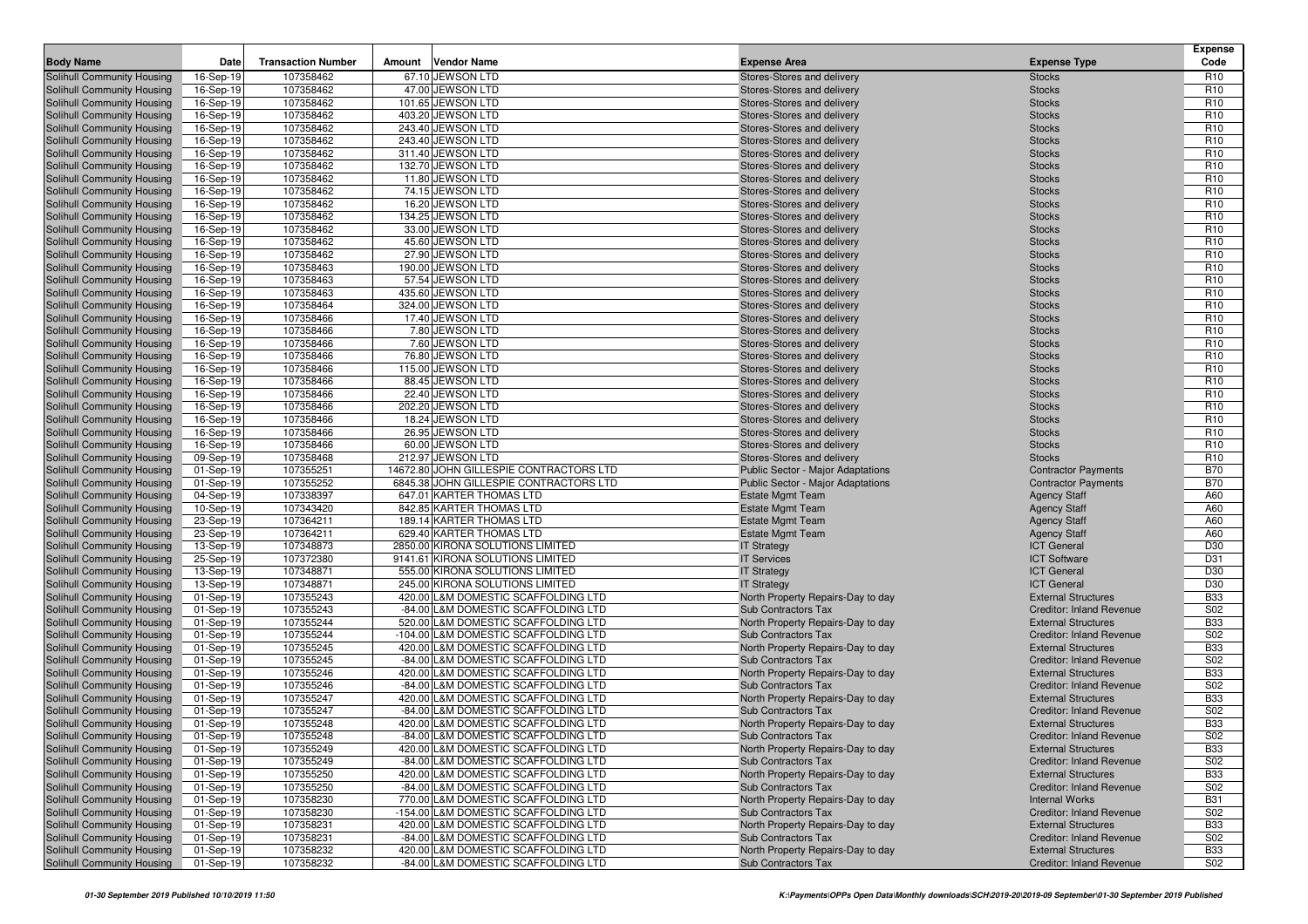|                                                          |                        |                           |                                                                             |                                                                 |                                                               | Expense                            |
|----------------------------------------------------------|------------------------|---------------------------|-----------------------------------------------------------------------------|-----------------------------------------------------------------|---------------------------------------------------------------|------------------------------------|
| <b>Body Name</b>                                         | Date                   | <b>Transaction Number</b> | <b>Vendor Name</b><br>Amount                                                | <b>Expense Area</b>                                             | <b>Expense Type</b>                                           | Code                               |
| Solihull Community Housing                               | 01-Sep-19              | 107358233                 | 420.00 L&M DOMESTIC SCAFFOLDING LTD                                         | North Property Repairs-Day to day                               | <b>Internal Works</b>                                         | <b>B31</b>                         |
| Solihull Community Housing                               | 01-Sep-19              | 107358233                 | -84.00 L&M DOMESTIC SCAFFOLDING LTD                                         | Sub Contractors Tax                                             | <b>Creditor: Inland Revenue</b>                               | S <sub>02</sub>                    |
| Solihull Community Housing                               | 01-Sep-19              | 107358234                 | 420.00 L&M DOMESTIC SCAFFOLDING LTD                                         | North Property Repairs-Day to day                               | <b>External Structures</b>                                    | <b>B33</b>                         |
| Solihull Community Housing                               | 01-Sep-19              | 107358234                 | -84.00 L&M DOMESTIC SCAFFOLDING LTD<br>770.00 L&M DOMESTIC SCAFFOLDING LTD  | Sub Contractors Tax                                             | <b>Creditor: Inland Revenue</b>                               | S <sub>02</sub><br><b>B33</b>      |
| Solihull Community Housing                               | 01-Sep-19              | 107358235                 | -154.00 L&M DOMESTIC SCAFFOLDING LTD                                        | North Property Repairs-Day to day                               | <b>External Structures</b>                                    | S02                                |
| Solihull Community Housing<br>Solihull Community Housing | 01-Sep-19<br>01-Sep-19 | 107358235<br>107358236    | 420.00 L&M DOMESTIC SCAFFOLDING LTD                                         | Sub Contractors Tax<br>North Property Repairs-Day to day        | <b>Creditor: Inland Revenue</b><br><b>External Structures</b> | <b>B33</b>                         |
| Solihull Community Housing                               | 01-Sep-19              | 107358236                 | -84.00 L&M DOMESTIC SCAFFOLDING LTD                                         | Sub Contractors Tax                                             | <b>Creditor: Inland Revenue</b>                               | <b>S02</b>                         |
| Solihull Community Housing                               | 01-Sep-19              | 107358237                 | 520.00 L&M DOMESTIC SCAFFOLDING LTD                                         | North Property Repairs-Day to day                               | <b>External Structures</b>                                    | <b>B33</b>                         |
| Solihull Community Housing                               | 01-Sep-19              | 107358237                 | -104.00 L&M DOMESTIC SCAFFOLDING LTD                                        | <b>Sub Contractors Tax</b>                                      | <b>Creditor: Inland Revenue</b>                               | S02                                |
| Solihull Community Housing                               | 01-Sep-19              | 107358238                 | 520.00 L&M DOMESTIC SCAFFOLDING LTD                                         | North Property Repairs-Day to day                               | <b>External Structures</b>                                    | <b>B33</b>                         |
| Solihull Community Housing                               | 01-Sep-19              | 107358238                 | -104.00 L&M DOMESTIC SCAFFOLDING LTD                                        | Sub Contractors Tax                                             | <b>Creditor: Inland Revenue</b>                               | S <sub>02</sub>                    |
| Solihull Community Housing                               | 01-Sep-19              | 107358239                 | 420.00 L&M DOMESTIC SCAFFOLDING LTD                                         | North Property Repairs-Day to day                               | <b>External Structures</b>                                    | <b>B33</b>                         |
| Solihull Community Housing                               | 01-Sep-19              | 107358239                 | -84.00 L&M DOMESTIC SCAFFOLDING LTD                                         | Sub Contractors Tax                                             | <b>Creditor: Inland Revenue</b>                               | S02                                |
| Solihull Community Housing                               | 01-Sep-19              | 107358240                 | 420.00 L&M DOMESTIC SCAFFOLDING LTD                                         | North Property Repairs-Day to day                               | <b>External Structures</b>                                    | <b>B33</b>                         |
| <b>Solihull Community Housing</b>                        | 01-Sep-19              | 107358240                 | -84.00 L&M DOMESTIC SCAFFOLDING LTD                                         | Sub Contractors Tax                                             | <b>Creditor: Inland Revenue</b>                               | S02                                |
| Solihull Community Housing                               | 01-Sep-19              | 107358241                 | 420.00 L&M DOMESTIC SCAFFOLDING LTD                                         | North Property Repairs-Day to day                               | <b>External Structures</b>                                    | <b>B33</b>                         |
| Solihull Community Housing                               | 01-Sep-19              | 107358241                 | -84.00 L&M DOMESTIC SCAFFOLDING LTD                                         | Sub Contractors Tax                                             | <b>Creditor: Inland Revenue</b>                               | S02                                |
| Solihull Community Housing                               | 01-Sep-19              | 107358242                 | 770.00 L&M DOMESTIC SCAFFOLDING LTD                                         | North Property Repairs-Day to day                               | <b>External Structures</b>                                    | <b>B33</b>                         |
| Solihull Community Housing                               | 01-Sep-19              | 107358242                 | -154.00 L&M DOMESTIC SCAFFOLDING LTD                                        | Sub Contractors Tax                                             | <b>Creditor: Inland Revenue</b>                               | S <sub>02</sub>                    |
| Solihull Community Housing                               | 01-Sep-19              | 107358243                 | 840.00 L&M DOMESTIC SCAFFOLDING LTD                                         | North Property Repairs-Day to day                               | <b>External Structures</b>                                    | <b>B33</b>                         |
| Solihull Community Housing                               | 01-Sep-19              | 107358243                 | -168.00 L&M DOMESTIC SCAFFOLDING LTD                                        | Sub Contractors Tax                                             | <b>Creditor: Inland Revenue</b>                               | S02                                |
| Solihull Community Housing                               | 01-Sep-19              | 107358244                 | 420.00 L&M DOMESTIC SCAFFOLDING LTD                                         | North Property Repairs-Day to day                               | <b>External Structures</b>                                    | <b>B33</b>                         |
| Solihull Community Housing                               | 01-Sep-19              | 107358244                 | -84.00 L&M DOMESTIC SCAFFOLDING LTD                                         | Sub Contractors Tax                                             | <b>Creditor: Inland Revenue</b>                               | S02                                |
| Solihull Community Housing                               | 01-Sep-19              | 107358245                 | 520.00 L&M DOMESTIC SCAFFOLDING LTD                                         | North Property Repairs-Day to day                               | <b>External Structures</b>                                    | <b>B33</b>                         |
| Solihull Community Housing                               | 01-Sep-19              | 107358245                 | -104.00 L&M DOMESTIC SCAFFOLDING LTD                                        | <b>Sub Contractors Tax</b>                                      | <b>Creditor: Inland Revenue</b>                               | S <sub>02</sub>                    |
| Solihull Community Housing                               | 01-Sep-19              | 107338532                 | 770.00 L&M DOMESTIC SCAFFOLDING LTD                                         | North Property Repairs-Day to day                               | <b>External Structures</b>                                    | <b>B33</b>                         |
| Solihull Community Housing                               | 01-Sep-19              | 107338532                 | -154.00 L&M DOMESTIC SCAFFOLDING LTD                                        | <b>Sub Contractors Tax</b><br>North Property Repairs-Day to day | <b>Creditor: Inland Revenue</b>                               | <b>S02</b><br><b>B33</b>           |
| Solihull Community Housing<br>Solihull Community Housing | 01-Sep-19<br>01-Sep-19 | 107338533<br>107338533    | 520.00 L&M DOMESTIC SCAFFOLDING LTD<br>-104.00 L&M DOMESTIC SCAFFOLDING LTD | Sub Contractors Tax                                             | <b>External Structures</b><br><b>Creditor: Inland Revenue</b> | S <sub>02</sub>                    |
| Solihull Community Housing                               | 01-Sep-19              | 107338534                 | 520.00 L&M DOMESTIC SCAFFOLDING LTD                                         | North Property Repairs-Day to day                               | <b>External Structures</b>                                    | <b>B33</b>                         |
| Solihull Community Housing                               | 01-Sep-19              | 107338534                 | -104.00 L&M DOMESTIC SCAFFOLDING LTD                                        | Sub Contractors Tax                                             | <b>Creditor: Inland Revenue</b>                               | S <sub>02</sub>                    |
| Solihull Community Housing                               | 01-Sep-19              | 107338535                 | 320.00 L&M DOMESTIC SCAFFOLDING LTD                                         | North Property Repairs-Day to day                               | <b>External Structures</b>                                    | <b>B33</b>                         |
| Solihull Community Housing                               | 01-Sep-19              | 107338535                 | -64.00 L&M DOMESTIC SCAFFOLDING LTD                                         | Sub Contractors Tax                                             | <b>Creditor: Inland Revenue</b>                               | S <sub>02</sub>                    |
| Solihull Community Housing                               | 01-Sep-19              | 107338536                 | 770.00 L&M DOMESTIC SCAFFOLDING LTD                                         | North Property Repairs-Day to day                               | <b>External Structures</b>                                    | <b>B33</b>                         |
| Solihull Community Housing                               | 01-Sep-19              | 107338536                 | -154.00 L&M DOMESTIC SCAFFOLDING LTD                                        | Sub Contractors Tax                                             | <b>Creditor: Inland Revenue</b>                               | S <sub>02</sub>                    |
| Solihull Community Housing                               | 01-Sep-19              | 107338537                 | 420.00 L&M DOMESTIC SCAFFOLDING LTD                                         | North Property Repairs-Day to day                               | <b>External Structures</b>                                    | <b>B33</b>                         |
| Solihull Community Housing                               | 01-Sep-19              | 107338537                 | -84.00 L&M DOMESTIC SCAFFOLDING LTD                                         | <b>Sub Contractors Tax</b>                                      | <b>Creditor: Inland Revenue</b>                               | S02                                |
| Solihull Community Housing                               | 01-Sep-19              | 107338538                 | 320.00 L&M DOMESTIC SCAFFOLDING LTD                                         | North Property Repairs-Day to day                               | <b>External Structures</b>                                    | <b>B33</b>                         |
| Solihull Community Housing                               | 01-Sep-19              | 107338538                 | -64.00 L&M DOMESTIC SCAFFOLDING LTD                                         | Sub Contractors Tax                                             | <b>Creditor: Inland Revenue</b>                               | S02                                |
| Solihull Community Housing                               | 11-Sep-19              | 107346585                 | 1060.20 LEGRAND                                                             | Safe and Sound Operational                                      | <b>Equipment Rental/Lease</b>                                 | D <sub>18</sub>                    |
| Solihull Community Housing                               | 03-Sep-19              | 107333511                 | 1021.98 LEX AUTOLEASE LIMITED                                               | Client - Fleet Management                                       | <b>Vehicle Hire</b>                                           | C <sub>30</sub>                    |
| Solihull Community Housing                               | 03-Sep-19              | 107333509                 | 405.00 LEX AUTOLEASE LIMITED                                                | Client - Fleet Management                                       | <b>Vehicle Hire</b>                                           | C <sub>30</sub>                    |
| Solihull Community Housing                               | 03-Sep-19              | 107333513                 | 727.00 LEX AUTOLEASE LIMITED                                                | Client - Fleet Management                                       | <b>Vehicle Hire</b>                                           | C30                                |
| Solihull Community Housing                               | 12-Sep-19              | 107348524                 | 592.00 LEX AUTOLEASE LIMITED                                                | Client - Fleet Management                                       | <b>Vehicle Hire</b>                                           | C <sub>30</sub>                    |
| Solihull Community Housing                               | 16-Sep-19              | 107352502<br>107377546    | 578.46 LEX AUTOLEASE LIMITED<br>299.01 LEX AUTOLEASE LIMITED                | Client - Fleet Management                                       | <b>Vehicle Hire</b>                                           | C <sub>30</sub>                    |
| Solihull Community Housing<br>Solihull Community Housing | 27-Sep-19<br>10-Sep-19 | 107342763                 | 2011.74 LEX AUTOLEASE LIMITED                                               | Client - Fleet Management<br>Client - Fleet Management          | <b>Vehicle Hire</b><br><b>Vehicle Hire</b>                    | C <sub>30</sub><br>C <sub>30</sub> |
| Solihull Community Housing                               | 16-Sep-19              | 107352500                 | 670.58 LEX AUTOLEASE LIMITED                                                | Client - Fleet Management                                       | <b>Vehicle Hire</b>                                           | C <sub>30</sub>                    |
| Solihull Community Housing                               | 19-Sep-19              | 107358630                 | 773.98 LEX AUTOLEASE LIMITED                                                | Client - Fleet Management                                       | <b>Vehicle Hire</b>                                           | C <sub>30</sub>                    |
| Solihull Community Housing                               | 27-Sep-19              | 107376195                 | 386.99 LEX AUTOLEASE LIMITED                                                | Client - Fleet Management                                       | <b>Vehicle Hire</b>                                           | C <sub>30</sub>                    |
| Solihull Community Housing                               | 11-Sep-19              | 107343511                 | -840.00 LEX AUTOLEASE LIMITED                                               | Client - Fleet Management                                       | <b>Vehicle Hire</b>                                           | C <sub>30</sub>                    |
| Solihull Community Housing                               | 02-Sep-19              | 107331380                 | 6139.92 LEX AUTOLEASE LIMITED                                               | Client - Fleet Management                                       | Vehicle Hire                                                  | C30                                |
| Solihull Community Housing                               | 02-Sep-19              | 107331379                 | 17842.31 LEX AUTOLEASE LIMITED                                              | Client - Fleet Management                                       | Vehicle Hire                                                  | C <sub>30</sub>                    |
| Solihull Community Housing                               | 25-Sep-19              | 107372466                 | 19286.87 LEX AUTOLEASE LIMITED                                              | Client - Fleet Management                                       | <b>Vehicle Hire</b>                                           | C <sub>30</sub>                    |
| Solihull Community Housing                               | 25-Sep-19              | 107369650                 | 5756.46 LEX AUTOLEASE LIMITED                                               | Client - Fleet Management                                       | <b>Vehicle Hire</b>                                           | C <sub>30</sub>                    |
| Solihull Community Housing                               | 11-Sep-19              | 107343510                 | 840.00 LEX AUTOLEASE LIMITED                                                | Client - Fleet Management                                       | <b>Vehicle Hire</b>                                           | C <sub>30</sub>                    |
| Solihull Community Housing                               | 25-Sep-19              | 107369218                 | 5027.00 LIBERATA UK LIMITED                                                 | Income Collection Team                                          | <b>Court Fees</b>                                             | D <sub>54</sub>                    |
| Solihull Community Housing                               | 01-Sep-19              | 107370249                 | 380.96 LIFT & ENGINEERING SERVICES                                          | <b>Mechanical &amp; Electrical</b>                              | <b>Utility Related Works</b>                                  | <b>B34</b>                         |
| Solihull Community Housing                               | 11-Sep-19              | 107370339                 | 250.50 LIFT & ENGINEERING SERVICES                                          | <b>Mechanical &amp; Electrical</b>                              | <b>Utility Related Works</b>                                  | <b>B34</b>                         |
| Solihull Community Housing                               | 11-Sep-19              | 107370340                 | 250.50 LIFT & ENGINEERING SERVICES                                          | <b>Mechanical &amp; Electrical</b>                              | <b>Utility Related Works</b>                                  | <b>B34</b>                         |
| Solihull Community Housing                               | 11-Sep-19              | 107370341                 | 250.50 LIFT & ENGINEERING SERVICES                                          | <b>Mechanical &amp; Electrical</b>                              | <b>Utility Related Works</b>                                  | <b>B34</b>                         |
| Solihull Community Housing                               | 11-Sep-19              | 107370342                 | 250.50 LIFT & ENGINEERING SERVICES                                          | <b>Mechanical &amp; Electrical</b>                              | <b>Utility Related Works</b>                                  | <b>B34</b>                         |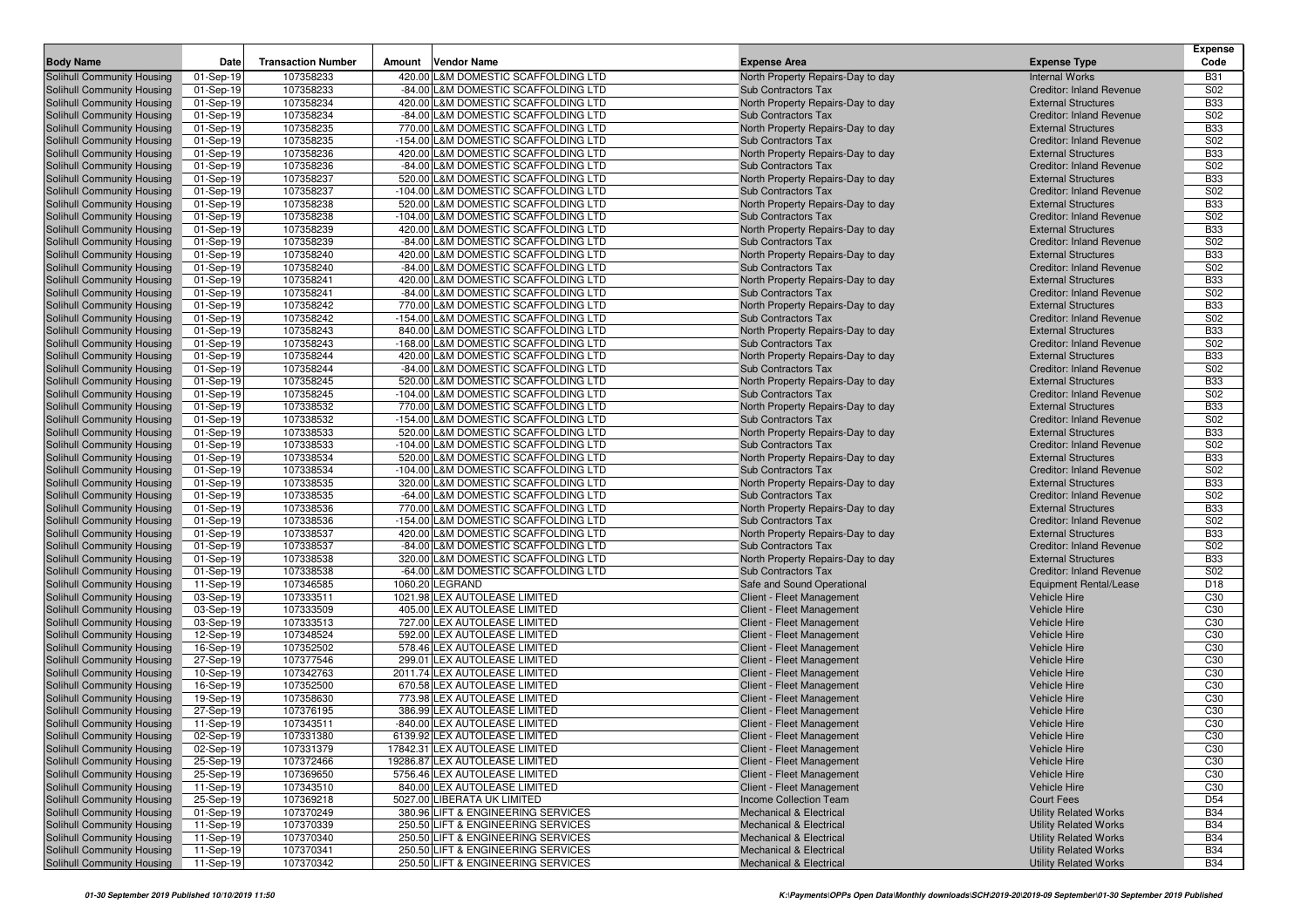|                                                          |                        |                           |                                                        |                                                                        |                                            | <b>Expense</b>                     |
|----------------------------------------------------------|------------------------|---------------------------|--------------------------------------------------------|------------------------------------------------------------------------|--------------------------------------------|------------------------------------|
| <b>Body Name</b>                                         | Date                   | <b>Transaction Number</b> | <b>Vendor Name</b><br>Amount                           | <b>Expense Area</b>                                                    | <b>Expense Type</b>                        | Code                               |
| Solihull Community Housing                               | 11-Sep-19              | 107370346                 | 272.53 LIFT & ENGINEERING SERVICES                     | <b>Mechanical &amp; Electrical</b>                                     | <b>Utility Related Works</b>               | <b>B34</b>                         |
| Solihull Community Housing                               | 11-Sep-19              | 107370347                 | 250.52 LIFT & ENGINEERING SERVICES                     | <b>Mechanical &amp; Electrical</b>                                     | <b>Utility Related Works</b>               | <b>B34</b>                         |
| Solihull Community Housing                               | 11-Sep-19              | 107370352                 | 295.11 LIFT & ENGINEERING SERVICES                     | <b>Mechanical &amp; Electrical</b>                                     | <b>Utility Related Works</b>               | <b>B34</b>                         |
| Solihull Community Housing                               | 11-Sep-19              | 107370353                 | 250.50 LIFT & ENGINEERING SERVICES                     | <b>Mechanical &amp; Electrical</b>                                     | <b>Utility Related Works</b>               | <b>B34</b>                         |
| Solihull Community Housing                               | 11-Sep-19              | 107370355                 | 407.33 LIFT & ENGINEERING SERVICES                     | <b>Mechanical &amp; Electrical</b>                                     | <b>Utility Related Works</b>               | <b>B34</b>                         |
| Solihull Community Housing                               | 11-Sep-19              | 107370356                 | 240.91 LIFT & ENGINEERING SERVICES                     | <b>Mechanical &amp; Electrical</b>                                     | <b>Utility Related Works</b>               | <b>B34</b>                         |
| Solihull Community Housing                               | 11-Sep-19              | 107370357                 | 274.12 LIFT & ENGINEERING SERVICES                     | <b>Mechanical &amp; Electrical</b>                                     | <b>Utility Related Works</b>               | <b>B34</b>                         |
| Solihull Community Housing                               | 11-Sep-19              | 107370358                 | 272.50 LIFT & ENGINEERING SERVICES                     | <b>Mechanical &amp; Electrical</b>                                     | <b>Utility Related Works</b>               | <b>B34</b>                         |
| Solihull Community Housing                               | 06-Sep-19              | 107339448                 | 921.00 LOCAL GOVERNMENT ASSOC                          | <b>Central Administration</b>                                          | <b>Professional Fees</b>                   | D <sub>50</sub><br>D <sub>25</sub> |
| Solihull Community Housing<br>Solihull Community Housing | 05-Sep-19<br>05-Sep-19 | 107338901<br>107338902    | 362.53 LYRECO UK LTD<br>556.50 LYRECO UK LTD           | <b>Endeavour House</b><br><b>Endeavour House</b>                       | Stationery<br>Stationery                   | D <sub>25</sub>                    |
| Solihull Community Housing                               | 05-Sep-19              | 107338989                 | 755.00 M3 HOUSING                                      | Business Support - MST Back Office Support                             | <b>Professional Fees</b>                   | D <sub>50</sub>                    |
| Solihull Community Housing                               | 02-Sep-19              | 107331270                 | 20620.49 MAN COMMERCIAL PROTECTION LTD                 | <b>CCTV</b>                                                            | Security                                   | <b>B43</b>                         |
| Solihull Community Housing                               | 30-Sep-19              | 107380415                 | 20620.49 MAN COMMERCIAL PROTECTION LTD                 | <b>CCTV</b>                                                            | Security                                   | <b>B43</b>                         |
| Solihull Community Housing                               | 01-Sep-19              | 107338527                 | 10965.72 MITIE PROPERTY SERVICES (UK) LTD              | <b>Planned Maintenance</b>                                             | <b>Planned Works</b>                       | <b>B36</b>                         |
| Solihull Community Housing                               | 01-Sep-19              | 107338528                 | 823.13 MITIE PROPERTY SERVICES (UK) LTD                | <b>Planned Maintenance</b>                                             | <b>Planned Works</b>                       | <b>B36</b>                         |
| Solihull Community Housing                               | 01-Sep-19              | 107338529                 | 823.13 MITIE PROPERTY SERVICES (UK) LTD                | <b>Planned Maintenance</b>                                             | <b>Planned Works</b>                       | <b>B36</b>                         |
| Solihull Community Housing                               | 01-Sep-19              | 107338530                 | 823.13 MITIE PROPERTY SERVICES (UK) LTD                | <b>Planned Maintenance</b>                                             | <b>Planned Works</b>                       | <b>B36</b>                         |
| Solihull Community Housing                               | 10-Sep-19              | 107358555                 | 823.13 MITIE PROPERTY SERVICES (UK) LTD                | <b>Planned Maintenance</b>                                             | <b>Planned Works</b>                       | <b>B36</b>                         |
| Solihull Community Housing                               | 10-Sep-19              | 107358556                 | 823.13 MITIE PROPERTY SERVICES (UK) LTD                | <b>Planned Maintenance</b>                                             | <b>Planned Works</b>                       | <b>B36</b>                         |
| Solihull Community Housing                               | 13-Sep-19              | 107358557                 | 823.13 MITIE PROPERTY SERVICES (UK) LTD                | <b>Planned Maintenance</b>                                             | <b>Planned Works</b>                       | <b>B36</b>                         |
| Solihull Community Housing                               | 13-Sep-19              | 107358558                 | 823.13 MITIE PROPERTY SERVICES (UK) LTD                | <b>Planned Maintenance</b>                                             | <b>Planned Works</b>                       | <b>B36</b>                         |
| Solihull Community Housing                               | 13-Sep-19              | 107358559                 | 8985.13 MITIE PROPERTY SERVICES (UK) LTD               | <b>Planned Maintenance</b>                                             | <b>Planned Works</b>                       | <b>B36</b>                         |
| Solihull Community Housing                               | 11-Sep-19              | 107346507                 | 226.80 MITIE WASTE & ENVIRONMENTAL SERVICES            | <b>Planned Maintenance</b>                                             | <b>Planned Works</b>                       | <b>B36</b>                         |
| Solihull Community Housing                               | 18-Sep-19              | 107356529                 | -834.75 MORGAN HUNT UK LTD                             | North Property Repairs-Day to day                                      | <b>Agency Staff</b>                        | A60                                |
| Solihull Community Housing                               | 03-Sep-19              | 107334462                 | 799.37 MORGAN HUNT UK LTD                              | North Property Repairs-Day to day                                      | <b>Agency Staff</b>                        | A60                                |
| Solihull Community Housing                               | 02-Sep-19              | 107331279                 | 566.25 MORGAN HUNT UK LTD                              | <b>Call Centre</b>                                                     | <b>Agency Staff</b>                        | A60                                |
| Solihull Community Housing                               | 04-Sep-19              | 107337424                 | 805.07 MORGAN HUNT UK LTD                              | North Property Repairs-Day to day                                      | <b>Agency Staff</b>                        | A60                                |
| Solihull Community Housing                               | 04-Sep-19              | 107337327                 | 808.78 MORGAN HUNT UK LTD                              | North Property Repairs-Day to day                                      | <b>Agency Staff</b>                        | A60                                |
| Solihull Community Housing                               | 04-Sep-19              | 107337422                 | 761.67 MORGAN HUNT UK LTD                              | North Property Repairs-Day to day                                      | <b>Agency Staff</b>                        | A60                                |
| Solihull Community Housing                               | 04-Sep-19<br>04-Sep-19 | 107337325                 | 659.52 MORGAN HUNT UK LTD<br>821.77 MORGAN HUNT UK LTD | North Property Repairs-Day to day                                      | <b>Agency Staff</b>                        | A60<br>A60                         |
| Solihull Community Housing<br>Solihull Community Housing | 04-Sep-19              | 107337341<br>107337425    | 832.73 MORGAN HUNT UK LTD                              | North Property Repairs-Day to day<br>North Property Repairs-Day to day | <b>Agency Staff</b>                        | A60                                |
| Solihull Community Housing                               | 03-Sep-19              | 107333527                 | 832.73 MORGAN HUNT UK LTD                              | North Property Repairs-Day to day                                      | <b>Agency Staff</b><br><b>Agency Staff</b> | A60                                |
| Solihull Community Housing                               | 09-Sep-19              | 107341200                 | 524.48 MORGAN HUNT UK LTD                              | <b>Welfare Reform Work</b>                                             | <b>Agency Staff</b>                        | A60                                |
| Solihull Community Housing                               | 04-Sep-19              | 107337337                 | 768.84 MORGAN HUNT UK LTD                              | North Property Repairs-Day to day                                      | <b>Agency Staff</b>                        | A60                                |
| Solihull Community Housing                               | 05-Sep-19              | 107338897                 | 834.75 MORGAN HUNT UK LTD                              | North Property Repairs-Day to day                                      | <b>Agency Staff</b>                        | A60                                |
| Solihull Community Housing                               | 02-Sep-19              | 107331278                 | 453.00 MORGAN HUNT UK LTD                              | <b>Call Centre</b>                                                     | <b>Agency Staff</b>                        | A60                                |
| Solihull Community Housing                               | 06-Sep-19              | 107339609                 | 644.06 MORGAN HUNT UK LTD                              | North Property Repairs-Day to day                                      | <b>Agency Staff</b>                        | A60                                |
| Solihull Community Housing                               | 06-Sep-19              | 107339674                 | 677.76 MORGAN HUNT UK LTD                              | North Property Repairs-Day to day                                      | <b>Agency Staff</b>                        | A60                                |
| Solihull Community Housing                               | 06-Sep-19              | 107339660                 | 644.06 MORGAN HUNT UK LTD                              | North Property Repairs-Day to day                                      | <b>Agency Staff</b>                        | A60                                |
| Solihull Community Housing                               | 06-Sep-19              | 107339666                 | 528.90 MORGAN HUNT UK LTD                              | North Property Repairs-Day to day                                      | <b>Agency Staff</b>                        | A60                                |
| Solihull Community Housing                               | 04-Sep-19              | 107338400                 | 453.00 MORGAN HUNT UK LTD                              | Call Centre                                                            | <b>Agency Staff</b>                        | A60                                |
| Solihull Community Housing                               | 06-Sep-19              | 107339661                 | 667.80 MORGAN HUNT UK LTD                              | North Property Repairs-Day to day                                      | <b>Agency Staff</b>                        | A60                                |
| Solihull Community Housing                               | 06-Sep-19              | 107339658                 | 657.41 MORGAN HUNT UK LTD                              | North Property Repairs-Day to day                                      | <b>Agency Staff</b>                        | A60                                |
| Solihull Community Housing                               | 06-Sep-19              | 107339606                 | 690.30 MORGAN HUNT UK LTD                              | North Property Repairs-Day to day                                      | <b>Agency Staff</b>                        | A60                                |
| Solihull Community Housing                               | 05-Sep-19              | 107339013                 | 524.48 MORGAN HUNT UK LTD                              | Welfare Reform Work                                                    | <b>Agency Staff</b>                        | A60                                |
| Solihull Community Housing                               | 06-Sep-19              | 107339671                 | 645.00 MORGAN HUNT UK LTD                              | North Property Repairs-Day to day                                      | <b>Agency Staff</b>                        | A60                                |
| Solihull Community Housing                               | 06-Sep-19              | 107339664                 | 500.85 MORGAN HUNT UK LTD<br>453.00 MORGAN HUNT UK LTD | North Property Repairs-Day to day                                      | <b>Agency Staff</b>                        | A60                                |
| Solihull Community Housing                               | 04-Sep-19              | 107338399<br>107352356    |                                                        | <b>Call Centre</b><br>North Property Repairs-Day to day                | <b>Agency Staff</b>                        | A60<br>A60                         |
| Solihull Community Housing<br>Solihull Community Housing | 16-Sep-19<br>16-Sep-19 | 107352351                 | 805.07 MORGAN HUNT UK LTD<br>852.38 MORGAN HUNT UK LTD | North Property Repairs-Day to day                                      | <b>Agency Staff</b><br><b>Agency Staff</b> | A60                                |
| Solihull Community Housing                               | 16-Sep-19              | 107352352                 | 783.37 MORGAN HUNT UK LTD                              | North Property Repairs-Day to day                                      | <b>Agency Staff</b>                        | A60                                |
| Solihull Community Housing                               | 16-Sep-19              | 107352354                 | 659.52 MORGAN HUNT UK LTD                              | North Property Repairs-Day to day                                      | <b>Agency Staff</b>                        | A60                                |
| Solihull Community Housing                               | 16-Sep-19              | 107352362                 | 667.80 MORGAN HUNT UK LTD                              | North Property Repairs-Day to day                                      | <b>Agency Staff</b>                        | A60                                |
| Solihull Community Housing                               | 11-Sep-19              | 107346584                 | 453.00 MORGAN HUNT UK LTD                              | Call Centre                                                            | <b>Agency Staff</b>                        | A60                                |
| Solihull Community Housing                               | 16-Sep-19              | 107352347                 | 657.41 MORGAN HUNT UK LTD                              | North Property Repairs-Day to day                                      | <b>Agency Staff</b>                        | A60                                |
| Solihull Community Housing                               | 16-Sep-19              | 107352360                 | 832.73 MORGAN HUNT UK LTD                              | North Property Repairs-Day to day                                      | <b>Agency Staff</b>                        | A60                                |
| Solihull Community Housing                               | 23-Sep-19              | 107364723                 | 524.48 MORGAN HUNT UK LTD                              | <b>Welfare Reform Work</b>                                             | <b>Agency Staff</b>                        | A60                                |
| Solihull Community Housing                               | 12-Sep-19              | 107348671                 | 703.35 MORGAN HUNT UK LTD                              | North Property Repairs-Day to day                                      | <b>Agency Staff</b>                        | A60                                |
| Solihull Community Housing                               | 04-Sep-19              | 107337426                 | 834.75 MORGAN HUNT UK LTD                              | North Property Repairs-Day to day                                      | <b>Agency Staff</b>                        | A60                                |
| Solihull Community Housing                               | 23-Sep-19              | 107364734                 | 765.18 MORGAN HUNT UK LTD                              | North Property Repairs-Day to day                                      | <b>Agency Staff</b>                        | A60                                |
| Solihull Community Housing                               | 20-Sep-19              | 107359589                 | 805.07 MORGAN HUNT UK LTD                              | North Property Repairs-Day to day                                      | <b>Agency Staff</b>                        | A60                                |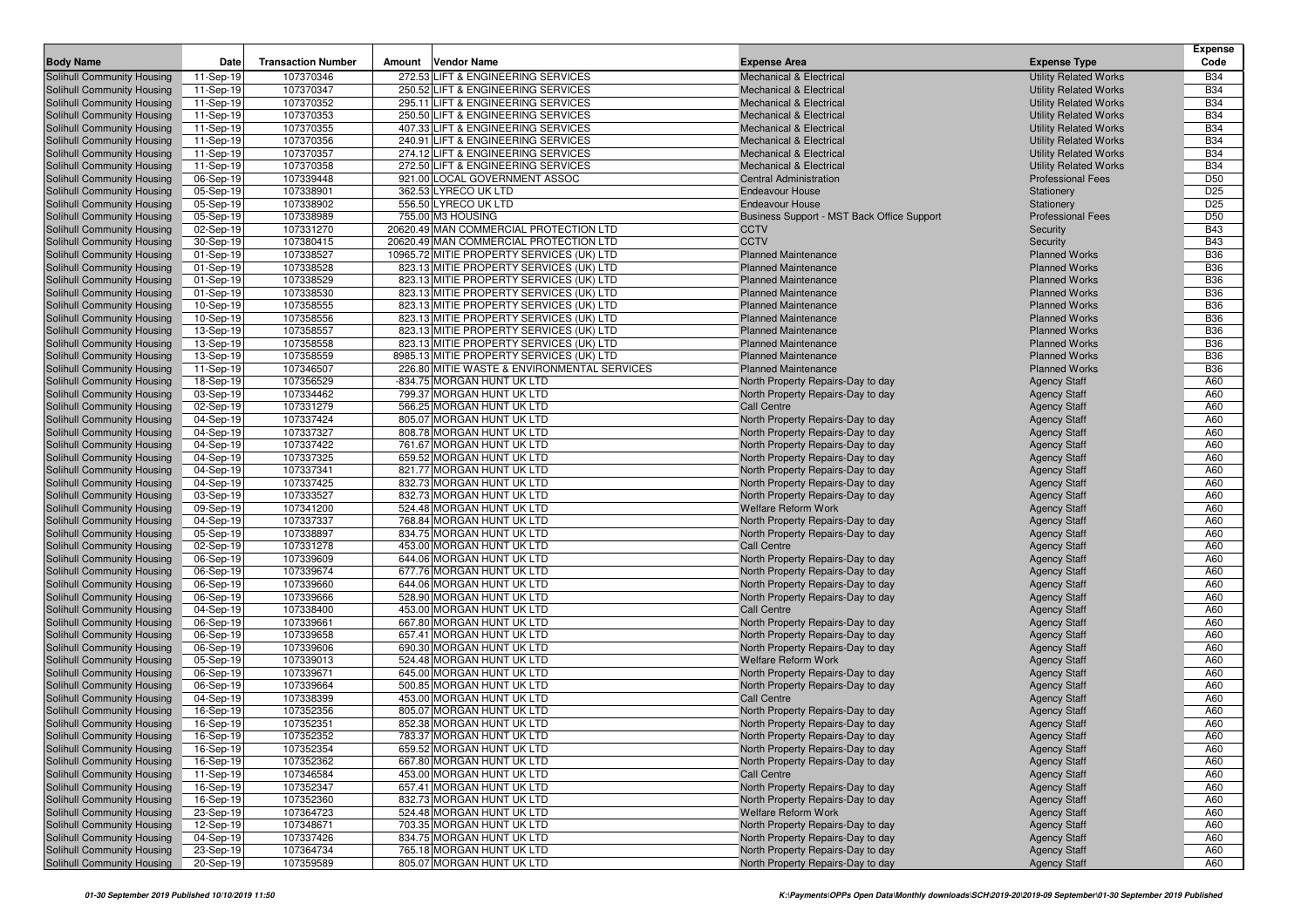| <b>Body Name</b>                                         | Date                   | <b>Transaction Number</b> | Amount | <b>Vendor Name</b>                                               | <b>Expense Area</b>                                          | <b>Expense Type</b>            | Expense<br>Code                    |
|----------------------------------------------------------|------------------------|---------------------------|--------|------------------------------------------------------------------|--------------------------------------------------------------|--------------------------------|------------------------------------|
| Solihull Community Housing                               | 20-Sep-19              | 107359592                 |        | 750.82 MORGAN HUNT UK LTD                                        | North Property Repairs-Day to day                            | <b>Agency Staff</b>            | A60                                |
| Solihull Community Housing                               | 20-Sep-19              | 107359594                 |        | 528.90 MORGAN HUNT UK LTD                                        | North Property Repairs-Day to day                            | <b>Agency Staff</b>            | A60                                |
| Solihull Community Housing                               | 23-Sep-19              | 107364724                 |        | 500.85 MORGAN HUNT UK LTD                                        | North Property Repairs-Day to day                            | <b>Agency Staff</b>            | A60                                |
| Solihull Community Housing                               | 19-Sep-19              | 107358224                 |        | 475.65 MORGAN HUNT UK LTD                                        | Call Centre                                                  | <b>Agency Staff</b>            | A60                                |
| Solihull Community Housing                               | 23-Sep-19              | 107364726                 |        | 821.77 MORGAN HUNT UK LTD                                        | North Property Repairs-Day to day                            | <b>Agency Staff</b>            | A60                                |
| Solihull Community Housing                               | 20-Sep-19              | 107359593                 |        | 2498.19 MORGAN HUNT UK LTD                                       | North Property Repairs-Day to day                            | <b>Agency Staff</b>            | A60                                |
| Solihull Community Housing                               | 20-Sep-19              | 107359593                 |        | -1665.46 MORGAN HUNT UK LTD                                      | North Property Repairs-Day to day                            | <b>Agency Staff</b>            | A60                                |
| Solihull Community Housing                               | 23-Sep-19              | 107364944                 |        | 524.48 MORGAN HUNT UK LTD                                        | <b>Welfare Reform Work</b>                                   | <b>Agency Staff</b>            | A60                                |
| Solihull Community Housing                               | 26-Sep-19              | 107373585                 |        | 566.25 MORGAN HUNT UK LTD                                        | <b>Call Centre</b>                                           | <b>Agency Staff</b>            | A60                                |
| Solihull Community Housing                               | 26-Sep-19              | 107373989                 |        | 805.07 MORGAN HUNT UK LTD                                        | North Property Repairs-Day to day                            | <b>Agency Staff</b>            | A60                                |
| Solihull Community Housing                               | 26-Sep-19              | 107373988                 |        | 875.92 MORGAN HUNT UK LTD                                        | North Property Repairs-Day to day                            | <b>Agency Staff</b>            | A60                                |
| Solihull Community Housing                               | 26-Sep-19              | 107373985                 |        | 851.94 MORGAN HUNT UK LTD                                        | North Property Repairs-Day to day                            | <b>Agency Staff</b>            | A60                                |
| Solihull Community Housing                               | 26-Sep-19              | 107373984                 |        | 659.52 MORGAN HUNT UK LTD                                        | North Property Repairs-Day to day                            | <b>Agency Staff</b>            | A60                                |
| Solihull Community Housing                               | 26-Sep-19              | 107373966                 |        | 500.85 MORGAN HUNT UK LTD                                        | North Property Repairs-Day to day                            | <b>Agency Staff</b>            | A60                                |
| Solihull Community Housing                               | 26-Sep-19              | 107373986                 |        | 657.41 MORGAN HUNT UK LTD                                        | North Property Repairs-Day to day                            | <b>Agency Staff</b>            | A60                                |
| Solihull Community Housing                               | 26-Sep-19              | 107373967                 |        | 855.23 MORGAN HUNT UK LTD                                        | North Property Repairs-Day to day                            | <b>Agency Staff</b>            | A60                                |
| Solihull Community Housing                               | 25-Sep-19              | 107372591                 |        | 524.48 MORGAN HUNT UK LTD                                        | <b>Welfare Reform Work</b>                                   | <b>Agency Staff</b>            | A60                                |
| Solihull Community Housing                               | 17-Sep-19              | 107358439                 |        | 105.00 NATIONAL PLASTICS                                         | Stores-Stores and delivery                                   | <b>Stocks</b>                  | R <sub>10</sub>                    |
| Solihull Community Housing                               | 17-Sep-19              | 107358439                 |        | 200.00 NATIONAL PLASTICS                                         | Stores-Stores and delivery                                   | <b>Stocks</b>                  | R <sub>10</sub>                    |
| Solihull Community Housing                               | 17-Sep-19              | 107358439                 |        | 25.20 NATIONAL PLASTICS                                          | Stores-Stores and delivery                                   | <b>Stocks</b>                  | R <sub>10</sub>                    |
| Solihull Community Housing                               | 17-Sep-19              | 107358439                 |        | 27.00 NATIONAL PLASTICS                                          | Stores-Stores and delivery                                   | <b>Stocks</b>                  | R <sub>10</sub>                    |
| Solihull Community Housing                               | 06-Sep-19              | 107348214                 |        | 1322.78 NATIONAL SAFETY SUPPLIES                                 | Stores-Stores and delivery                                   | <b>Stocks</b>                  | R <sub>10</sub>                    |
| Solihull Community Housing                               | 01-Sep-19              | 107338665                 |        | 224.20 NATIONAL SAFETY SUPPLIES                                  | Stores-Stores and delivery                                   | <b>Stocks</b>                  | R <sub>10</sub>                    |
| Solihull Community Housing                               | 25-Sep-19              | 107369651                 |        | 1502.41 NATIONAL SAFETY SUPPLIES                                 | Rebranding                                                   | <b>Professional Fees</b>       | D <sub>50</sub>                    |
| Solihull Community Housing                               | 01-Sep-19              | 107338666                 |        | 34.90 NATIONAL SAFETY SUPPLIES<br>33.60 NATIONAL SAFETY SUPPLIES | Stores-Stores and delivery                                   | <b>Stocks</b>                  | R <sub>10</sub>                    |
| Solihull Community Housing                               | 01-Sep-19              | 107338666<br>107338666    |        | 22.42 NATIONAL SAFETY SUPPLIES                                   | Stores-Stores and delivery<br>Stores-Stores and delivery     | <b>Stocks</b><br><b>Stocks</b> | R <sub>10</sub><br>R <sub>10</sub> |
| Solihull Community Housing<br>Solihull Community Housing | 01-Sep-19<br>01-Sep-19 | 107338666                 |        | 130.00 NATIONAL SAFETY SUPPLIES                                  | Stores-Stores and delivery                                   | <b>Stocks</b>                  | R <sub>10</sub>                    |
| Solihull Community Housing                               | 01-Sep-19              | 107338666                 |        | 43.40 NATIONAL SAFETY SUPPLIES                                   | Stores-Stores and delivery                                   | <b>Stocks</b>                  | R <sub>10</sub>                    |
| Solihull Community Housing                               | 01-Sep-19              | 107338666                 |        | 41.80 NATIONAL SAFETY SUPPLIES                                   | Stores-Stores and delivery                                   | <b>Stocks</b>                  | R <sub>10</sub>                    |
| Solihull Community Housing                               | 01-Sep-19              | 107338668                 |        | 17.50 NATIONAL SAFETY SUPPLIES                                   | Stores-Stores and delivery                                   | <b>Stocks</b>                  | R <sub>10</sub>                    |
| Solihull Community Housing                               | 01-Sep-19              | 107338668                 |        | 122.15 NATIONAL SAFETY SUPPLIES                                  | Stores-Stores and delivery                                   | <b>Stocks</b>                  | R <sub>10</sub>                    |
| Solihull Community Housing                               | 01-Sep-19              | 107338668                 |        | 354.90 NATIONAL SAFETY SUPPLIES                                  | Stores-Stores and delivery                                   | <b>Stocks</b>                  | R <sub>10</sub>                    |
| Solihull Community Housing                               | 03-Sep-19              | 107338679                 |        | 6.55 NATIONAL SAFETY SUPPLIES                                    | Stores-Stores and delivery                                   | <b>Stocks</b>                  | R <sub>10</sub>                    |
| Solihull Community Housing                               | 03-Sep-19              | 107338679                 |        | 11.85 NATIONAL SAFETY SUPPLIES                                   | Stores-Stores and delivery                                   | <b>Stocks</b>                  | R <sub>10</sub>                    |
| Solihull Community Housing                               | 03-Sep-19              | 107338679                 |        | 77.50 NATIONAL SAFETY SUPPLIES                                   | Stores-Stores and delivery                                   | <b>Stocks</b>                  | R <sub>10</sub>                    |
| Solihull Community Housing                               | 03-Sep-19              | 107338679                 |        | 148.44 NATIONAL SAFETY SUPPLIES                                  | Stores-Stores and delivery                                   | <b>Stocks</b>                  | R <sub>10</sub>                    |
| Solihull Community Housing                               | 03-Sep-19              | 107338679                 |        | 16.55 NATIONAL SAFETY SUPPLIES                                   | Stores-Stores and delivery                                   | <b>Stocks</b>                  | R <sub>10</sub>                    |
| Solihull Community Housing                               | 13-Sep-19              | 107358471                 |        | 21.60 NATIONAL SAFETY SUPPLIES                                   | Stores-Stores and delivery                                   | <b>Stocks</b>                  | R <sub>10</sub>                    |
| Solihull Community Housing                               | 13-Sep-19              | 107358471                 |        | 25.08 NATIONAL SAFETY SUPPLIES                                   | Stores-Stores and delivery                                   | <b>Stocks</b>                  | R <sub>10</sub>                    |
| Solihull Community Housing                               | 13-Sep-19              | 107358471                 |        | 31.80 NATIONAL SAFETY SUPPLIES                                   | Stores-Stores and delivery                                   | <b>Stocks</b>                  | R <sub>10</sub>                    |
| Solihull Community Housing                               | 13-Sep-19              | 107358471                 |        | 9.00 NATIONAL SAFETY SUPPLIES                                    | Stores-Stores and delivery                                   | <b>Stocks</b>                  | R <sub>10</sub>                    |
| Solihull Community Housing                               | 13-Sep-19              | 107358471                 |        | 65.00 NATIONAL SAFETY SUPPLIES                                   | Stores-Stores and delivery                                   | <b>Stocks</b>                  | R <sub>10</sub>                    |
| Solihull Community Housing                               | 13-Sep-19              | 107358471                 |        | 3.45 NATIONAL SAFETY SUPPLIES                                    | Stores-Stores and delivery                                   | <b>Stocks</b>                  | R <sub>10</sub>                    |
| Solihull Community Housing                               | 13-Sep-19              | 107358471                 |        | 78.20 NATIONAL SAFETY SUPPLIES                                   | Stores-Stores and delivery                                   | <b>Stocks</b>                  | R <sub>10</sub>                    |
| Solihull Community Housing                               | 13-Sep-19              | 107358471                 |        | 13.10 NATIONAL SAFETY SUPPLIES                                   | Stores-Stores and delivery                                   | <b>Stocks</b>                  | R <sub>10</sub>                    |
| Solihull Community Housing                               | 13-Sep-19              | 107358471                 |        | 88.60 NATIONAL SAFETY SUPPLIES                                   | Stores-Stores and delivery                                   | <b>Stocks</b>                  | R <sub>10</sub>                    |
| Solihull Community Housing                               | 01-Sep-19              | 107342663                 |        | 427.35 N-CAP FLOORING LTD                                        | North Property Repairs-Day to day                            | <b>Internal Works</b>          | <b>B31</b>                         |
| Solihull Community Housing                               | 01-Sep-19              | 107342664                 |        | 861.30 N-CAP FLOORING LTD                                        | North Property Repairs-Voids                                 | Voids                          | <b>B38</b>                         |
| Solihull Community Housing                               | 01-Sep-19              | 107342665                 |        | 256.41 N-CAP FLOORING LTD                                        | North Property Repairs-Day to day                            | <b>Internal Works</b>          | <b>B31</b>                         |
| Solihull Community Housing<br>Solihull Community Housing | 01-Sep-19              | 107342666<br>107342667    |        | 1346.52 N-CAP FLOORING LTD<br>216.36 N-CAP FLOORING LTD          | North Property Repairs-Voids<br>North Property Repairs-Voids | Voids<br>Voids                 | <b>B38</b><br><b>B38</b>           |
| Solihull Community Housing                               | 01-Sep-19<br>01-Sep-19 | 107342668                 |        | 388.50 N-CAP FLOORING LTD                                        | North Property Repairs-Voids                                 | Voids                          | <b>B38</b>                         |
| Solihull Community Housing                               |                        | 107342669                 |        | 240.48 N-CAP FLOORING LTD                                        | North Property Repairs-Voids                                 | Voids                          | <b>B38</b>                         |
| Solihull Community Housing                               | 01-Sep-19<br>01-Sep-19 | 107333478                 |        | 632.04 N-CAP FLOORING LTD                                        | North Property Repairs-Voids                                 | Voids                          | <b>B38</b>                         |
| Solihull Community Housing                               | 01-Sep-19              | 107333479                 |        | 301.56 N-CAP FLOORING LTD                                        | North Property Repairs-Day to day                            | <b>Internal Works</b>          | <b>B31</b>                         |
| Solihull Community Housing                               | 01-Sep-19              | 107333480                 |        | 732.60 N-CAP FLOORING LTD                                        | North Property Repairs-Voids                                 | Voids                          | <b>B38</b>                         |
| Solihull Community Housing                               | 01-Sep-19              | 107333481                 |        | 522.12 N-CAP FLOORING LTD                                        | North Property Repairs-Voids                                 | Voids                          | <b>B38</b>                         |
| Solihull Community Housing                               | 01-Sep-19              | 107333482                 |        | 432.72 N-CAP FLOORING LTD                                        | North Property Repairs-Voids                                 | Voids                          | <b>B38</b>                         |
| Solihull Community Housing                               | 01-Sep-19              | 107333482                 |        | 432.72 N-CAP FLOORING LTD                                        | North Property Repairs-Voids                                 | Voids                          | <b>B38</b>                         |
| Solihull Community Housing                               | 01-Sep-19              | 107333482                 |        | -432.72 N-CAP FLOORING LTD                                       | North Property Repairs-Voids                                 | Voids                          | <b>B38</b>                         |
| Solihull Community Housing                               | 01-Sep-19              | 107333483                 |        | 350.40 N-CAP FLOORING LTD                                        | North Property Repairs-Voids                                 | Voids                          | <b>B38</b>                         |
| Solihull Community Housing                               | 01-Sep-19              | 107333484                 |        | 288.48 N-CAP FLOORING LTD                                        | North Property Repairs-Day to day                            | <b>Internal Works</b>          | <b>B31</b>                         |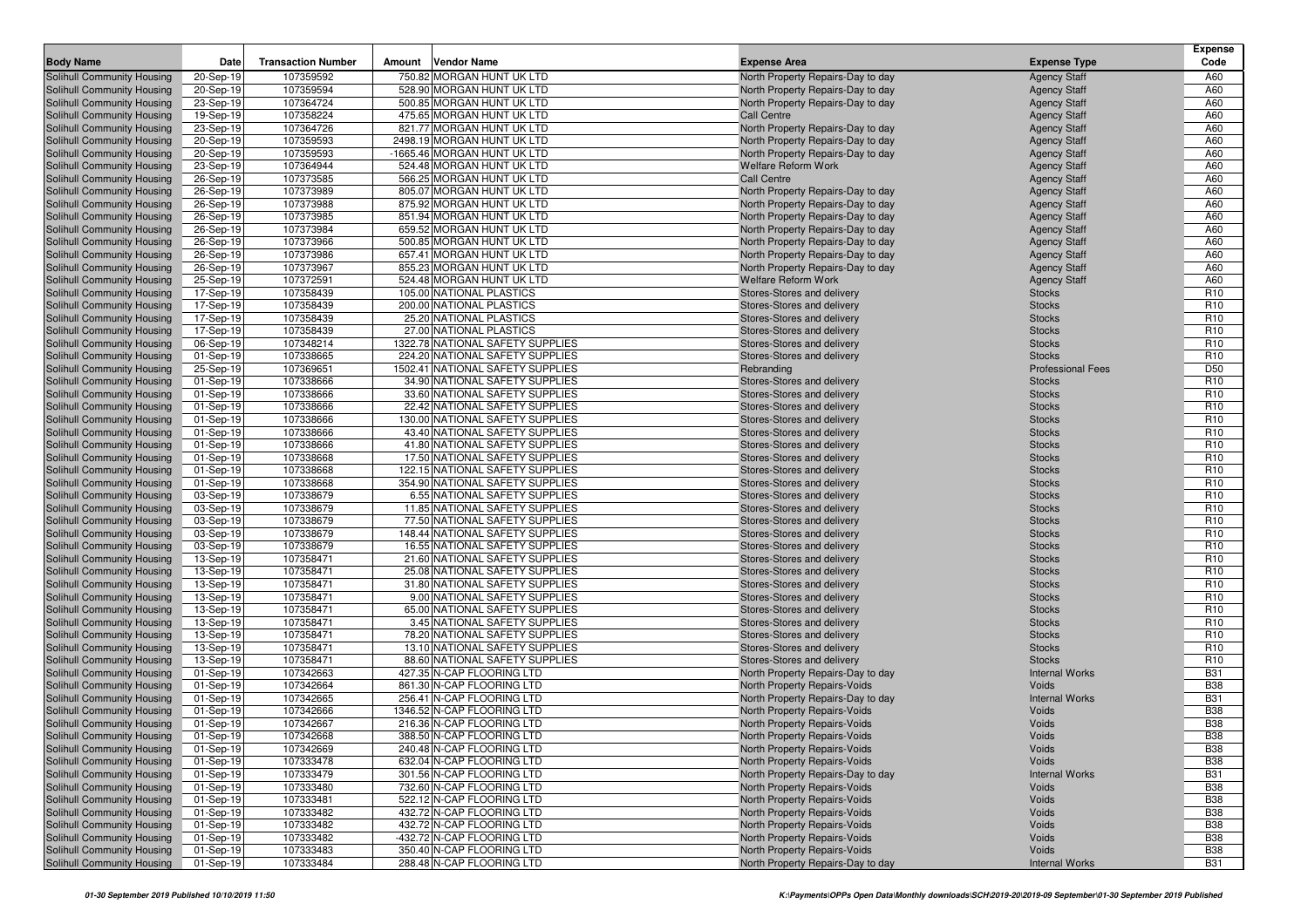|                                                          |                        |                           |        |                                                        |                                                                   |                                                | <b>Expense</b>           |
|----------------------------------------------------------|------------------------|---------------------------|--------|--------------------------------------------------------|-------------------------------------------------------------------|------------------------------------------------|--------------------------|
| <b>Body Name</b>                                         | Date                   | <b>Transaction Number</b> | Amount | <b>Vendor Name</b>                                     | <b>Expense Area</b>                                               | <b>Expense Type</b>                            | Code                     |
| Solihull Community Housing                               | 01-Sep-19              | 107333484                 |        | 288.48 N-CAP FLOORING LTD                              | North Property Repairs-Day to day                                 | <b>Internal Works</b>                          | <b>B31</b>               |
| Solihull Community Housing                               | 01-Sep-19              | 107333484                 |        | -288.48 N-CAP FLOORING LTD                             | North Property Repairs-Day to day                                 | <b>Internal Works</b>                          | <b>B31</b>               |
| Solihull Community Housing                               | 01-Sep-19              | 107333485                 |        | 466.20 N-CAP FLOORING LTD                              | North Property Repairs-Day to day                                 | <b>Internal Works</b>                          | <b>B31</b>               |
| Solihull Community Housing                               | 01-Sep-19              | 107355237                 |        | 534.60 N-CAP FLOORING LTD                              | North Property Repairs-Voids                                      | Voids                                          | <b>B38</b>               |
| Solihull Community Housing                               | 01-Sep-19              | 107333486                 |        | 1099.20 N-CAP FLOORING LTD                             | North Property Repairs-Voids                                      | Voids                                          | <b>B38</b>               |
| Solihull Community Housing                               | 01-Sep-19              | 107333487                 |        | 1311.00 N-CAP FLOORING LTD                             | North Property Repairs-Day to day                                 | <b>Internal Works</b>                          | <b>B31</b>               |
| Solihull Community Housing                               | 01-Sep-19              | 107333488                 |        | 360.60 N-CAP FLOORING LTD                              | North Property Repairs-Day to day                                 | <b>Internal Works</b>                          | <b>B31</b>               |
| Solihull Community Housing                               | 06-Sep-19              | 107342671<br>107342672    |        | 225.01 N-CAP FLOORING LTD<br>427.35 N-CAP FLOORING LTD | North Property Repairs-Day to day                                 | <b>Internal Works</b><br><b>Internal Works</b> | <b>B31</b><br><b>B31</b> |
| Solihull Community Housing<br>Solihull Community Housing | 06-Sep-19<br>09-Sep-19 | 107348413                 |        | 879.36 N-CAP FLOORING LTD                              | North Property Repairs-Day to day<br>North Property Repairs-Voids | Voids                                          | <b>B38</b>               |
| Solihull Community Housing                               | 10-Sep-19              | 107348414                 |        | 930.60 N-CAP FLOORING LTD                              | North Property Repairs-Voids                                      | Voids                                          | <b>B38</b>               |
| Solihull Community Housing                               | 10-Sep-19              | 107348415                 |        | 1538.88 N-CAP FLOORING LTD                             | North Property Repairs-Voids                                      | Voids                                          | <b>B38</b>               |
| Solihull Community Housing                               | 16-Sep-19              | 107355238                 |        | 234.39 N-CAP FLOORING LTD                              | North Property Repairs-Day to day                                 | <b>Internal Works</b>                          | <b>B31</b>               |
| Solihull Community Housing                               | 16-Sep-19              | 107355239                 |        | 360.60 N-CAP FLOORING LTD                              | North Property Repairs-Day to day                                 | <b>Internal Works</b>                          | <b>B31</b>               |
| Solihull Community Housing                               | 16-Sep-19              | 107355240                 |        | 210.42 N-CAP FLOORING LTD                              | North Property Repairs-Day to day                                 | <b>Internal Works</b>                          | <b>B31</b>               |
| Solihull Community Housing                               | 16-Sep-19              | 107355241                 |        | 324.54 N-CAP FLOORING LTD                              | North Property Repairs-Day to day                                 | <b>Internal Works</b>                          | <b>B31</b>               |
| Solihull Community Housing                               | 16-Sep-19              | 107355242                 |        | 1319.04 N-CAP FLOORING LTD                             | North Property Repairs-Voids                                      | Voids                                          | <b>B38</b>               |
| Solihull Community Housing                               | 05-Sep-19              | 107338691                 |        | 928.04 NEOPOST LTD                                     | <b>Endeavour House</b>                                            | Postages                                       | D <sub>21</sub>          |
| Solihull Community Housing                               | 05-Sep-19              | 107338691                 |        | -465.52 NEOPOST LTD                                    | <b>Endeavour House</b>                                            | Postages                                       | D <sub>21</sub>          |
| Solihull Community Housing                               | 05-Sep-19              | 107338693                 |        | 313.94 NEOPOST LTD                                     | <b>Endeavour House</b>                                            | Postages                                       | D <sub>21</sub>          |
| Solihull Community Housing                               | 05-Sep-19              | 107338900                 |        | 702.00 NEOPOST LTD                                     | <b>Endeavour House</b>                                            | Postages                                       | D <sub>21</sub>          |
| Solihull Community Housing                               | 01-Sep-19              | 107330439                 |        | 349.40 NICHOLLS & CLARKE BUILDING PRODUCTS LTD         | Stores-Stores and delivery                                        | <b>Stocks</b>                                  | R <sub>10</sub>          |
| Solihull Community Housing                               | 05-Sep-19              | 107339073                 |        | 481.00 NIYAA PEOPLE                                    | Anti Graffiti Team                                                | <b>Agency Staff</b>                            | A60                      |
| Solihull Community Housing                               | 05-Sep-19              | 107339072                 |        | 539.00 NIYAA PEOPLE                                    | Anti Graffiti Team                                                | <b>Agency Staff</b>                            | A60                      |
| Solihull Community Housing                               | 05-Sep-19              | 107339070                 |        | 481.00 NIYAA PEOPLE                                    | Anti Graffiti Team                                                | <b>Agency Staff</b>                            | A60                      |
| Solihull Community Housing                               | 03-Sep-19              | 107333521                 |        | 510.00 NIYAA PEOPLE                                    | <b>Executive Team Support</b>                                     | <b>Agency Staff</b>                            | A60                      |
| Solihull Community Housing                               | 03-Sep-19              | 107333519                 |        | 539.00 NIYAA PEOPLE                                    | Anti Graffiti Team                                                | <b>Agency Staff</b>                            | A60                      |
| Solihull Community Housing                               | 03-Sep-19              | 107333518                 |        | 390.00 NIYAA PEOPLE                                    | Anti Graffiti Team                                                | <b>Agency Staff</b>                            | A60                      |
| Solihull Community Housing                               | 05-Sep-19              | 107338986                 |        | 501.50 NIYAA PEOPLE                                    | North Property Repairs-Day to day                                 | <b>Agency Staff</b>                            | A60                      |
| Solihull Community Housing                               | 03-Sep-19              | 107333522                 |        | 548.70 NIYAA PEOPLE                                    | North Property Repairs-Day to day                                 | <b>Agency Staff</b>                            | A60                      |
| Solihull Community Housing                               | 03-Sep-19              | 107333533                 |        | 551.15 NIYAA PEOPLE                                    | North Property Repairs-Day to day                                 | <b>Agency Staff</b>                            | A60                      |
| Solihull Community Housing                               | 10-Sep-19              | 107342767                 |        | 521.33 NIYAA PEOPLE                                    | <b>Executive Team Support</b>                                     | <b>Agency Staff</b>                            | A60                      |
| <b>Solihull Community Housing</b>                        | 17-Sep-19              | 107355473                 |        | 539.00 NIYAA PEOPLE                                    | Anti Graffiti Team                                                | <b>Agency Staff</b>                            | A60                      |
| Solihull Community Housing                               | 17-Sep-19              | 107355467                 |        | 481.00 NIYAA PEOPLE                                    | Anti Graffiti Team                                                | <b>Agency Staff</b>                            | A60                      |
| Solihull Community Housing                               | 16-Sep-19              | 107352376                 |        | 558.60 NIYAA PEOPLE                                    | North Property Repairs-Day to day                                 | <b>Agency Staff</b>                            | A60                      |
| Solihull Community Housing                               | 16-Sep-19              | 107352364                 |        | 567.30 NIYAA PEOPLE                                    | North Property Repairs-Day to day                                 | <b>Agency Staff</b>                            | A60                      |
| Solihull Community Housing                               | 16-Sep-19              | 107352365                 |        | 297.60 NIYAA PEOPLE                                    | North Property Repairs-Day to day                                 | <b>Agency Staff</b>                            | A60                      |
| Solihull Community Housing                               | 17-Sep-19              | 107355472                 |        | 481.00 NIYAA PEOPLE                                    | Anti Graffiti Team                                                | <b>Agency Staff</b>                            | A60<br>A60               |
| Solihull Community Housing<br>Solihull Community Housing | 16-Sep-19<br>17-Sep-19 | 107352369<br>107355500    |        | 629.00 NIYAA PEOPLE<br>481.00 NIYAA PEOPLE             | North Property Repairs-Day to day<br>Anti Graffiti Team           | <b>Agency Staff</b><br><b>Agency Staff</b>     | A60                      |
| Solihull Community Housing                               | 20-Sep-19              | 107359597                 |        | 688.94 NIYAA PEOPLE                                    | North Property Repairs-Day to day                                 | <b>Agency Staff</b>                            | A60                      |
| Solihull Community Housing                               | 17-Sep-19              | 107355482                 |        | 539.00 NIYAA PEOPLE                                    | Anti Graffiti Team                                                | <b>Agency Staff</b>                            | A60                      |
| Solihull Community Housing                               | 17-Sep-19              | 107355478                 |        | 481.00 NIYAA PEOPLE                                    | Anti Graffiti Team                                                | <b>Agency Staff</b>                            | A60                      |
| Solihull Community Housing                               | 20-Sep-19              | 107359598                 |        | 505.75 NIYAA PEOPLE                                    | North Property Repairs-Day to day                                 | <b>Agency Staff</b>                            | A60                      |
| Solihull Community Housing                               | 17-Sep-19              | 107355476                 |        | 493.00 NIYAA PEOPLE                                    | <b>Executive Team Support</b>                                     | <b>Agency Staff</b>                            | A60                      |
| Solihull Community Housing                               | 25-Sep-19              | 107369221                 |        | 481.00 NIYAA PEOPLE                                    | Anti Graffiti Team                                                | <b>Agency Staff</b>                            | A60                      |
| Solihull Community Housing                               | 27-Sep-19              | 107378200                 |        | 481.00 NIYAA PEOPLE                                    | Anti Graffiti Team                                                | <b>Agency Staff</b>                            | A60                      |
| Solihull Community Housing                               | 01-Sep-19              | 107358552                 |        | 570.42 OAKLEAF COMMERCIAL SERVICES LTD                 | North Property Repairs-Day to day                                 | <b>External Structures</b>                     | <b>B33</b>               |
| Solihull Community Housing                               | 01-Sep-19              | 107358553                 |        | 255.12 OAKLEAF COMMERCIAL SERVICES LTD                 | North Property Repairs-Day to day                                 | <b>Internal Works</b>                          | <b>B31</b>               |
| Solihull Community Housing                               | 01-Sep-19              | 107339386                 |        | 570.42 OAKLEAF COMMERCIAL SERVICES LTD                 | North Property Repairs-Day to day                                 | <b>Internal Works</b>                          | <b>B31</b>               |
| Solihull Community Housing                               | 01-Sep-19              | 107358554                 |        | 828.16 OAKLEAF COMMERCIAL SERVICES LTD                 | North Property Repairs-Day to day                                 | <b>External Structures</b>                     | <b>B33</b>               |
| Solihull Community Housing                               | 01-Sep-19              | 107339392                 |        | 4654.87 OAKLEAF COMMERCIAL SERVICES LTD                | Low Rise window Replacement                                       | <b>Contractor Payments</b>                     | <b>B70</b>               |
| Solihull Community Housing                               | 01-Sep-19              | 107339392                 |        | 4360.36 OAKLEAF COMMERCIAL SERVICES LTD                | Low Rise window Replacement                                       | <b>Contractor Payments</b>                     | <b>B70</b>               |
| Solihull Community Housing                               | 01-Sep-19              | 107339392                 |        | 4360.36 OAKLEAF COMMERCIAL SERVICES LTD                | Low Rise window Replacement                                       | <b>Contractor Payments</b>                     | <b>B70</b>               |
| Solihull Community Housing                               | 01-Sep-19              | 107339392                 |        | 4224.34 OAKLEAF COMMERCIAL SERVICES LTD                | Low Rise window Replacement                                       | <b>Contractor Payments</b>                     | <b>B70</b>               |
| Solihull Community Housing                               | 01-Sep-19              | 107339392                 |        | 4666.19 OAKLEAF COMMERCIAL SERVICES LTD                | Low Rise window Replacement                                       | <b>Contractor Payments</b>                     | <b>B70</b>               |
| Solihull Community Housing                               | 01-Sep-19              | 107339392                 |        | 3588.50 OAKLEAF COMMERCIAL SERVICES LTD                | Low Rise window Replacement                                       | <b>Contractor Payments</b>                     | <b>B70</b>               |
| Solihull Community Housing                               | 01-Sep-19              | 107339392                 |        | 5397.75 OAKLEAF COMMERCIAL SERVICES LTD                | Low Rise window Replacement                                       | <b>Contractor Payments</b>                     | <b>B70</b>               |
| Solihull Community Housing                               | 01-Sep-19              | 107339392                 |        | 3995.96 OAKLEAF COMMERCIAL SERVICES LTD                | Low Rise window Replacement                                       | <b>Contractor Payments</b>                     | <b>B70</b>               |
| Solihull Community Housing                               | 01-Sep-19              | 107339392                 |        | 3995.96 OAKLEAF COMMERCIAL SERVICES LTD                | Low Rise window Replacement                                       | <b>Contractor Payments</b>                     | <b>B70</b>               |
| Solihull Community Housing                               | 01-Sep-19              | 107339393                 |        | 615.80 OAKLEAF COMMERCIAL SERVICES LTD                 | North Property Repairs-Voids                                      | Voids                                          | <b>B38</b>               |
| Solihull Community Housing                               | 01-Sep-19              | 107339394                 |        | 671.56 OAKLEAF COMMERCIAL SERVICES LTD                 | North Property Repairs-Day to day                                 | <b>Internal Works</b>                          | <b>B31</b>               |
| Solihull Community Housing                               | 01-Sep-19              | 107339396                 |        | 243.17 OAKLEAF COMMERCIAL SERVICES LTD                 | North Property Repairs-Day to day                                 | <b>External Structures</b>                     | <b>B33</b>               |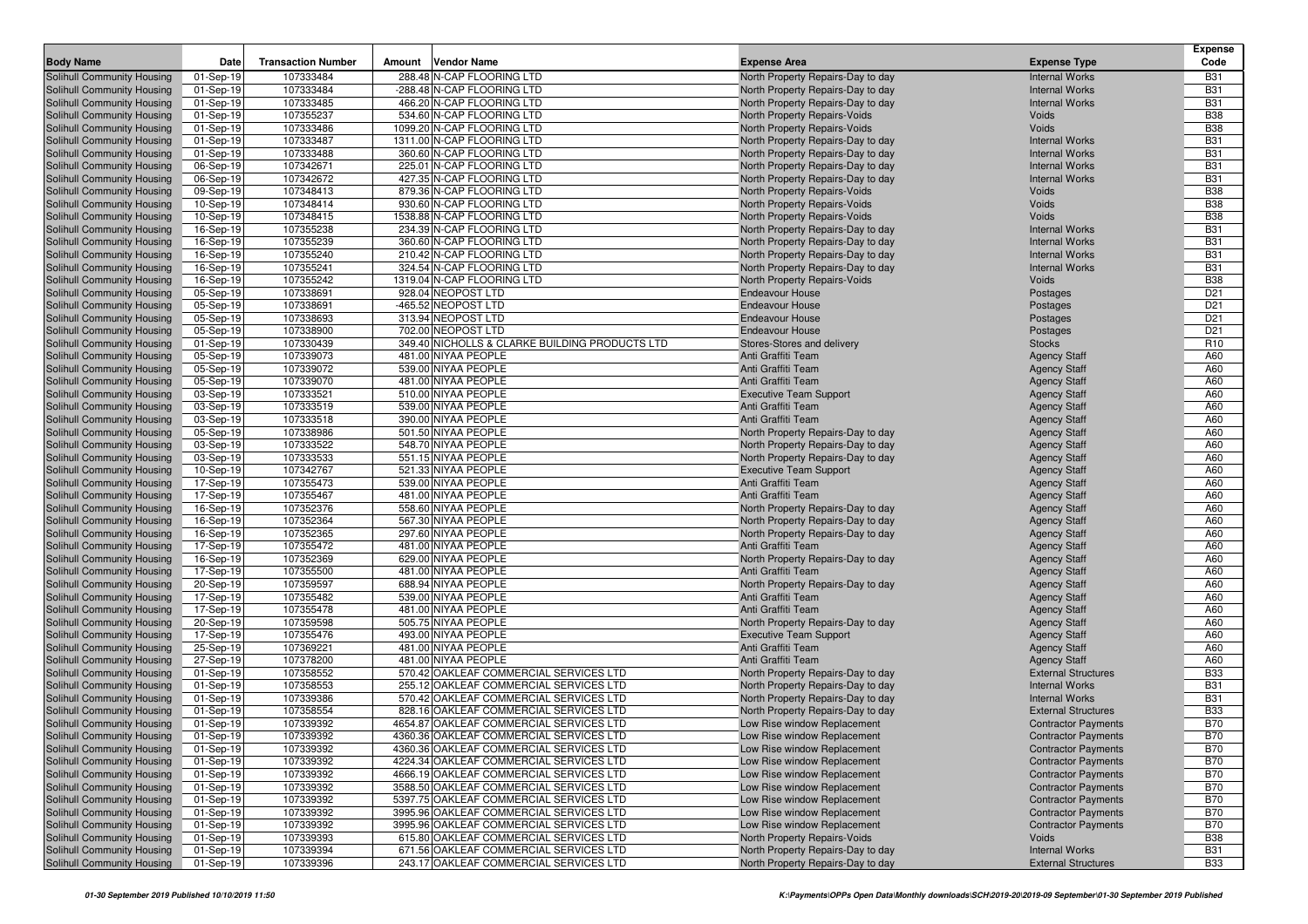|                                                          | Date                   |                           |                                                                                                 |                                                                        |                                                          | <b>Expense</b>           |
|----------------------------------------------------------|------------------------|---------------------------|-------------------------------------------------------------------------------------------------|------------------------------------------------------------------------|----------------------------------------------------------|--------------------------|
| <b>Body Name</b>                                         |                        | <b>Transaction Number</b> | <b>Vendor Name</b><br>Amount                                                                    | <b>Expense Area</b>                                                    | <b>Expense Type</b>                                      | Code                     |
| Solihull Community Housing                               | 01-Sep-19              | 107339403                 | 404.56 OAKLEAF COMMERCIAL SERVICES LTD                                                          | North Property Repairs-Day to day                                      | <b>Internal Works</b>                                    | <b>B31</b>               |
| Solihull Community Housing                               | 01-Sep-19              | 107339411                 | 310.47 OAKLEAF COMMERCIAL SERVICES LTD                                                          | North Property Repairs-Day to day                                      | <b>Internal Works</b>                                    | <b>B31</b>               |
| Solihull Community Housing<br>Solihull Community Housing | 01-Sep-19              | 107339414<br>107339416    | 232.05 OAKLEAF COMMERCIAL SERVICES LTD<br>303.42 OAKLEAF COMMERCIAL SERVICES LTD                | North Property Repairs-Day to day                                      | <b>Internal Works</b><br><b>Internal Works</b>           | <b>B31</b><br><b>B31</b> |
| Solihull Community Housing                               | 01-Sep-19<br>01-Sep-19 | 107339425                 | 268.28 OAKLEAF COMMERCIAL SERVICES LTD                                                          | North Property Repairs-Day to day<br>North Property Repairs-Day to day | <b>Internal Works</b>                                    | <b>B31</b>               |
| Solihull Community Housing                               | 01-Sep-19              | 107339427                 | 281.29 OAKLEAF COMMERCIAL SERVICES LTD                                                          | North Property Repairs-Day to day                                      | <b>Internal Works</b>                                    | <b>B31</b>               |
| Solihull Community Housing                               | 01-Sep-19              | 107339432                 | 268.28 OAKLEAF COMMERCIAL SERVICES LTD                                                          | North Property Repairs-Day to day                                      | <b>Internal Works</b>                                    | <b>B31</b>               |
| Solihull Community Housing                               | 05-Sep-19              | 107338904                 | 454.12 OFFICE DEPOT UK LTD                                                                      | <b>Endeavour House</b>                                                 | Stationery                                               | D <sub>25</sub>          |
| Solihull Community Housing                               | 05-Sep-19              | 107338904                 | 17.59 OFFICE DEPOT UK LTD                                                                       | <b>Endeavour House</b>                                                 | <b>Catering Provisions</b>                               | D75                      |
| Solihull Community Housing                               | 01-Sep-19              | 107342608                 | 80271.00 OPENVIEW SECURITY SOLUTIONS LTD                                                        | <b>High Rise CCTV</b>                                                  | <b>Contractor Payments</b>                               | <b>B70</b>               |
| Solihull Community Housing                               | 01-Sep-19              | 107342609                 | 8035.40 OPENVIEW SECURITY SOLUTIONS LTD                                                         | <b>High Rise CCTV</b>                                                  | <b>Contractor Payments</b>                               | <b>B70</b>               |
| Solihull Community Housing                               | 01-Sep-19              | 107358204                 | 287.26 ORBIS PROTECT LIMITED                                                                    | North Property Repairs-Voids                                           | Voids                                                    | <b>B38</b>               |
| Solihull Community Housing                               | 01-Sep-19              | 107358206                 | 543.23 ORBIS PROTECT LIMITED                                                                    | North Property Repairs-Voids                                           | Voids                                                    | <b>B38</b>               |
| Solihull Community Housing                               | 01-Sep-19              | 107358208                 | 240.13 ORBIS PROTECT LIMITED                                                                    | North Property Repairs-Voids                                           | Voids                                                    | <b>B38</b>               |
| Solihull Community Housing                               | 01-Sep-19              | 107358209                 | 360.69 ORBIS PROTECT LIMITED                                                                    | North Property Repairs-Voids                                           | Voids                                                    | <b>B38</b>               |
| Solihull Community Housing                               | 01-Sep-19              | 107358211                 | 373.50 ORBIS PROTECT LIMITED                                                                    | North Property Repairs-Voids                                           | Voids                                                    | <b>B38</b>               |
| Solihull Community Housing                               | 01-Sep-19              | 107358212                 | 1200.00 ORBIS PROTECT LIMITED                                                                   | North Property Repairs-Voids                                           | Voids                                                    | <b>B38</b>               |
| Solihull Community Housing                               | 01-Sep-19              | 107338466                 | 219.20 ORBIS PROTECT LIMITED                                                                    | North Property Repairs-Voids                                           | Voids                                                    | <b>B38</b>               |
| Solihull Community Housing                               | 01-Sep-19              | 107358213                 | 240.98 ORBIS PROTECT LIMITED                                                                    | North Property Repairs-Voids                                           | Voids                                                    | <b>B38</b>               |
| Solihull Community Housing                               | 01-Sep-19              | 107338468                 | 234.63 ORBIS PROTECT LIMITED                                                                    | North Property Repairs-Voids                                           | Voids                                                    | <b>B38</b>               |
| Solihull Community Housing                               | 01-Sep-19              | 107338469                 | 395.31 ORBIS PROTECT LIMITED                                                                    | North Property Repairs-Voids                                           | Voids                                                    | <b>B38</b>               |
| Solihull Community Housing                               | 01-Sep-19              | 107338470                 | 219.20 ORBIS PROTECT LIMITED                                                                    | North Property Repairs-Voids                                           | Voids                                                    | <b>B38</b>               |
| Solihull Community Housing                               | 01-Sep-19              | 107338471                 | 265.49 ORBIS PROTECT LIMITED                                                                    | North Property Repairs-Voids                                           | Voids                                                    | <b>B38</b>               |
| Solihull Community Housing                               | 01-Sep-19              | 107370388                 | 419.79 ORBIS PROTECT LIMITED                                                                    | North Property Repairs-Voids                                           | Voids                                                    | <b>B38</b>               |
| Solihull Community Housing                               | 01-Sep-19              | 107338472                 | 329.94 ORBIS PROTECT LIMITED                                                                    | North Property Repairs-Voids                                           | Voids                                                    | <b>B38</b>               |
| Solihull Community Housing                               | 01-Sep-19              | 107338473                 | 306.13 ORBIS PROTECT LIMITED                                                                    | North Property Repairs-Voids                                           | Voids                                                    | <b>B38</b>               |
| Solihull Community Housing                               | 01-Sep-19              | 107338475                 | 280.92 ORBIS PROTECT LIMITED                                                                    | North Property Repairs-Voids                                           | Voids                                                    | <b>B38</b>               |
| Solihull Community Housing                               | 01-Sep-19              | 107338476                 | 913.55 ORBIS PROTECT LIMITED                                                                    | North Property Repairs-Voids                                           | Voids                                                    | <b>B38</b>               |
| Solihull Community Housing<br>Solihull Community Housing | 01-Sep-19              | 107370390                 | 373.50 ORBIS PROTECT LIMITED                                                                    | <b>North Property Repairs-Voids</b>                                    | Voids                                                    | <b>B38</b><br><b>B38</b> |
|                                                          | 01-Sep-19<br>01-Sep-19 | 107338477<br>107342612    | 281.54 ORBIS PROTECT LIMITED<br>360.54 ORBIS PROTECT LIMITED                                    | North Property Repairs-Voids                                           | Voids<br>Voids                                           | <b>B38</b>               |
| Solihull Community Housing<br>Solihull Community Housing | 01-Sep-19              | 107338479                 | 321.73 ORBIS PROTECT LIMITED                                                                    | North Property Repairs-Voids<br>North Property Repairs-Voids           | Voids                                                    | <b>B38</b>               |
| Solihull Community Housing                               | 01-Sep-19              | 107338480                 | 222.53 ORBIS PROTECT LIMITED                                                                    | North Property Repairs-Voids                                           | Voids                                                    | <b>B38</b>               |
| Solihull Community Housing                               | 01-Sep-19              | 107338481                 | 251.56 ORBIS PROTECT LIMITED                                                                    | North Property Repairs-Voids                                           | Voids                                                    | <b>B38</b>               |
| Solihull Community Housing                               | 01-Sep-19              | 107338482                 | 281.06 ORBIS PROTECT LIMITED                                                                    | North Property Repairs-Voids                                           | Voids                                                    | <b>B38</b>               |
| Solihull Community Housing                               | 01-Sep-19              | 107338484                 | 247.87 ORBIS PROTECT LIMITED                                                                    | North Property Repairs-Voids                                           | Voids                                                    | <b>B38</b>               |
| Solihull Community Housing                               | 01-Sep-19              | 107338485                 | 280.02 ORBIS PROTECT LIMITED                                                                    | North Property Repairs-Voids                                           | Voids                                                    | <b>B38</b>               |
| Solihull Community Housing                               | 01-Sep-19              | 107338486                 | 219.20 ORBIS PROTECT LIMITED                                                                    | North Property Repairs-Voids                                           | Voids                                                    | <b>B38</b>               |
| Solihull Community Housing                               | 03-Sep-19              | 107333530                 | 2760.00 ORBIS PROTECT LIMITED                                                                   | Call Centre                                                            | Other Fees & Charges                                     | D <sub>59</sub>          |
| Solihull Community Housing                               | 16-Sep-19              | 107351200                 | 12368.28 P3 PEOPLE POTENTIAL POSSIBILITIES                                                      | Ipswich House                                                          | <b>Other Contracted Services</b>                         | E90                      |
| Solihull Community Housing                               | 16-Sep-19              | 107351200                 | 2727.40 P3 PEOPLE POTENTIAL POSSIBILITIES                                                       | <b>Private Sector Leasing</b>                                          | <b>Other Contracted Services</b>                         | E90                      |
| Solihull Community Housing                               | 01-Sep-19              | 107348218                 | 7171.50 PACE PETROLEUM LTD                                                                      | Stores-Stores and delivery                                             | <b>Stocks</b>                                            | R <sub>10</sub>          |
| Solihull Community Housing                               | 09-Sep-19              | 107341193                 | 875.00 PARTRIDGE HOMES                                                                          | <b>Syrian Family Properties</b>                                        | Rents                                                    | <b>B22</b>               |
| Solihull Community Housing                               | 12-Sep-19              | 107348520                 | 430.32 PENNINGTON CHOICE LTD                                                                    | <b>Energy Performance Certificates</b>                                 | Other Fees & Charges                                     | D <sub>59</sub>          |
| Solihull Community Housing                               | 12-Sep-19              | 107348521                 | 1212.72 PENNINGTON CHOICE LTD                                                                   | <b>Energy Performance Certificates</b>                                 | Other Fees & Charges                                     | D <sub>59</sub>          |
| Solihull Community Housing                               | 25-Sep-19              | 107369219                 | 810.00 PROTECT (WHISTLEBLOWING ADVICE) LTD                                                      | <b>Completion of Star Survey</b>                                       | <b>Grants &amp; Subscriptions</b>                        | D92                      |
| Solihull Community Housing                               | 01-Sep-19              | 107358493                 | 5029.00 R S MILLER ROOFING (WOLVERHAMPTON) LTD                                                  | <b>Pitched Re-roofing</b>                                              | <b>Contractor Payments</b>                               | <b>B70</b>               |
| Solihull Community Housing                               | 01-Sep-19              | 107358493                 | 5029.00 R S MILLER ROOFING (WOLVERHAMPTON) LTD                                                  | Pitched Re-roofing                                                     | <b>Contractor Payments</b>                               | <b>B70</b>               |
| Solihull Community Housing                               | 01-Sep-19              | 107358493                 | 5029.00 R S MILLER ROOFING (WOLVERHAMPTON) LTD                                                  | Pitched Re-roofing                                                     | <b>Contractor Payments</b>                               | <b>B70</b>               |
| Solihull Community Housing                               | 01-Sep-19              | 107358493<br>107358493    | 5194.00 R S MILLER ROOFING (WOLVERHAMPTON) LTD                                                  | Pitched Re-roofing                                                     | <b>Contractor Payments</b>                               | <b>B70</b><br><b>B70</b> |
| Solihull Community Housing<br>Solihull Community Housing | 01-Sep-19<br>01-Sep-19 | 107358493                 | 5194.00 R S MILLER ROOFING (WOLVERHAMPTON) LTD<br>5427.00 R S MILLER ROOFING(WOLVERHAMPTON) LTD | Pitched Re-roofing<br>Pitched Re-roofing                               | <b>Contractor Payments</b><br><b>Contractor Payments</b> | <b>B70</b>               |
| Solihull Community Housing                               | 01-Sep-19              | 107358493                 | 5427.00 R S MILLER ROOFING(WOLVERHAMPTON) LTD                                                   | Pitched Re-roofing                                                     |                                                          | <b>B70</b>               |
| <b>Solihull Community Housing</b>                        | 01-Sep-19              | 107358493                 | 5427.00 R S MILLER ROOFING (WOLVERHAMPTON) LTD                                                  | Pitched Re-roofing                                                     | <b>Contractor Payments</b><br><b>Contractor Payments</b> | <b>B70</b>               |
| Solihull Community Housing                               | 01-Sep-19              | 107358493                 | 5427.00 R S MILLER ROOFING(WOLVERHAMPTON) LTD                                                   | Pitched Re-roofing                                                     | <b>Contractor Payments</b>                               | <b>B70</b>               |
| Solihull Community Housing                               | 16-Sep-19              | 107352312                 | 250.00 RAPIDE COMMUNICATION LIMITED                                                             | North Property Repairs-Day to day                                      | Mobile Telephones                                        | D41                      |
| Solihull Community Housing                               | 16-Sep-19              | 107352626                 | 650.00 REDACTED PERSONAL INFORMATION                                                            | <b>Private Sector Leasing</b>                                          | Rents                                                    | <b>B22</b>               |
| Solihull Community Housing                               | 17-Sep-19              | 107355315                 | 2625.00 REDACTED PERSONAL INFORMATION                                                           | <b>Syrian Family Properties</b>                                        | Rents                                                    | <b>B22</b>               |
| Solihull Community Housing                               | 10-Sep-19              | 107342657                 | 3327.24 REDACTED PERSONAL INFORMATION                                                           | <b>Private Sector Leasing</b>                                          | Rents                                                    | <b>B22</b>               |
| Solihull Community Housing                               | 06-Sep-19              | 107339705                 | 3000.00 REDACTED PERSONAL INFORMATION                                                           | Private Sector - Disabled Facilities Grants                            | <b>Contractor Payments</b>                               | <b>B70</b>               |
| Solihull Community Housing                               | 09-Sep-19              | 107341259                 | 3038.10 REDACTED PERSONAL INFORMATION                                                           | <b>Private Sector Leasing</b>                                          | Rents                                                    | <b>B22</b>               |
| Solihull Community Housing                               | 06-Sep-19              | 107339439                 | 7500.00 REDACTED PERSONAL INFORMATION                                                           | Private Sector - Disabled Facilities Grants                            | <b>Contractor Payments</b>                               | <b>B70</b>               |
| Solihull Community Housing                               | 04-Sep-19              | 107337319                 | 2000.00 REDACTED PERSONAL INFORMATION                                                           | Movement Incentive Scheme                                              | <b>Other Building Costs</b>                              | <b>B39</b>               |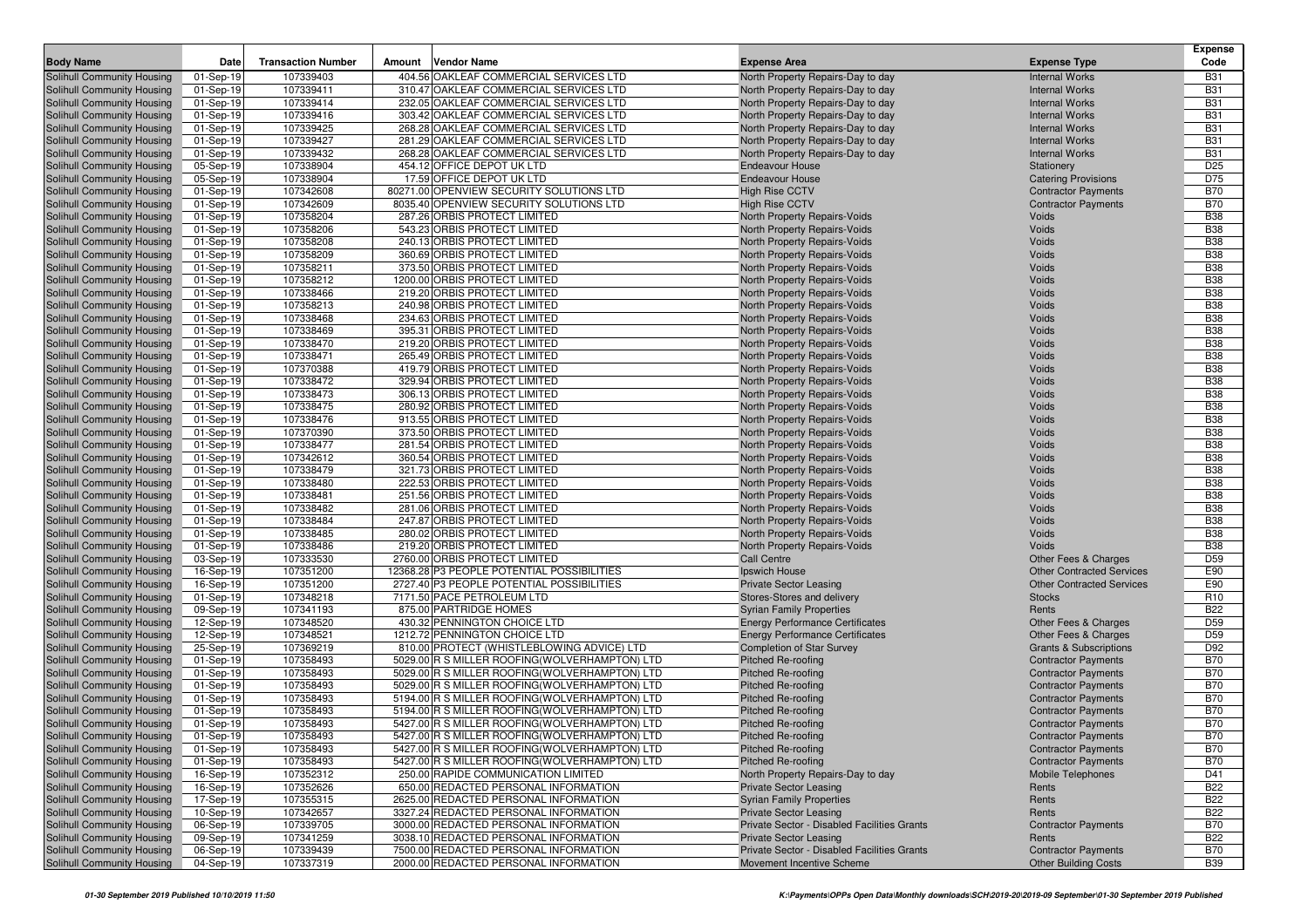| <b>Body Name</b>                                         | Date                   | <b>Transaction Number</b> | <b>Vendor Name</b><br>Amount                                     | <b>Expense Area</b>                                      | <b>Expense Type</b>                        | Expense<br>Code |
|----------------------------------------------------------|------------------------|---------------------------|------------------------------------------------------------------|----------------------------------------------------------|--------------------------------------------|-----------------|
| Solihull Community Housing                               | 03-Sep-19              | 107333506                 | 496.25 REDACTED PERSONAL INFORMATION                             | Movement Incentive Scheme                                | <b>Other Building Costs</b>                | <b>B39</b>      |
| Solihull Community Housing                               | 12-Sep-19              | 107348816                 | 3544.68 REDACTED PERSONAL INFORMATION                            | Private Sector Leasing                                   | Rents                                      | <b>B22</b>      |
| Solihull Community Housing                               | 05-Sep-19              | 107338992                 | 496.46 REED                                                      | <b>Call Centre</b>                                       | <b>Agency Staff</b>                        | A60             |
| Solihull Community Housing                               | 09-Sep-19              | 107341429                 | 514.85 REED                                                      | <b>Call Centre</b>                                       | <b>Agency Staff</b>                        | A60             |
| Solihull Community Housing                               | 10-Sep-19              | 107342766                 | 388.54 REED                                                      | Money Advice Team                                        | <b>Agency Staff</b>                        | A60             |
| Solihull Community Housing                               | 09-Sep-19              | 107341430                 | 377.61 REED                                                      | <b>Call Centre</b>                                       | <b>Agency Staff</b>                        | A60             |
| Solihull Community Housing                               | 16-Sep-19              | 107352314                 | 514.29 REED                                                      | Money Advice Team                                        | <b>Agency Staff</b>                        | A60             |
| Solihull Community Housing                               | 16-Sep-19              | 107352629                 | 404.53 REED                                                      | <b>Call Centre</b>                                       | <b>Agency Staff</b>                        | A60             |
| Solihull Community Housing                               | 16-Sep-19              | 107352628                 | 500.14 REED                                                      | <b>Call Centre</b>                                       | <b>Agency Staff</b>                        | A60             |
| Solihull Community Housing                               | 23-Sep-19              | 107364719                 | 532.06 REED                                                      | <b>Call Centre</b>                                       | <b>Agency Staff</b>                        | A60             |
| Solihull Community Housing                               | 23-Sep-19              | 107364717                 | 470.72 REED                                                      | <b>Call Centre</b>                                       | <b>Agency Staff</b>                        | A60             |
| Solihull Community Housing                               | 12-Sep-19              | 107348829                 | 1680.00 RENEWAL CONFERENCE CENTRE                                | <b>Central Administration</b>                            | <b>Conference Costs</b>                    | D <sub>56</sub> |
| Solihull Community Housing                               | 23-Sep-19              | 107364953                 | 615.00 RESOURCE PRINT SOLUTIONS                                  | Rebranding                                               | <b>Professional Fees</b>                   | D <sub>50</sub> |
| Solihull Community Housing                               | 23-Sep-19              | 107364995                 | 270.00 RESOURCE PRINT SOLUTIONS                                  | Customer, Communication & Information Team               | Printing                                   | D80             |
| Solihull Community Housing                               | 16-Sep-19              | 107352316                 | 250.00 RESOURCE PRINT SOLUTIONS                                  | Safe and Sound Operational                               | Marketing                                  | D83             |
| Solihull Community Housing                               | 16-Sep-19              | 107352197                 | 385.00 RESOURCE PRINT SOLUTIONS                                  | Safe and Sound Operational                               | Marketing                                  | D83             |
| Solihull Community Housing                               | 16-Sep-19              | 107351205                 | 655.00 RESOURCE PRINT SOLUTIONS                                  | Customer, Communication & Information Team               | Printing                                   | D80             |
| Solihull Community Housing                               | 16-Sep-19              | 107352630                 | 6268.00 RESOURCE PRINT SOLUTIONS                                 | Customer, Communication & Information Team               | Printing                                   | D80             |
| Solihull Community Housing                               | 16-Sep-19              | 107352631                 | 250.00 RESOURCE PRINT SOLUTIONS                                  | Customer, Communication & Information Team               | Printing                                   | D80             |
| Solihull Community Housing                               | 10-Sep-19              | 107343409                 | 1050.00 RESOURCING GROUP                                         | Home Improvement Agency                                  | <b>Agency Staff</b>                        | A60             |
| Solihull Community Housing                               | 05-Sep-19              | 107338895                 | 5765.70 RESOURCING GROUP                                         | <b>MST Management</b>                                    | <b>Agency Staff</b>                        | A60             |
| Solihull Community Housing                               | 10-Sep-19              | 107343412                 | 1043.00 RESOURCING GROUP                                         | Home Improvement Agency                                  | <b>Agency Staff</b>                        | A60             |
| Solihull Community Housing                               | 10-Sep-19              | 107343413                 | 1050.00 RESOURCING GROUP                                         | Home Improvement Agency                                  | <b>Agency Staff</b>                        | A60             |
| Solihull Community Housing                               | 25-Sep-19              | 107369679                 | 3000.00 RG+P                                                     | <b>Feasibility Works</b>                                 | <b>Contractor Payments</b>                 | <b>B70</b>      |
| Solihull Community Housing                               | 25-Sep-19              | 107369678                 | $900.00$ RG+P                                                    | <b>Feasibility Works</b>                                 | <b>Contractor Payments</b>                 | <b>B70</b>      |
| Solihull Community Housing                               | 23-Sep-19              | 107364967                 | 1510.03 ROYAL MAIL                                               | <b>Endeavour House</b>                                   | Postages                                   | D <sub>21</sub> |
| Solihull Community Housing                               | 05-Sep-19              | 107339041                 | 565.40 SELLICK PARTNERSHIP LTD                                   | <b>Welfare Reform Work</b>                               | <b>Agency Staff</b>                        | A60             |
| Solihull Community Housing                               | 05-Sep-19              | 107339043                 | 557.00 SELLICK PARTNERSHIP LTD                                   | <b>Welfare Reform Work</b>                               | <b>Agency Staff</b>                        | A60             |
| Solihull Community Housing                               | 05-Sep-19              | 107339044<br>107339047    | 600.00 SELLICK PARTNERSHIP LTD<br>600.00 SELLICK PARTNERSHIP LTD | <b>Welfare Reform Work</b><br><b>Welfare Reform Work</b> | <b>Agency Staff</b>                        | A60<br>A60      |
| Solihull Community Housing<br>Solihull Community Housing | 05-Sep-19<br>03-Sep-19 | 107334218                 | 360.00 SELLICK PARTNERSHIP LTD                                   | <b>Welfare Reform Work</b>                               | <b>Agency Staff</b><br><b>Agency Staff</b> | A60             |
| Solihull Community Housing                               | 10-Sep-19              | 107342649                 | 600.00 SELLICK PARTNERSHIP LTD                                   | <b>Welfare Reform Work</b>                               | <b>Agency Staff</b>                        | A60             |
| Solihull Community Housing                               | 20-Sep-19              | 107359341                 | 540.00 SELLICK PARTNERSHIP LTD                                   | <b>Welfare Reform Work</b>                               | <b>Agency Staff</b>                        | A60             |
| Solihull Community Housing                               | 23-Sep-19              | 107364212                 | 600.00 SELLICK PARTNERSHIP LTD                                   | <b>Welfare Reform Work</b>                               | <b>Agency Staff</b>                        | A60             |
| Solihull Community Housing                               | 30-Sep-19              | 107380414                 | 122.40 SELLICK PARTNERSHIP LTD                                   | <b>Welfare Reform Work</b>                               | <b>Agency Staff</b>                        | A60             |
| Solihull Community Housing                               | 30-Sep-19              | 107380414                 | 477.60 SELLICK PARTNERSHIP LTD                                   | <b>Welfare Reform Work</b>                               | <b>Agency Staff</b>                        | A60             |
| Solihull Community Housing                               | 04-Sep-19              | 107338360                 | 1048.60 SEVERN TRENT WATER                                       | <b>Mechanical &amp; Electrical</b>                       | <b>Utility Related Works</b>               | <b>B34</b>      |
| Solihull Community Housing                               | 18-Sep-19              | 107356531                 | 875.15 SEVERN TRENT WATER LTD                                    | <b>Private Sector Leasing</b>                            | Water                                      | <b>B12</b>      |
| Solihull Community Housing                               | 06-Sep-19              | 107339737                 | 2500.00 SOLIHULL MBC                                             | Home Improvement Agency                                  | Head Office: Charges                       | H <sub>10</sub> |
| Solihull Community Housing                               | 16-Sep-19              | 107351199                 | 4231.34 SOLIHULL MBC                                             | Payroll - Payable to SMBC                                | Creditor: Solihull MBC                     | S09             |
| Solihull Community Housing                               | 10-Sep-19              | 107342247                 | 467.44 SOLIHULL MBC (COUNCIL TAX)                                | North Property Repairs-Voids                             | <b>Council Tax</b>                         | <b>B21</b>      |
| Solihull Community Housing                               | 10-Sep-19              | 107342307                 | 311.05 SOLIHULL MBC (COUNCIL TAX)                                | North Property Repairs-Voids                             | <b>Council Tax</b>                         | <b>B21</b>      |
| Solihull Community Housing                               | 10-Sep-19              | 107342298                 | 295.12 SOLIHULL MBC (COUNCIL TAX)                                | North Property Repairs-Voids                             | <b>Council Tax</b>                         | <b>B21</b>      |
| Solihull Community Housing                               | 10-Sep-19              | 107342272                 | 320.53 SOLIHULL MBC (COUNCIL TAX)                                | North Property Repairs-Voids                             | <b>Council Tax</b>                         | <b>B21</b>      |
| Solihull Community Housing                               | 10-Sep-19              | 107342345                 | 386.70 SOLIHULL MBC (COUNCIL TAX)                                | North Property Repairs-Voids                             | <b>Council Tax</b>                         | <b>B21</b>      |
| Solihull Community Housing                               | 10-Sep-19              | 107342299                 | 295.12 SOLIHULL MBC (COUNCIL TAX)                                | North Property Repairs-Voids                             | <b>Council Tax</b>                         | <b>B21</b>      |
| Solihull Community Housing                               | 10-Sep-19              | 107342230                 | 254.42 SOLIHULL MBC (COUNCIL TAX)                                | North Property Repairs-Voids                             | <b>Council Tax</b>                         | <b>B21</b>      |
| Solihull Community Housing                               | 10-Sep-19              | 107342262                 | 268.03 SOLIHULL MBC (COUNCIL TAX)                                | North Property Repairs-Voids                             | <b>Council Tax</b>                         | <b>B21</b>      |
| Solihull Community Housing                               | 10-Sep-19              | 107342297                 | 274.04 SOLIHULL MBC (COUNCIL TAX)                                | North Property Repairs-Voids                             | <b>Council Tax</b>                         | <b>B21</b>      |
| Solihull Community Housing                               | 10-Sep-19              | 107342300                 | 295.12 SOLIHULL MBC (COUNCIL TAX)                                | North Property Repairs-Voids                             | <b>Council Tax</b>                         | <b>B21</b>      |
| Solihull Community Housing                               | 10-Sep-19              | 107342333                 | 350.58 SOLIHULL MBC (COUNCIL TAX)                                | North Property Repairs-Voids                             | <b>Council Tax</b>                         | <b>B21</b>      |
| Solihull Community Housing                               | 10-Sep-19              | 107342341                 | 373.95 SOLIHULL MBC (COUNCIL TAX)                                | North Property Repairs-Voids                             | <b>Council Tax</b>                         | <b>B21</b>      |
| Solihull Community Housing                               | 10-Sep-19              | 107342355                 | 257.09 SOLIHULL MBC (COUNCIL TAX)                                | North Property Repairs-Voids                             | <b>Council Tax</b>                         | <b>B21</b>      |
| Solihull Community Housing                               | 10-Sep-19              | 107342201                 | 334.63 SOLIHULL MBC (COUNCIL TAX)                                | North Property Repairs-Voids                             | Council Tax                                | <b>B21</b>      |
| Solihull Community Housing                               | 06-Sep-19              | 107339440                 | 775.00 SOLIHULL UNITED REFORMED CHURCH                           | <b>Syrian Family Properties</b>                          | Rents                                      | <b>B22</b>      |
| Solihull Community Housing                               | 20-Sep-19              | 107367350                 | 2517.60 SUPRA UK LTD                                             | Stores-Stores and delivery                               | <b>Stocks</b>                              | R <sub>10</sub> |
| Solihull Community Housing                               | 06-Sep-19              | 107339444                 | 210.50 T C CARS                                                  | Housing Aid & Homelessness                               | <b>Public Transport</b>                    | C <sub>20</sub> |
| Solihull Community Housing                               | 10-Sep-19              | 107343407                 | 1817.43 THE OYSTER PARTNERSHIP LTD                               | Housing Aid & Homelessness                               | <b>Agency Staff</b>                        | A60             |
| Solihull Community Housing                               | 20-Sep-19              | 107359599                 | 1073.00 THE OYSTER PARTNERSHIP LTD                               | Housing Aid & Homelessness                               | <b>Agency Staff</b>                        | A60             |
| Solihull Community Housing                               | 20-Sep-19              | 107359600                 | 1073.00 THE OYSTER PARTNERSHIP LTD                               | <b>Housing Aid &amp; Homelessness</b>                    | <b>Agency Staff</b>                        | A60             |
| Solihull Community Housing                               | 18-Sep-19              | 107356451                 | 12553.20 TOTAL GAS & POWER LTD                                   | Low Rise (inc. Safe & Sound)                             | Electricity                                | <b>B11</b>      |
| Solihull Community Housing                               | 16-Sep-19              | 107352225                 | 1869.14 TOTAL GAS & POWER LTD                                    | <b>Endeavour House</b>                                   | Electricity                                | <b>B11</b>      |
| Solihull Community Housing                               | 16-Sep-19              | 107352225                 | 70.54 TOTAL GAS & POWER LTD                                      | 137-139 Warwick Rd (Social Rent)                         | Electricity                                | <b>B11</b>      |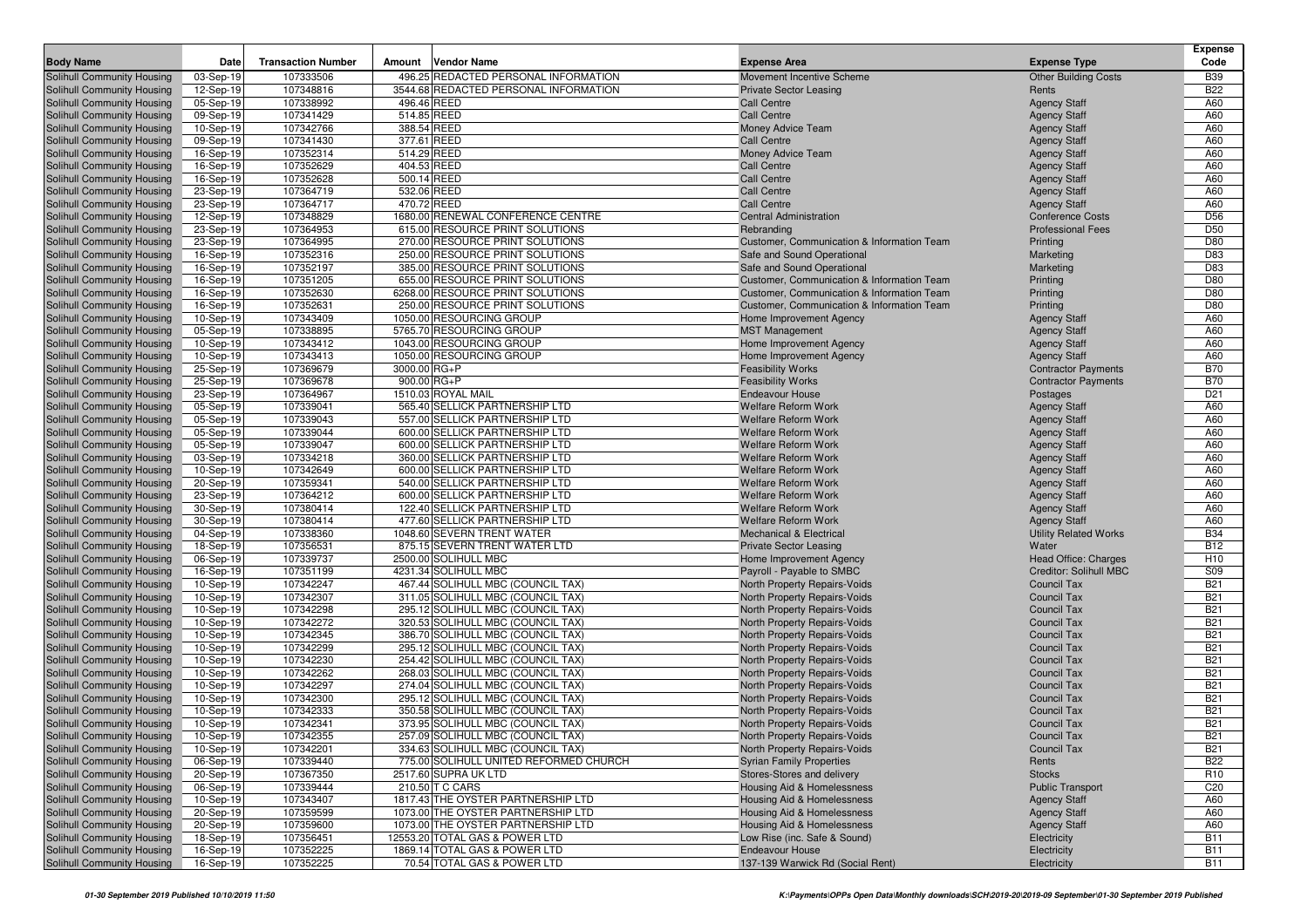| <b>Body Name</b>                                                | Date                   | <b>Transaction Number</b> | <b>Vendor Name</b><br>Amount                                              | <b>Expense Area</b>                                            | <b>Expense Type</b>                                      | <b>Expense</b><br>Code   |
|-----------------------------------------------------------------|------------------------|---------------------------|---------------------------------------------------------------------------|----------------------------------------------------------------|----------------------------------------------------------|--------------------------|
|                                                                 |                        | 107352225                 | 513.62 TOTAL GAS & POWER LTD                                              | <b>CCTV</b>                                                    |                                                          | <b>B11</b>               |
| Solihull Community Housing<br>Solihull Community Housing        | 16-Sep-19<br>16-Sep-19 | 107352225                 | 445.01 TOTAL GAS & POWER LTD                                              |                                                                | Electricity<br>Electricity                               | <b>B11</b>               |
| Solihull Community Housing                                      | 16-Sep-19              | 107352225                 | 659.55 TOTAL GAS & POWER LTD                                              | <b>Biomass System</b><br>Ipswich House                         | Electricity                                              | <b>B11</b>               |
| Solihull Community Housing                                      | 16-Sep-19              | 107352225                 | 580.56 TOTAL GAS & POWER LTD                                              | Saxon Court                                                    | Electricity                                              | <b>B11</b>               |
| Solihull Community Housing                                      | 16-Sep-19              | 107352225                 | 32003.66 TOTAL GAS & POWER LTD                                            | Low Rise (inc. Safe & Sound)                                   | Electricity                                              | <b>B11</b>               |
| Solihull Community Housing                                      | 16-Sep-19              | 107352225                 | 95.46 TOTAL GAS & POWER LTD                                               | <b>Auckland Hall</b>                                           | Electricity                                              | <b>B11</b>               |
| Solihull Community Housing                                      | 16-Sep-19              | 107352225                 | 63.23 TOTAL GAS & POWER LTD                                               | <b>Crabtree Hall</b>                                           | Electricity                                              | <b>B11</b>               |
| Solihull Community Housing                                      | 16-Sep-19              | 107352225                 | 79.80 TOTAL GAS & POWER LTD                                               | Whar Hall Farm Community Hall                                  | Electricity                                              | <b>B11</b>               |
| Solihull Community Housing                                      | 16-Sep-19              | 107352225                 | 484.23 TOTAL GAS & POWER LTD                                              | Homelessness                                                   | Electricity                                              | <b>B11</b>               |
| Solihull Community Housing                                      | 16-Sep-19              | 107352225                 | 548.82 TOTAL GAS & POWER LTD                                              | <b>Frontline Offices</b>                                       | Electricity                                              | <b>B11</b>               |
| Solihull Community Housing                                      | 16-Sep-19              | 107352225                 | 513.62 TOTAL GAS & POWER LTD                                              | Kingshurst Office                                              | Electricity                                              | <b>B11</b>               |
| Solihull Community Housing                                      | 16-Sep-19              | 107352225                 | 95.09 TOTAL GAS & POWER LTD                                               | <b>Cesspool Emptying</b>                                       | Electricity                                              | <b>B11</b>               |
| Solihull Community Housing                                      | 16-Sep-19              | 107352225                 | 1307.96 TOTAL GAS & POWER LTD                                             | Business Support - MST Back Office Support                     | Electricity                                              | <b>B11</b>               |
| Solihull Community Housing                                      | 16-Sep-19              | 107352225                 | 47.24 TOTAL GAS & POWER LTD                                               | North Property Repairs-Voids                                   | Electricity                                              | <b>B11</b>               |
| Solihull Community Housing                                      | 30-Sep-19              | 107380405                 | 202.78 TOTAL GAS & POWER LTD                                              | <b>Endeavour House</b>                                         | Gas                                                      | <b>B10</b>               |
| <b>Solihull Community Housing</b>                               | 30-Sep-19              | 107380405                 | 304.48 TOTAL GAS & POWER LTD                                              | Saxon Court                                                    | Gas                                                      | <b>B10</b>               |
| Solihull Community Housing                                      | 30-Sep-19              | 107380405                 | 1090.36 TOTAL GAS & POWER LTD                                             | Low Rise (inc. Safe & Sound)                                   | Gas                                                      | <b>B10</b>               |
| Solihull Community Housing<br>Solihull Community Housing        | 30-Sep-19              | 107380405<br>107380405    | 47.71 TOTAL GAS & POWER LTD<br>68.90 TOTAL GAS & POWER LTD                | Whar Hall Farm Community Hall                                  | Gas<br>Gas                                               | <b>B10</b><br><b>B10</b> |
| Solihull Community Housing                                      | 30-Sep-19<br>30-Sep-19 | 107380405                 | 35.74 TOTAL GAS & POWER LTD                                               | Homelessness<br><b>Frontline Offices</b>                       | Gas                                                      | <b>B10</b>               |
| Solihull Community Housing                                      | 30-Sep-19              | 107380405                 | 158.25 TOTAL GAS & POWER LTD                                              | Business Support - MST Back Office Support                     | Gas                                                      | <b>B10</b>               |
| Solihull Community Housing                                      | 11-Sep-19              | 107346550                 | 202.95 TOTAL GAS & POWER LTD                                              | <b>Endeavour House</b>                                         | Gas                                                      | <b>B10</b>               |
| Solihull Community Housing                                      | 11-Sep-19              | 107346550                 | 304.71 TOTAL GAS & POWER LTD                                              | Saxon Court                                                    | Gas                                                      | <b>B10</b>               |
| Solihull Community Housing                                      | 11-Sep-19              | 107346550                 | 1099.35 TOTAL GAS & POWER LTD                                             | Low Rise (inc. Safe & Sound)                                   | Gas                                                      | <b>B10</b>               |
| <b>Solihull Community Housing</b>                               | 11-Sep-19              | 107346550                 | 47.82 TOTAL GAS & POWER LTD                                               | Whar Hall Farm Community Hall                                  | Gas                                                      | <b>B10</b>               |
| Solihull Community Housing                                      | 11-Sep-19              | 107346550                 | 62.66 TOTAL GAS & POWER LTD                                               | Homelessness                                                   | Gas                                                      | <b>B10</b>               |
| Solihull Community Housing                                      | 11-Sep-19              | 107346550                 | 35.58 TOTAL GAS & POWER LTD                                               | <b>Frontline Offices</b>                                       | Gas                                                      | <b>B10</b>               |
| Solihull Community Housing                                      | 11-Sep-19              | 107346550                 | 154.96 TOTAL GAS & POWER LTD                                              | Business Support - MST Back Office Support                     | Gas                                                      | <b>B10</b>               |
| Solihull Community Housing                                      | 17-Sep-19              | 107355318                 | 825.00 TOUCHWOOD LETTINGS                                                 | <b>Syrian Family Properties</b>                                | Rents                                                    | <b>B22</b>               |
| Solihull Community Housing                                      | 17-Sep-19              | 107355258                 | 11055.78 TRAVELODGE                                                       | <b>Housing Aid &amp; Homelessness</b>                          | <b>B&amp;B Accommodation</b>                             | <b>B23</b>               |
| Solihull Community Housing                                      | 01-Sep-19              | 107348416                 | 5389.87 TYRER BUILDING CONTRACTORS                                        | <b>MST</b> -Structural Works                                   | <b>Contractor Payments</b>                               | <b>B70</b>               |
| Solihull Community Housing                                      | 01-Sep-19              | 107338539                 | 2103.90 TYRER BUILDING CONTRACTORS                                        | Health & Safety - Other                                        | <b>Contractor Payments</b>                               | <b>B70</b>               |
| Solihull Community Housing                                      | 01-Sep-19              | 107342674                 | 1385.51 TYRER BUILDING CONTRACTORS                                        | <b>Public Sector - Major Adaptations</b>                       | <b>Contractor Payments</b>                               | <b>B70</b>               |
| Solihull Community Housing                                      | 01-Sep-19              | 107342675                 | 380.00 TYRER BUILDING CONTRACTORS                                         | <b>MST</b> -Structural Works                                   | <b>Contractor Payments</b>                               | <b>B70</b>               |
| Solihull Community Housing                                      | 01-Sep-19              | 107342676                 | 4728.28 TYRER BUILDING CONTRACTORS                                        | <b>MST</b> -Structural Works<br><b>MST</b> -Structural Works   | <b>Contractor Payments</b>                               | <b>B70</b><br><b>B70</b> |
| Solihull Community Housing<br>Solihull Community Housing        | 01-Sep-19<br>01-Sep-19 | 107333289<br>107333290    | 10891.95 TYRER BUILDING CONTRACTORS<br>7778.59 TYRER BUILDING CONTRACTORS | <b>MST</b> -Structural Works                                   | <b>Contractor Payments</b><br><b>Contractor Payments</b> | <b>B70</b>               |
| Solihull Community Housing                                      | 01-Sep-19              | 107342677                 | 586.75 TYRER BUILDING CONTRACTORS                                         | Kitchens                                                       | <b>Contractor Payments</b>                               | <b>B70</b>               |
| Solihull Community Housing                                      | 01-Sep-19              | 107333291                 | 30214.97 TYRER BUILDING CONTRACTORS                                       | <b>MST</b> -Structural Works                                   | <b>Contractor Payments</b>                               | <b>B70</b>               |
| Solihull Community Housing                                      | 06-Sep-19              | 107342678                 | 1796.52 TYRER BUILDING CONTRACTORS                                        | Kitchens                                                       | <b>Contractor Payments</b>                               | <b>B70</b>               |
| Solihull Community Housing                                      | 10-Sep-19              | 107348417                 | 1542.71 TYRER BUILDING CONTRACTORS                                        | North Property Repairs-Day to day                              | <b>External Structures</b>                               | <b>B33</b>               |
| Solihull Community Housing                                      | 10-Sep-19              | 107348418                 | 10388.59 TYRER BUILDING CONTRACTORS                                       | <b>MST</b> -Structural Works                                   | <b>Contractor Payments</b>                               | <b>B70</b>               |
| Solihull Community Housing                                      | 10-Sep-19              | 107348419                 | 3524.72 TYRER BUILDING CONTRACTORS                                        | <b>MST</b> -Structural Works                                   | <b>Contractor Payments</b>                               | <b>B70</b>               |
| Solihull Community Housing                                      | 20-Sep-19              | 107359610                 | 286.98 UTILITA ENERGY LTD                                                 | <b>Private Sector Leasing</b>                                  | Gas                                                      | <b>B10</b>               |
| Solihull Community Housing                                      | 19-Sep-19              | 107358250                 | 328.47 UTILITA ENERGY LTD                                                 | Homelessness                                                   | Electricity                                              | <b>B11</b>               |
| Solihull Community Housing                                      | 04-Sep-19              | 107338398                 | 358.40 VOICESCAPE                                                         | <b>Income Collection Team</b>                                  | <b>ICT Software</b>                                      | D31                      |
| Solihull Community Housing                                      | 03-Sep-19              | 107334212                 | 353.75 WALKER COTTER                                                      | New Build - Cambridge Drive                                    | <b>Contractor Payments</b>                               | <b>B70</b>               |
| Solihull Community Housing                                      | 05-Sep-19              | 107338886                 | 997.53 WATER PLUS LTD                                                     | Business Support - MST Back Office Support                     | Water                                                    | <b>B12</b>               |
| Solihull Community Housing                                      | 03-Sep-19              | 107334226                 | 1440.00 WATERLOO HOUSING ASSOCIATION                                      | New Build - Cambridge Drive                                    | <b>Contractor Payments</b>                               | <b>B70</b>               |
| Solihull Community Housing                                      | 01-Sep-19              | 107336196                 | 33299.80 WATES CONSTRUCTION LTD                                           | Low Rise - Envelope Programme                                  | <b>Contractor Payments</b>                               | <b>B70</b>               |
| Solihull Community Housing                                      | 01-Sep-19              | 107336197                 | 33299.80 WATES CONSTRUCTION LTD                                           | Low Rise - Envelope Programme                                  | <b>Contractor Payments</b>                               | <b>B70</b>               |
| Solihull Community Housing<br><b>Solihull Community Housing</b> | 01-Sep-19<br>01-Sep-19 | 107336198<br>107336199    | 33299.80 WATES CONSTRUCTION LTD<br>33299.80 WATES CONSTRUCTION LTD        | Low Rise - Envelope Programme<br>Low Rise - Envelope Programme | <b>Contractor Payments</b><br><b>Contractor Payments</b> | <b>B70</b><br><b>B70</b> |
| Solihull Community Housing                                      | 11-Sep-19              | 107358199                 | 32757.58 WATES CONSTRUCTION LTD                                           | Low Rise - Envelope Programme                                  | <b>Contractor Payments</b>                               | <b>B70</b>               |
| Solihull Community Housing                                      | 11-Sep-19              | 107358200                 | 33299.80 WATES CONSTRUCTION LTD                                           | Low Rise - Envelope Programme                                  | <b>Contractor Payments</b>                               | <b>B70</b>               |
| Solihull Community Housing                                      | 11-Sep-19              | 107358201                 | 33299.80 WATES CONSTRUCTION LTD                                           | Low Rise - Envelope Programme                                  | <b>Contractor Payments</b>                               | <b>B70</b>               |
| Solihull Community Housing                                      | 11-Sep-19              | 107358202                 | 33299.80 WATES CONSTRUCTION LTD                                           | Low Rise - Envelope Programme                                  | <b>Contractor Payments</b>                               | <b>B70</b>               |
| Solihull Community Housing                                      | 26-Sep-19              | 107373972                 | 310.00 WESSEX LIFT CO LTD                                                 | <b>Public Sector - Major Adaptations</b>                       | <b>Contractor Payments</b>                               | <b>B70</b>               |
| Solihull Community Housing                                      | 19-Sep-19              | 107358222                 | 256.23 WETTONS CLEANING SERVICES LTD                                      | <b>Private Sector Leasing</b>                                  | Cleaning                                                 | <b>B50</b>               |
| Solihull Community Housing                                      | 20-Sep-19              | 107359309                 | 59370.97 WETTONS CLEANING SERVICES LTD                                    | Low Rise (inc. Safe & Sound)                                   | Cleaning                                                 | <b>B50</b>               |
| Solihull Community Housing                                      | 02-Sep-19              | 107331273                 | 2406.08 WETTONS CLEANING SERVICES LTD                                     | Saxon Court                                                    | Cleaning                                                 | <b>B50</b>               |
| Solihull Community Housing                                      | 01-Sep-19              | 107338531                 | 422.92 WIRELESS LOGIC                                                     | <b>Mechanical &amp; Electrical</b>                             | <b>Utility Related Works</b>                             | <b>B34</b>               |
| Solihull Community Housing                                      | 01-Sep-19              | 107333281                 | 366.63 WOODHULL ROOFING LTD                                               | North Property Repairs-Day to day                              | <b>External Structures</b>                               | <b>B33</b>               |